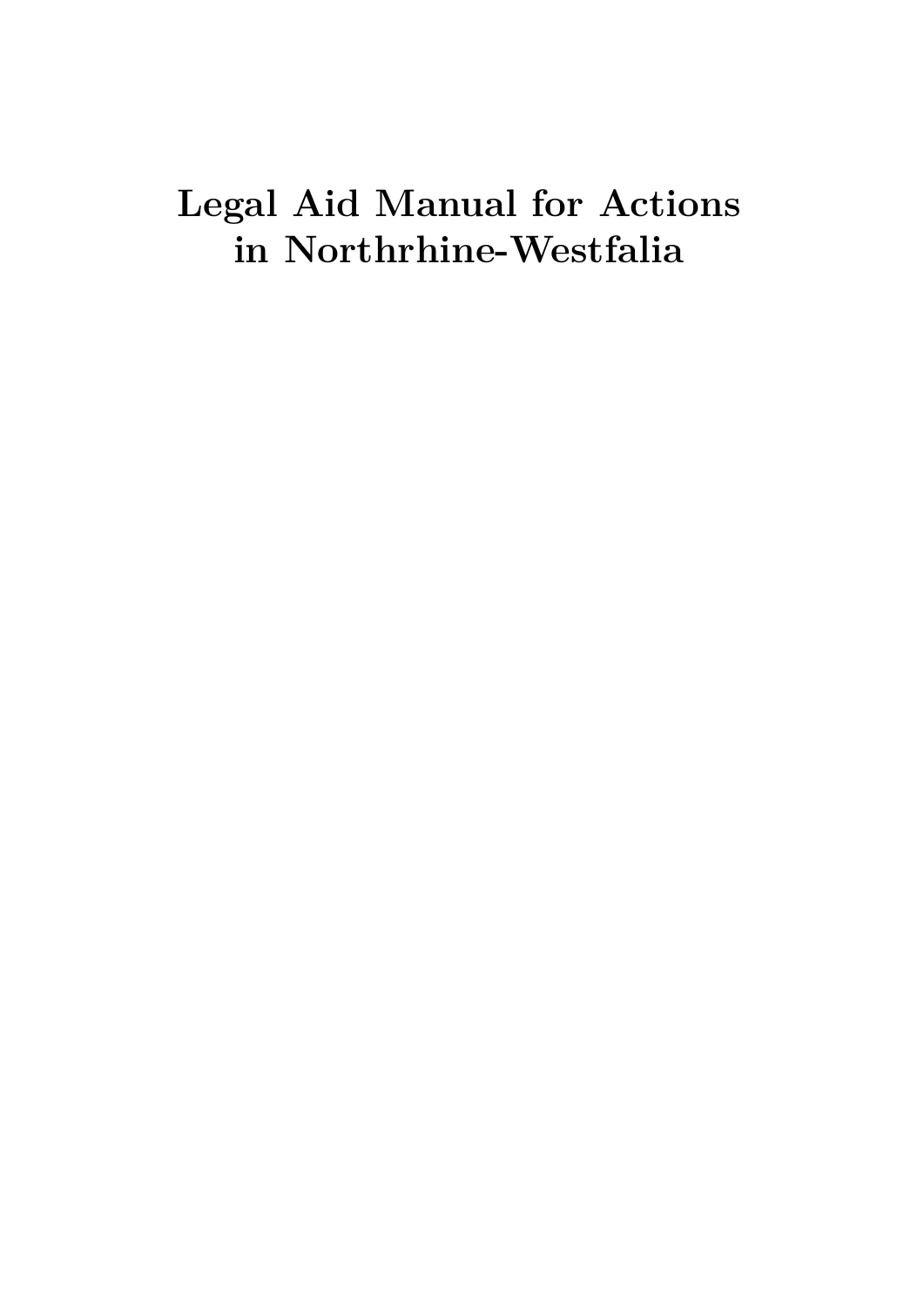# **Contents**

| 1              | Intro   |                        |                                                                                              | 1                |  |  |
|----------------|---------|------------------------|----------------------------------------------------------------------------------------------|------------------|--|--|
| $\overline{2}$ |         |                        | Forms of actions and their legal base                                                        | 3                |  |  |
|                | 2.1     |                        |                                                                                              | 3                |  |  |
|                |         | 2.1.1                  | Participating in a demonstration/an assembly $\dots \dots \dots$                             | 3                |  |  |
|                |         | 2.1.2                  | Registering/organising a demonstration or an assembly $\ldots \ldots$                        | $\overline{4}$   |  |  |
|                |         | 2.1.3                  | Conducting unregistered assemblies                                                           | $\overline{5}$   |  |  |
|                | 2.2     |                        | Open actions $\ldots \ldots \ldots \ldots \ldots \ldots \ldots \ldots \ldots \ldots \ldots$  | $\overline{5}$   |  |  |
|                |         | 2.2.1                  | Flowing / breaking through police lines $\ldots \ldots \ldots \ldots$                        | $\boldsymbol{6}$ |  |  |
|                |         | 2.2.2                  | Entering a mine $\dots \dots \dots \dots \dots \dots \dots \dots \dots \dots \dots$          | 8                |  |  |
|                |         | 2.2.3                  |                                                                                              | 8                |  |  |
|                |         | 2.2.4                  |                                                                                              | 9                |  |  |
|                |         | 2.2.5                  |                                                                                              | 9                |  |  |
|                |         | 2.2.6                  |                                                                                              | 9                |  |  |
|                | 2.3     |                        |                                                                                              | 10               |  |  |
|                |         | 2.3.1                  |                                                                                              | 10               |  |  |
|                |         | 2.3.2                  | Making a mark (e.g. chalk, graffiti, paint bombs)                                            | 10               |  |  |
|                |         | 2.3.3                  |                                                                                              | 10               |  |  |
| 3              |         |                        | Personal identification and ID refusal                                                       | 12               |  |  |
|                | 3.1     |                        |                                                                                              | 12               |  |  |
|                | $3.2\,$ |                        | ID refusal – what can police do? $\ldots \ldots \ldots \ldots \ldots \ldots \ldots$          | 12               |  |  |
|                |         |                        |                                                                                              |                  |  |  |
| 4              |         | <b>Police measures</b> |                                                                                              | 14               |  |  |
|                | 4.1     |                        | On the street $/$ on the go $\ldots \ldots \ldots \ldots \ldots \ldots \ldots \ldots \ldots$ | 14               |  |  |
|                |         | 4.1.1                  | Car or bus inspections $\ldots \ldots \ldots \ldots \ldots \ldots \ldots \ldots$             | 14               |  |  |
|                |         | 4.1.2                  |                                                                                              | 14               |  |  |
|                |         | 4.1.3                  |                                                                                              | 15               |  |  |
|                |         | 4.1.4                  |                                                                                              | 15               |  |  |
|                |         | 4.1.5                  | In the kettle $\ldots \ldots \ldots \ldots \ldots \ldots \ldots \ldots \ldots \ldots$        | 16               |  |  |
|                | 4.2     |                        |                                                                                              | 17               |  |  |
|                |         | 4.2.1                  | Interrogation – refusing to make a statement $\hfill\ldots\ldots\ldots\ldots\ldots$          | 17               |  |  |
|                |         | 4.2.2                  | Establishing your identity (ED treatment) $\ldots \ldots \ldots \ldots$                      | 18               |  |  |
|                |         | 4.2.3                  |                                                                                              | 18               |  |  |
|                |         | 4.2.4                  |                                                                                              | 18               |  |  |
|                | 4.3     |                        |                                                                                              | 19               |  |  |
|                |         | 4.3.1                  |                                                                                              | 19               |  |  |
|                |         | 4.3.2                  | Detention awaiting trial / imprisonment on remand (German:                                   |                  |  |  |
|                |         |                        |                                                                                              | 20               |  |  |
|                |         | 4.3.3                  |                                                                                              | 22               |  |  |
|                |         | 4.3.4                  |                                                                                              | $23\,$           |  |  |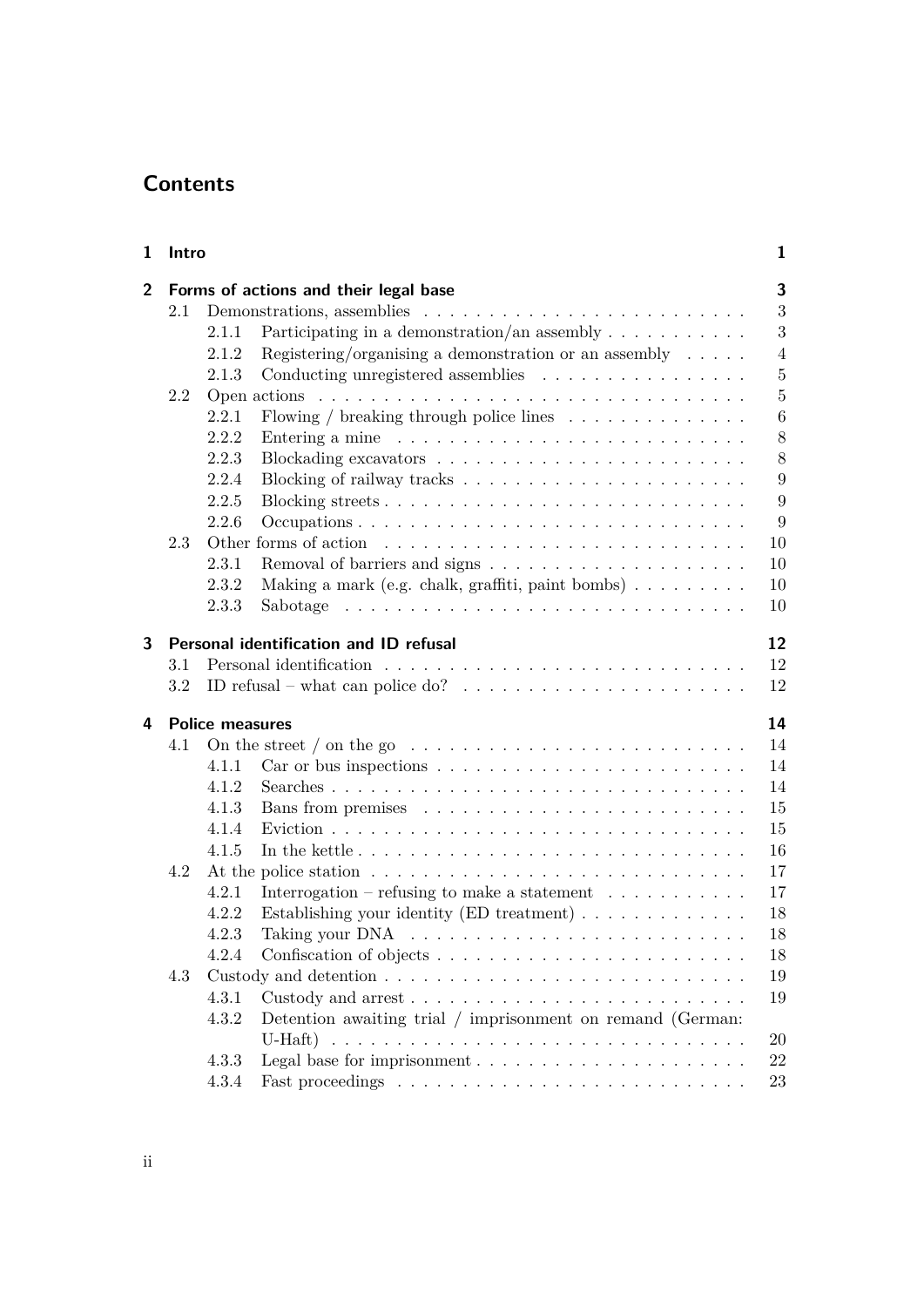| 5 | After the action                             |                                                                                       |    |  |  |  |
|---|----------------------------------------------|---------------------------------------------------------------------------------------|----|--|--|--|
|   | 5.1                                          |                                                                                       | 25 |  |  |  |
|   |                                              | Summons (Vorladung) by the police or the state prosecutor $\ldots$<br>5.1.1           | 25 |  |  |  |
|   |                                              | 5.1.2                                                                                 | 25 |  |  |  |
|   |                                              | The trial: not the end of your options for action! $\ldots \ldots \ldots$<br>5.1.3    | 27 |  |  |  |
|   |                                              | Possible penalties and how to deal with them $\dots \dots \dots$<br>5.1.4             | 27 |  |  |  |
|   |                                              | 5.1.5                                                                                 | 28 |  |  |  |
|   | 5.2                                          |                                                                                       | 29 |  |  |  |
|   |                                              | 5.2.1                                                                                 | 29 |  |  |  |
|   |                                              | 5.2.2                                                                                 | 30 |  |  |  |
|   |                                              | 5.2.3                                                                                 | 32 |  |  |  |
|   |                                              | 5.2.4<br>Compensation claims                                                          | 33 |  |  |  |
|   |                                              | 5.2.5                                                                                 | 33 |  |  |  |
|   | 5.3                                          | Disciplinary proceedings in the public service $\dots \dots \dots \dots \dots$        | 33 |  |  |  |
| 6 | Information regarding the right of residence |                                                                                       |    |  |  |  |
|   | 6.1                                          | Travelling to the camps or actions $\ldots \ldots \ldots \ldots \ldots \ldots \ldots$ | 35 |  |  |  |
|   | 6.2                                          | People with a passport from the EU $\dots \dots \dots \dots \dots \dots$              | 36 |  |  |  |
|   | 6.3                                          | People with a passport from a non-EU-country $\dots \dots \dots \dots$                | 36 |  |  |  |
|   | 6.4                                          | People without papers/without a residence permit/with travel restrictions             | 37 |  |  |  |
|   | 6.5                                          |                                                                                       | 37 |  |  |  |
|   | 6.6                                          |                                                                                       | 38 |  |  |  |
| 7 |                                              | Under age and active                                                                  | 40 |  |  |  |
|   | 7.1                                          |                                                                                       | 40 |  |  |  |
|   | 7.2                                          | After the action (youth penal process) $\dots \dots \dots \dots \dots \dots$          | 40 |  |  |  |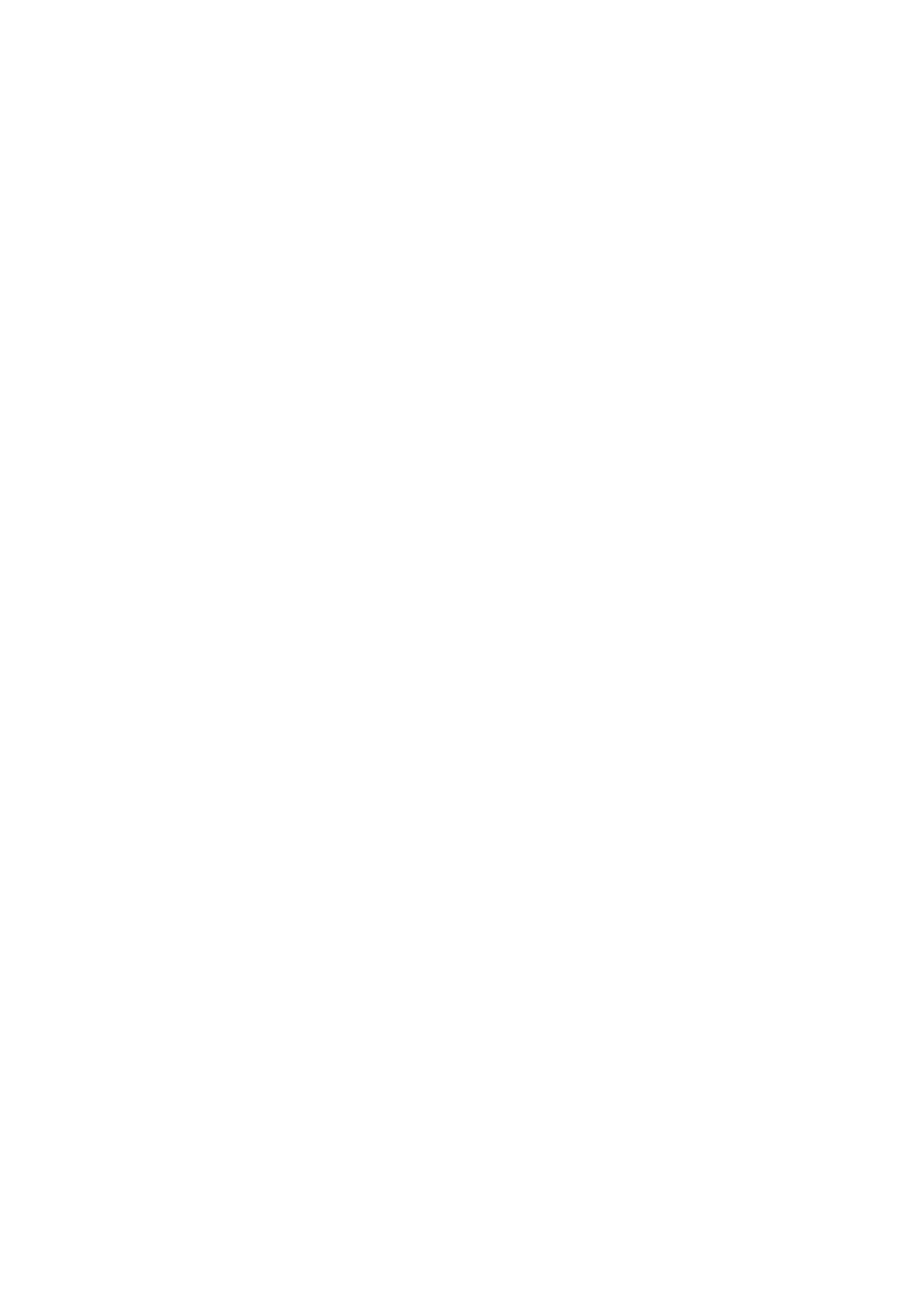# <span id="page-4-0"></span>**1 Intro**

This manual is legal aid from activists for activists. It is intended to support the resistance against the prevailing powers, focusing on the climate movement. In part, it refers to specific laws in the German state of Northrhine-Westphalia (NRW). Hence, not all information can be used in all of Germany, but most.

Repression happens on different levels: starting with the pressure some relatives might put on you, up to the police and the court taking action against you. Anti-repression work is meant to support the resistance against the existing conditions. It makes sense to deal with possible repression beforehand, no matter what kind of action, whether state or civil law applies, to get to know the laws applying to the specific situation.

We see repression as a means to apply political pressure, a means we need to resist together. We want to offer all the support and knowledge we can give you, but we also depend on you working with us and want you to pay attention aswell. We cannot promise that all our answers to any kind of question will be "waterproof", since repression isn't always predictable and depends on the tactics and strategies of the repressing forces. But one thing is for sure - repression seeks to isolate and intimidate us, so we want to emphasize: **We act in solidarity! No one is left alone!**

First and foremost, we want to offer legal support and not have people facing repression stay in isolation. To do that, we are working together with various people from different contexts.

In every individual case, we want to work on options to act together with the people who are affected by repression, in order for them to be able to decide what they want to do - based on a wide array of different options and views. We want to enable informed and responsible decisions for action. In our opinion that includes that the people affected are willing to dive into matters just as deeply as we do to consider their options.

We also want the anti-repression work to be supported by the movement, and have the whole movement stand united behind the people actually affected by repression. Dealing with repression is part of the resistance against the status quo and is a load that cannot be carried by a few alone. Over the last years we noticed that oftentimes a few individuals are pursued much more severely than others. Only some are affected by repression, but it's all of us they had in mind. In these cases solidarity is the strongest antidote we have.

#### **What does a legal team do?**

You can call the legal team number at any time during the actions. We will take care of arrestees, and will make sure that noone sitting in a police cell is forgotten. Before the actions we are going to offer workshops and counselling. If you have any questions, don't hesitate to come around, we will do our best to give you answers. After the actions, the legal team can be contacted via e-mail if the actions had legal consequences. You can get advice or be referred to others offering support.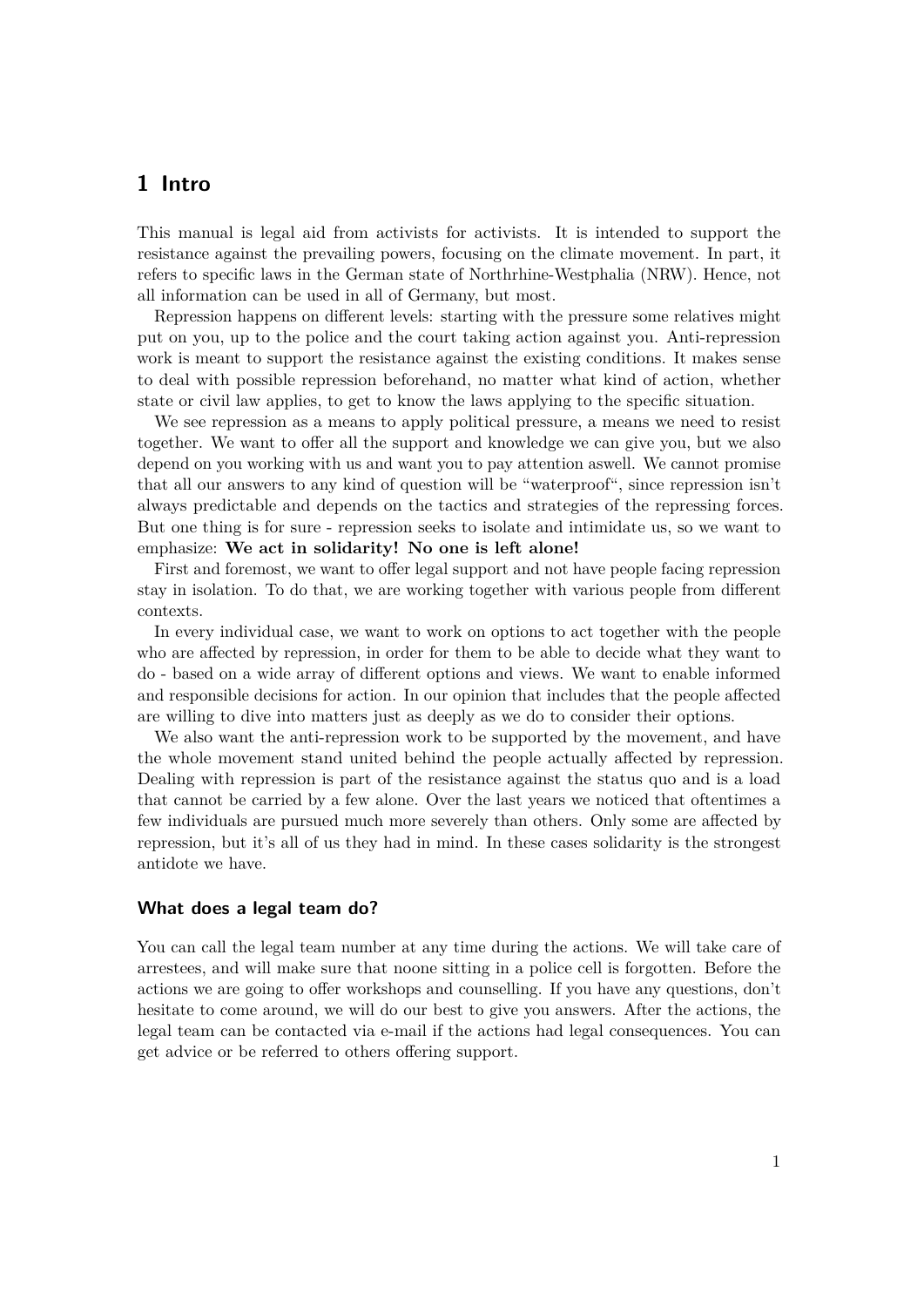#### **Calling the legal team**

The legal team will be available by phone 24/7 during both camp and action. We will publish the number before the camp starts so you can also reach us on your way there. Please call the legal team if you witness someone being arrested or e.g. if the police acted violently. If you get arrested yourself, please call the legal team from the police station! When in custody, you have the right to make two phone calls. Please use one of them to contact the legal team. If they do not let you make a call, demand they inform us of your arrest in your presence.

This is what you should tell us:

- $\checkmark$  Your name (or number/alias if you decide to remain anonymous)
- $\checkmark$  Where are you held in custody?
- $\checkmark$  What are they accusing you of?
- $\checkmark$  How are you?
- $\checkmark$  Do you need important medication?
- $\checkmark$  Are there other people who were taken into custody along with you? (Please **only** provide names of people who already have identified themselves to the police)

Things you should **NOT!** tell us:

- × What you really did or didn't do
- $\times$  Your name, in case you want to stay anonymous vis-à-vis the authorities
- $\times$  Which other people were involved, but not arrested

The legal team will establish contact with lawyers and make sure that they get in touch with you if you are facing accelerated procedures and/or the police are trying to detain your for a longer period. We will also try to organize people who will pick you up and welcome you upon your release from the detention centre/police station. We will make sure that nobody is forgotten! As soon as you are free again, call the legal team to let us know!

#### **Important**

We tried to translate all German legal terms as accurately and as clearly as possible. Please be aware that a legal concept we describe here might differ from a concept of the same name you heard about elsewhere, as the legal system varies from country to country.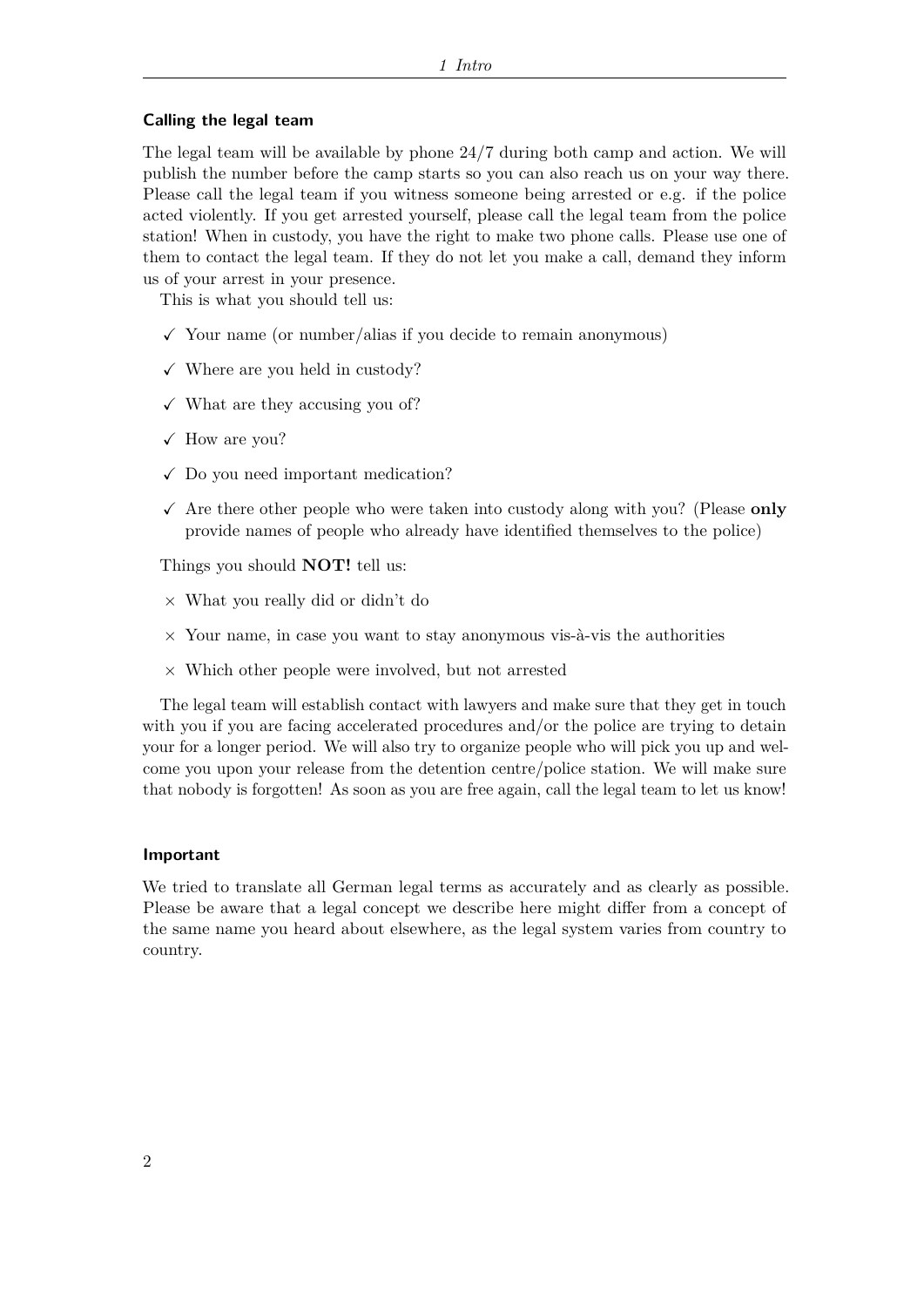# <span id="page-6-0"></span>**2 Forms of actions and their legal base**

In this chapter we want to take a look at different forms of actions and give you some tips as to what to consider from a legal viewpoint, especially considering the legal framework that applies to demonstrations. This is not supposed to prevent you from doing anything. Quite the opposite, it is supposed to encourage you and help you choose a form of action that is a good fit for you. It needs to be said upfront that quite often the police themselves do not know the legal framworks in which they act, or choose to ignore them. These hints we present here are based on experience, which does not mean that an action can't have any other consequences. Unfortunately, parts of repression can be unpredictable, which plays into intimidation tactics.

# <span id="page-6-1"></span>**2.1 Demonstrations, assemblies**

You and your peers count as an assembly whenever you are communicating with several people out in the open and are doing an action that aims to shape the public opinion – whether or not this assembly has been registered or not. This section will provide you with some tips on registered and non-registered demonstrations. Sometimes we will refer you to the corresponding paragraphs in the law concerning processions and assemblies (Versammlungsgesetz / VersG). You can find these in another booklet containing a number of legal statutes at the legal team.

# <span id="page-6-2"></span>**2.1.1 Participating in a demonstration/an assembly**

Demonstrations are an important measure to build political pressure. They help us communicate our concerns to the public.

# **Legal background**

Demonstrations are called *assemblies* if they take place at a fixed location (e.g. a manifestation or a vigil) or a *procession* when they are moving. Legally, this doesn't make a difference. Standing around or walking: holding demonstrations or participating in them is protected by the constitutional law. That means the police is not allowed to prevent you from getting to and joining a demo. As they are a legal form of action, demonstrations that are meant to have a peaceful, more colourful character can pose a lower risk to people with a precarious residential status  $-$  it is less likely they will get into trouble regarding their status of residence due to criminal procedures.

#### **Keep in mind**

- $\checkmark$  Police can only disperse a demonstration under strict conditions, namely if it is "unpeaceful"
- $\checkmark$  Once police dispersed a demo, everyone needs to leave. If they don't, that can be pursued as an act of misdemeanour.  $(\rightarrow \S 29 \text{ VersG})$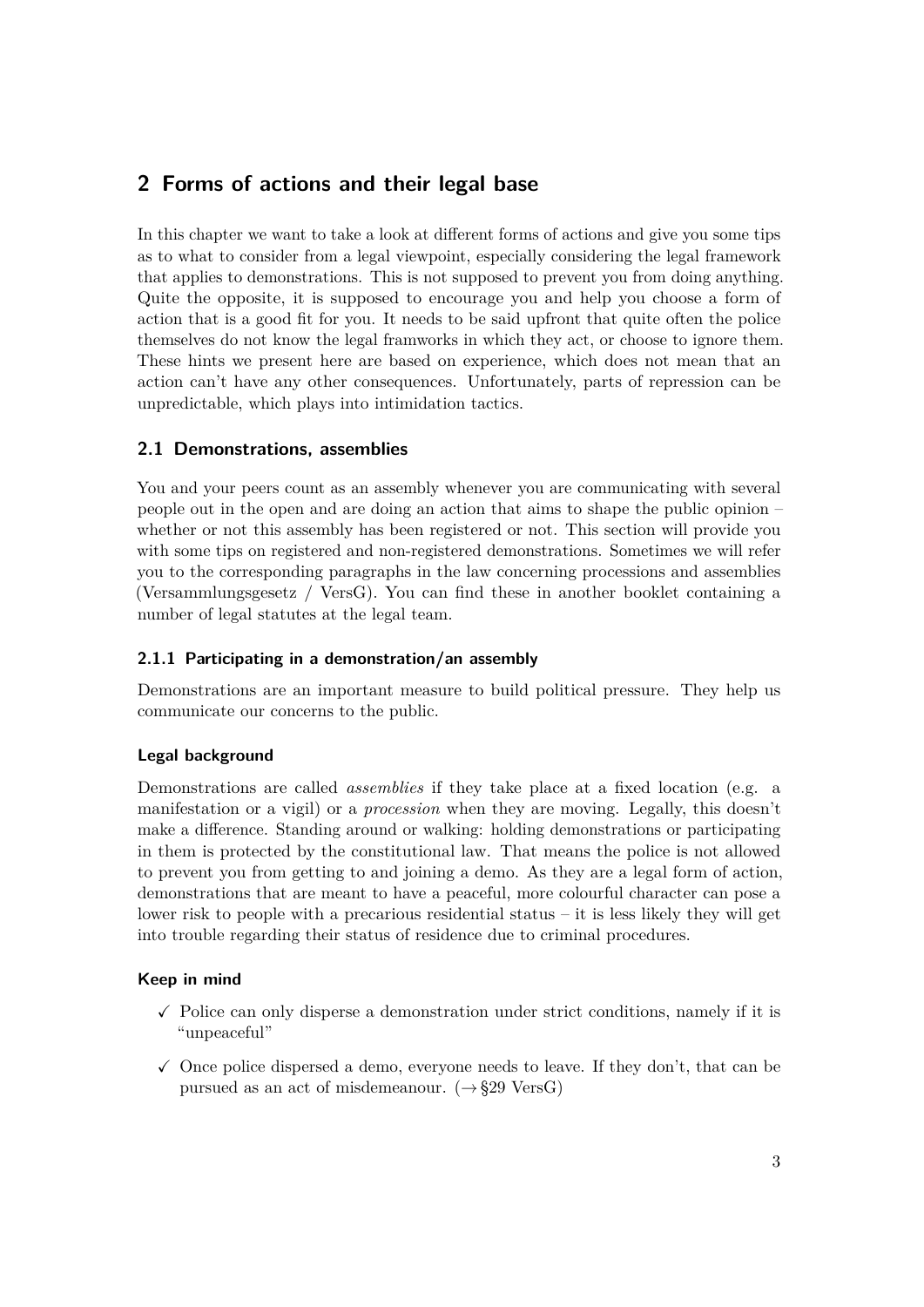- $\checkmark$  It is forbidden to wear masks (or similar props covering your face) at a demonstration, if they are meant to make you unidentifiable for the police. But there are other reasons why one might e.g. wear a dust mask – protecting oneself against coal dust for example.  $(\rightarrow \S 17a \text{ VersG})$
- $\checkmark$  So called "defensive arms" or "passive armour" are also forbidden, meaning everything protecting you from police measures (e.g. helmets, padding). There is a wide range of interpretations of that concept.  $(\rightarrow \S 17a \text{ VersG})$
- $\checkmark$  It is a crime to violate the ban of masks or passive armours. If it is persecuted, it can usually result in a fine.
- $\checkmark$  As soon as an assembly (registered or not) is in place, legally the freedom of assembly has priority over the police law. Thus, police is not allowed to apply measures condoned by police law such as searching people or banning them from the premises.

#### <span id="page-7-0"></span>**2.1.2 Registering/organising a demonstration or an assembly**

When organising a demonstration you do not only need to take care of having a megaphone, speeches, banners and so on, but you also need to register it. According to the law concerning processions and assemblies, a demo needs to be registered with the authorities 48 hours before it is supposed to start  $(\rightarrow \S 14 \text{ Vers})$ . If you do not want to do that, read the next paragraph. You can also register several assemblies with the police "in bulk" and call them off again, if your plans have changed.

#### **Registration process**

You can find a list of the authorities responsible for the mining area and their contact data at the legal tent. When filing a registration, you usually need to specify a time frame, motto, route, number of expected participants and a person who is supposed to be the "head" of the demonstration. You can register "spontaneous assemblies" within a shorter time than 48 hours. In this case you need to state a reason for having the demo that has occured at such short notice (e.g. another person being arrested or banned from the prmises).

#### **Keep in mind**

- $\checkmark$  All assemblies need to have a headperson who has to identify themselves to the police. The head is responsible of making sure the assembly is "properly executed".  $(\rightarrow \S 7.8 \text{ VersG})$
- $\checkmark$  The authorities can impose official requirements at any time, also during the assembly, in case there are specific facts hinting that a certain measure might be necessary to prevent crimes or a danger to the public. For example, with large assemblies (more than 50 people) the police usually demands a certain number of "stewards" who are supposed to "implement" the head's "instructions".
- $\checkmark$  The head of the assembly has to try to implement the official requirements. If requirements are not met, it sometimes happens that the assembly's head is being prosecuted, which can lead to a fine.  $(\rightarrow \S 15, \S 25 \text{ VersG})$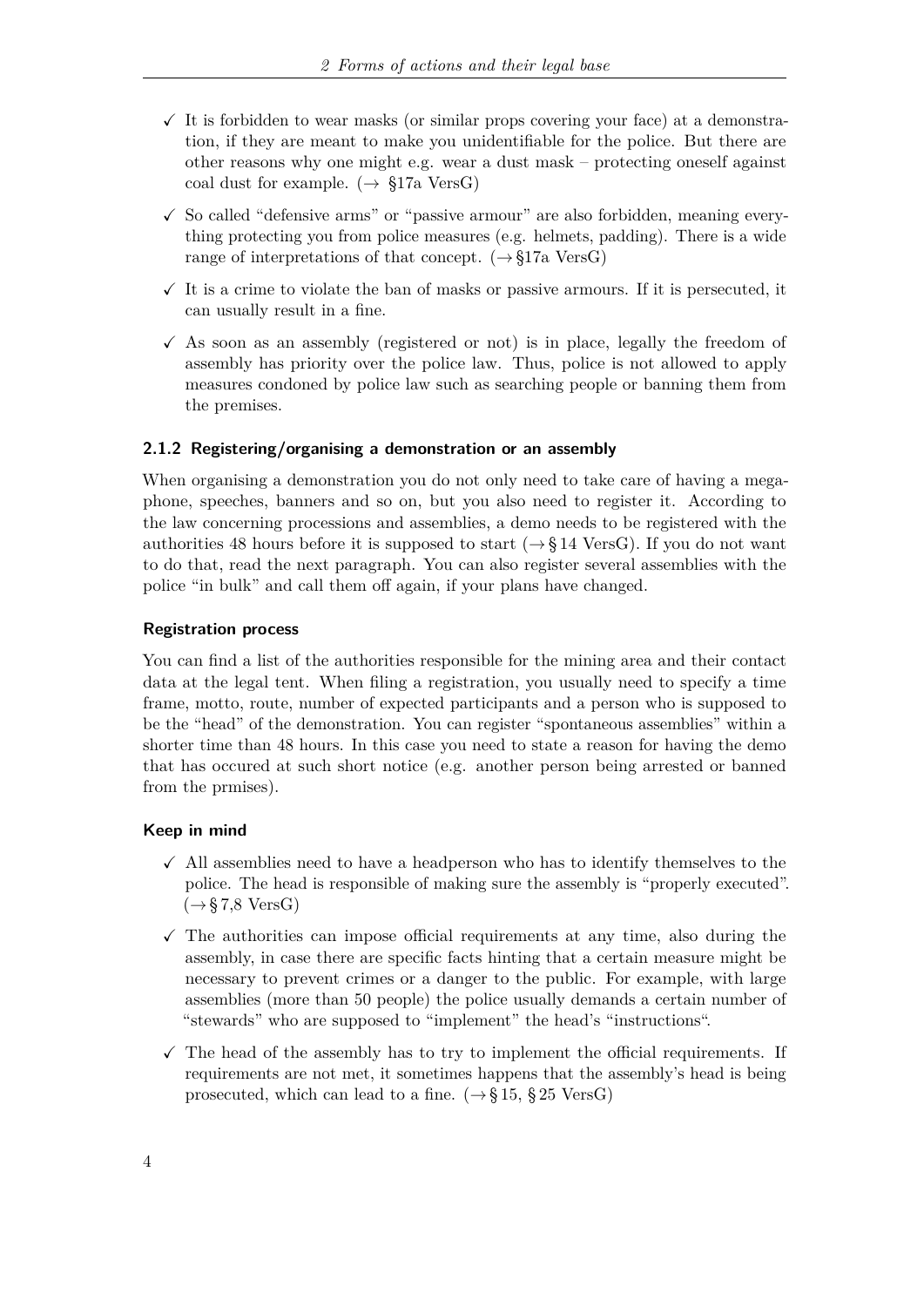- $\checkmark$  The people in the demonstration decide themselves where their demo is taking place and what it is like. If the police wants to change the route, they have to give a reason for every single restriction and requirement. Them being overworked is an arguement that courts almost never accept in this context. There are also verdicts saying that it has to be possible to have a demonstration within visual and hearing range of the object one is criticising.
- $\checkmark$  But: a demonstration can not take place on private property without the owner's consent. There are exceptions from this rule (eg. if the larger part of the property is owned by the state), but let's just say that it is extremely unlikely that one could register an assembly in the middle of one of RWE's coal pits.
- $\checkmark$  The police can only film assemblies if there is a specific risk. Meaning, if they are filming without a detectable reason, the assembly's head can call them to cease doing that.  $(\rightarrow \S 12a \text{ VersG})$

# <span id="page-8-0"></span>**2.1.3 Conducting unregistered assemblies**

There are reasons to not register a demonstration, although that might cause more conflicts with the police at the scene. One example would be that people do not want to be inhibited in their choice of where, when and how they want to rally. Or maybe it is clear that if one tried to register the demo, it would be prohibited or met with requirements that would make it practically unfeasible.

#### **Keep in mind**

- $\checkmark$  Leading an unregistered assembly is a crime. ( $\rightarrow$ §26 VersG)
- $\checkmark$  Participating in one, however, is not. Remaining in a spot police asked you to leave is an act of misdemeanour.  $(\rightarrow \S 29 \text{ VersG})$
- $\checkmark$  So, when you are a group in an unregistered assembly, make sure there is not one person who obviously appears to be the head (eg. talking to police alone, only one person speaking through the megaphone). Take turns with the tasks that could be associated with leadership. Most lawsuits concerning "heads" of unregistered assemblies come to nothing, though. If there is a verdict, the penalty is usually a fine.  $(\rightarrow \S 26 \text{ VersG}, \rightarrow \text{chapter 4})$
- $\checkmark$  Unregistered assemblies are also covered and protected by the freedom of assembly. As long as they are peaceful they cannot be dispersed. As always, police will not necessarily stick to these rules.

# <span id="page-8-1"></span>**2.2 Open actions**

The international climate movement is fighting energy policies that are backwards and reckless, that destroy the global climate and the lives of many people here and elsewhere. Today, they are also doing so in German coal mines, the biggest source of  $CO<sub>2</sub>$  in all of Europe. Usage of one's own body and disobedient appropriation of space or machinery causes a very special form of confrontation. Here you can find a couple of scenarios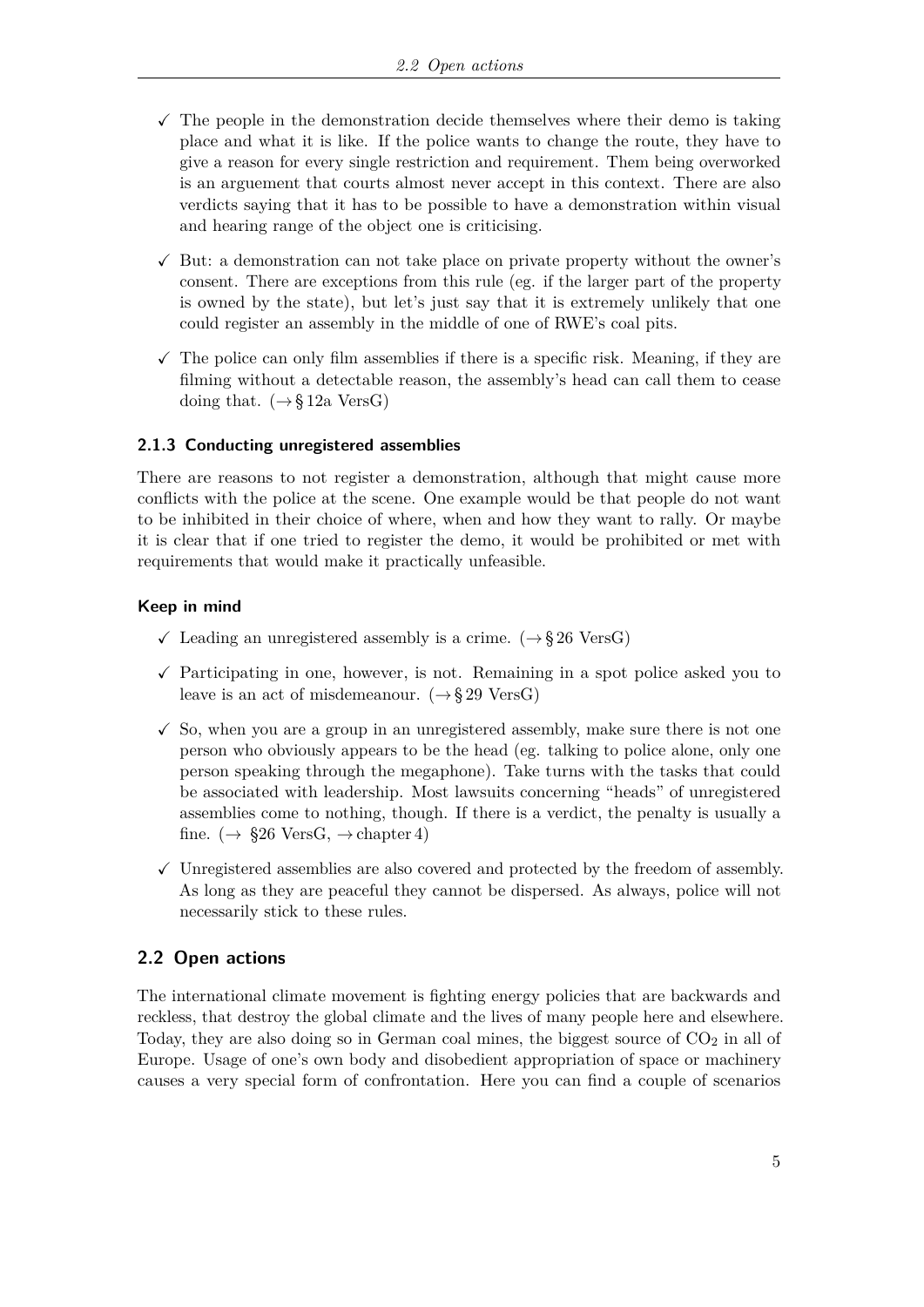showcasing in which accusations your actions could result, both your participation in actions of civil disobedience, and organising direct actions (also using devices such as *climbing ropes*, *lock-on tubes* or *tripods*) with others. Before you continue reading, please make sure you understand that in any of these situations other accusations going beyond what we describe here could be constructed. Solidarity structures are in place to support you in these cases aswell.

#### <span id="page-9-0"></span>**2.2.1 Flowing / breaking through police lines**

It can happen during actions that suddenly police wants to bar your way. There might be a few individuals standing in your way, or they might form narrow lines (with several of them in a row). You can learn how to deal with these situations in action trainings, while we will focus on legal advice. However you overcome such police lines, there are several accusations that arise quite often:

- rioting ("Landfriedensbruch", § 125 Strafgesetzbuch/StGB, Criminal Code)
- resisting enforcement officers ("Widerstand gegen Vollstreckungsbeamte", § 113 StGB)
- NEW: Assaulting enforcement officers ("Tätlicher Angriff auf Vollstreckungsbeamte", § 114 StGB)

The first two are accusations the police frequently uses to justify their own violent behaviour as a necessary reaction, or to get people who cannot be accused of anything else to stand trial. This tactic works because the law's wording is relatively unspecific. We need to wait and see whether this gets any worse with the tightening of the laws in § 113 StGB an § 114 StGB that happened in late May.

# **Rioting § 125 StGB**

"Landfriedensbruch" is the legal term for "riot", "upheaval" etc. To uphold this accusation, the court needs to prove that it was you who acted violently against people or objects from within a group, or that you supported such actions by the crowd.

#### **Resisting enforcement officers § 113 StGB**

According to the legislation, one has to have "actively worked against the enforcement officer, in a way that is similar to putting them under duress" to be convicted according to § 113 StGB. This means that just being passive towards the police is not enough to be convicted of § 113 StGB. For example, letting the police carry you away as a "packet" after a sitting blockade is not resistance if you do not fight back – even if they asked you to get up and leave before. Running away isn't resistance either. Kicking police people trying to carry you away or violently breaking free did count as resistance (until now). The law covers instances when people "resisted using violence or threatening to use violence" - e.g. using all your strength to not walk into the direction they are pulling you can be punishable under this law.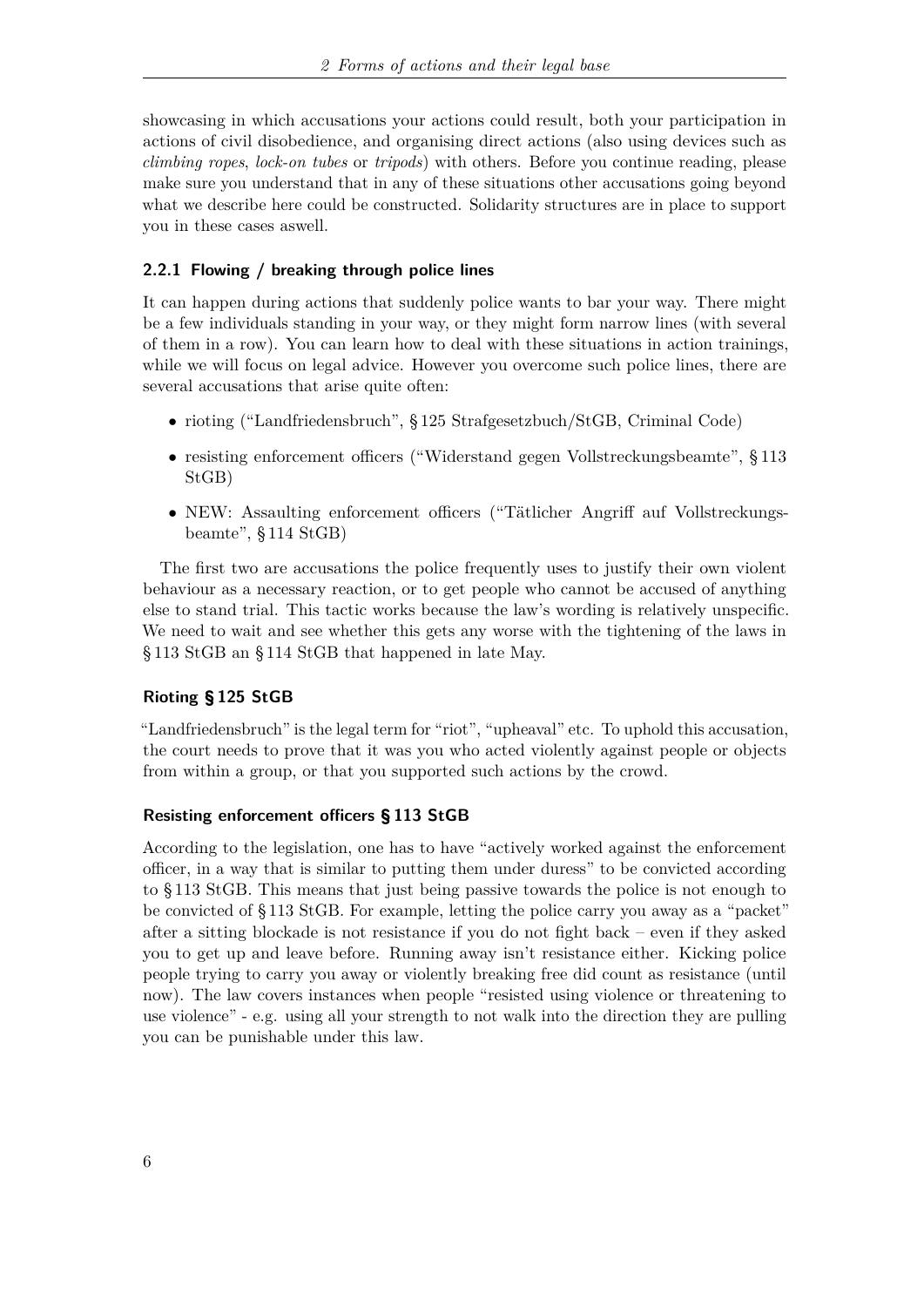#### **NEW: Assaulting an enforcement officer § 114 StGB**

This accusation has been created this very year, 2017. The part about assault was taken out of the former version of § 113 StGB and was molded into its own section with its own (much higher) sentence. Every supposedly violent movement in direction of the other body could be seen as assault, e.g. pushing, hitting or kicking. Neither § 113 StGB nor § 114 StGB necessitate pain or an injury of the person "suffering" the movement. Such "attacks" are now supposed to result in at least three months of jail time or in suspended sentences, but as of now it is unclear how all that is going to pan out. Hence, when flowing through police lines or in any other situation where you get really close to the police, you should pay extra attention to not making any movements (that could be interpreted as violent) in direction of the police persons' bodies.

When in confrontation with the police, the accusations **insult** (Beleidigung, § 185 StGB) and causing **bodily harm** (Körperverletzung, § 223 StGB) can also be relevant.

In the German language, "you" has two variants – "du" for someone you know, the more formal "Sie" for example for superiors and (adult) strangers. If you say "du" to a child, it's usually not regarded an insult. But if you say "du" to an adult, it might be – and if that adult is wearing a uniform it most often in fact is considered an insult. If you want to say something negative about a person or a group of people, it is better to say something less straightforward like: "I bet my grandma would say..." Also, you can't insult a group that is really big. Meaning: you can rant about the whole police, the army, the state etc. as you want. But you should not say this to the face of someone who belongs to that group – then it becomes assignable and punishable again. It might be difficult for lay people to tell when it is okay and when it isn't, and it might go wrong in confusing situations. So please think about what you want to say. Oftentimes it can give you a better feeling to be with a group of friends and empower one another rather than to rant about the police.

Causing bodily harm to anyone is certainly not the objective of civil disobedience or direct actions. So this could only happen accidentally or because of wrongful accusations by Nazis, the police or others. Try to avoid situations that seem to escalate quickly, rather than fuel them.

#### **Keep in mind**

Rioting, resisting and assault should remain without punishment (even if there is proof you did it), if the police acted unlawfully in that specific situation. That is why it is advisable to try and remember all their mistakes. But: don't rely on it – the law also authorizes police to do a lot, and at court it is much more likely the judge will believe a lying police person rather than you. This is espcially important concerning assemblies, because it is almost always unlawful if the police attacks a demonstration or its participants. A tactic to avoid charges could be: you could tell the officers that in case of a trial they will be questioned about their behaviour and the circumstances, and that you will not talk to them before. The law also contains "particularly severe cases" for all three accusations, which are punished more seriously. Especially relevant:

**Committing them collaboratively**: if there is two of you involved in the offence (e.g. two people pushing someone) it can be punished as collaborative committal.

**Bearing arms or dangerous objects**: if carrying arms or other dangerous objects while (allegedly) committing a crime. Almost anything that can cause an injury can be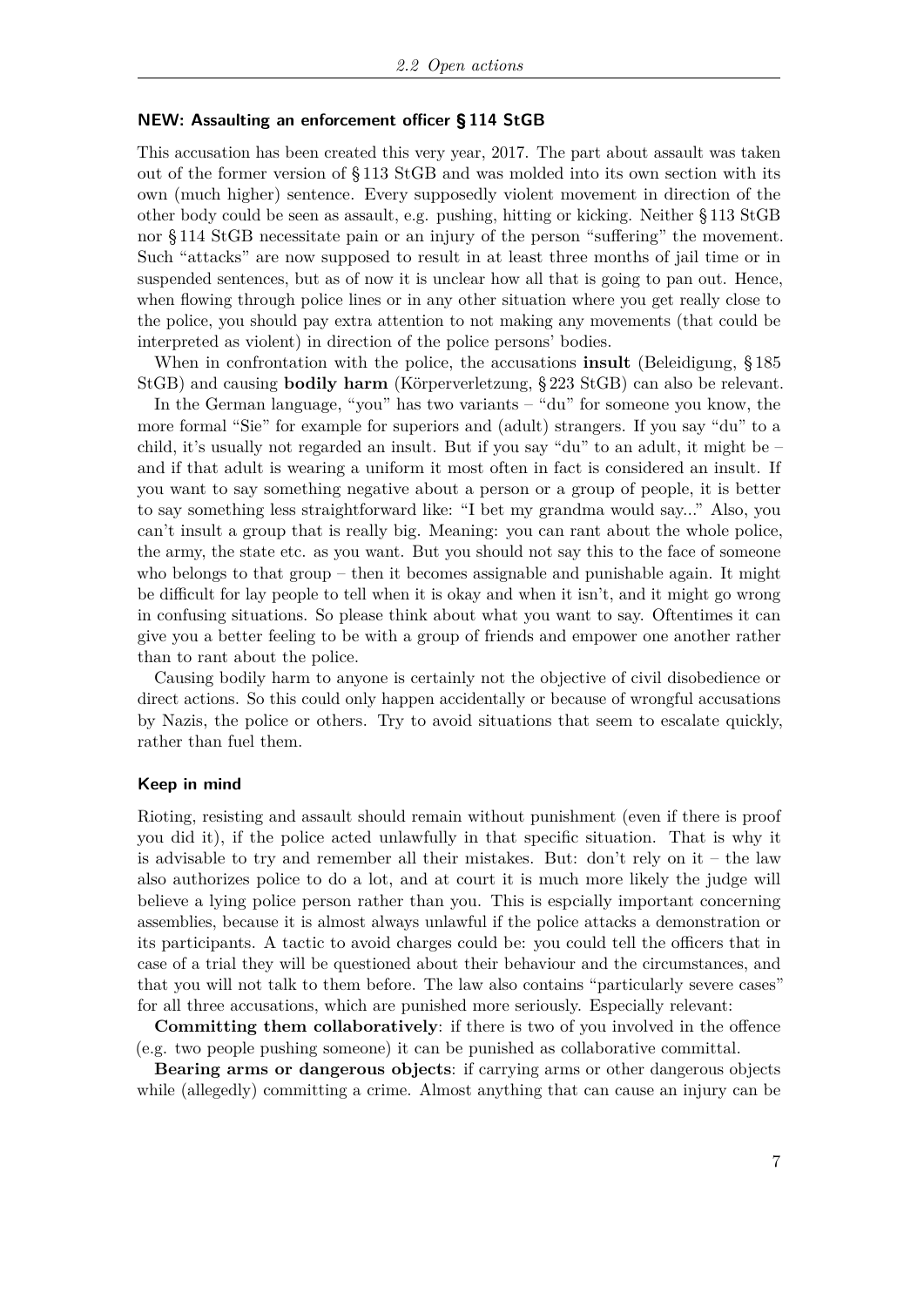seen as a dangerous object: shoes, pencils... What's new: since the tightening of the laws in May 2017, the sole bearing of such objects is punishable. Before, it could only be punished if it could be proven that you had the intention to use that object as a weapon. This change seems absurd and has been criticised a lot, e.g. by associations of judges, before it was passed. Unfortunately we will have to await the results of a couple of trials until we can say anything about further developments. We advise you to meticulously consider what to take with you into action.

Police uses § 113 StGB to evade criminal persecution whenever there was police violence. If you file any charges against a police officer, it is common practice they will charge you with resisting an enforcement officer in return. In these cases the accusation solely relies on what the police says, so they have a lot of leverage. It occurs more often than one might think that police officers discuss their statements before a trial to protect one another. At the moment we can't say whether they will also try to charge you with § 114 StGB (assault) as a way to come back at you. At the same time, almost all proceedings against police officers are terminated before there is a verdict. Meaning that after actions of civil disobedience you have nearly no chance to legally oppose violent police. We are not saying that to make you afraid or keep you from doing actions. But we do not want you to trust a state under the rule of law which will let you down in this specific situation.

In case you are brought to court and have to defend yourself, it can be helpful to have your own photo and video footage available. It can help to lay down your own version of events and have proof that contradicts the statements made by the police. It can thus be very beneficial to have people at demos or actions who support your mission in solidarity and who take pictures – always aware that their equipment and footage could be confiscated by the police to use it as evidence instead. Discuss who can take pictures when. If you have been arested, don't feel shy to ask the people who taped the whole thing if you could use their footage in your defense.

#### <span id="page-11-0"></span>**2.2.2 Entering a mine**

Many political actions are supposed to disrupt something we do not want in the place where it is happening. These places might be someone else's property, which also applies to the mines and their surroundings (if it already is RWE's "company site"). Entering a mine or someone else's house can lead to being accused of trespassing. Trespassing / Hausfriedensbruch (§ 123 StGB) holds whenever entering is visibly undesired  $-$  e.g. by means of walls, doors (also unlocked doors), solid earthwalls, continuous and visible signs (if the signs did not disappear beforehand) or fences (even if there are a few holes in it). It is also trespassing to not leave the premises after a persion authorized to do so told you to leave.

#### <span id="page-11-1"></span>**2.2.3 Blockading excavators**

When the action of your choice involves approaching the excavators, you are on RWE's premises, hence, the accusation of trespassing can be applied to you (see above).

Depending on the situation, you could be accused of coercion (more precisely, "using threats or force to cause a person to do, suffer or omit an act" / Nötigung § 240 StGB), no matter what kind of excavator you are at. This is an accusation very common with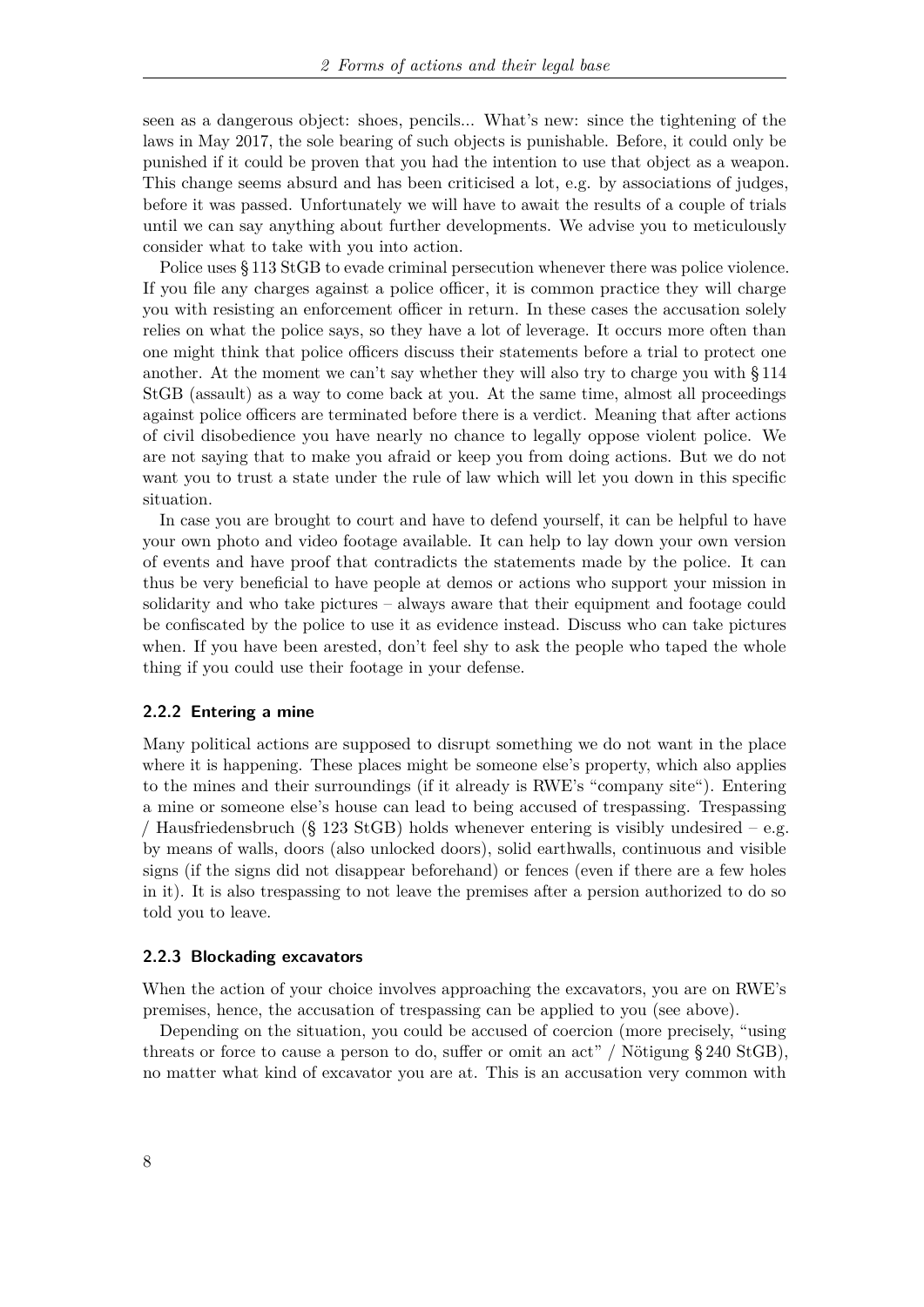blockades, as blockades are meant to prevent something from happening – be it access to a site, a deportation or eviction or the work of a machine. The law doesn't clearly say from what point onwards something is coercion.

In the meantime, quite a lot of verdicts have cleared the matter up a bit: it was decided that a blockade in which you used only your own body (e.g. a sitting blockade) is not forcing anyone to do or omit anything. But legal experts came up with something else: in a blockade, e.g. the first car in line is not affected by coercion, but the second one is (because on top of the people, there is also another car keeping it from driving). You should also keep the accusation of Disruption of public services / Störung öffentlicher Betriebe  $(\S 316b \text{ StGB})$  in mind – more on that in the following section [2.2.4.](#page-12-0) Depending on the way the eviction goes, resisting officers or insult can also be relevant. Check section [2.2.1](#page-9-0) on page [6.](#page-9-0)

#### <span id="page-12-0"></span>**2.2.4 Blocking of railway tracks**

The power plants are supplied with coal via a railway system. These are part of RWE's business premises, and, as they are relevant for the burning of coal, another possible target of your actions. When you consider setting foot on the railway tracks, trespassing might by an accusation you could face, depending on whether at all and if yes, how well you should have been able to tell that it was private property you were entering. Please read section [2.2.2](#page-11-0) on page [8.](#page-11-0)

If trains have to stop because of you, you might also be accused of coercion. Please read section [2.2.3.](#page-11-1)

As we already hinted in section [2.2.3,](#page-11-1) the accusation of disruption of public services ("Störung öffentlicher Betriebe", § 316b StGB) might come into play with blockades of railway tracks. Crucial to this accusation: in this law, the provision of the public with an important good (eg. energy supply) has to be disrupted by someone "destroying, damaging, removing, altering or rendering unuseful" the facilities, or "tap[ping] electrical power". Jurisdiction seems to lean towards assessing that simply sitting or lying on the tracks is not enough to be accused of disrupting public services. If you were to lock yourself on to the tracks, courts could rule that to be "altering" the tracks. People have been convicted on these grounds (money to be paid between 30 and 110 daily rates).

#### <span id="page-12-1"></span>**2.2.5 Blocking streets**

If you block a street that is not visibly marked as being on the premises of RWE you can be accused of coercion/duress/"using threaths or force to cause a person to do, suffer or omit an act" (see section [2.2.3\)](#page-11-1). If the blockade was not more than a sitting blockade, a sentence is highly unlikely. The police formally dispersing the assembly on the other hand is quite common. In theory you have to leave once an assembly has been dispersed. If the procedure of asking you to leave went according to the rules and you do not leave, this can be seen as an act of misdemeanour. You might receive a fine – in this case, very similar to a parking ticket.

#### <span id="page-12-2"></span>**2.2.6 Occupations**

You and your affinity group decided on occupying something – either a house owned by RWE, a public building (eg. the office of a political party or the roof of a police station)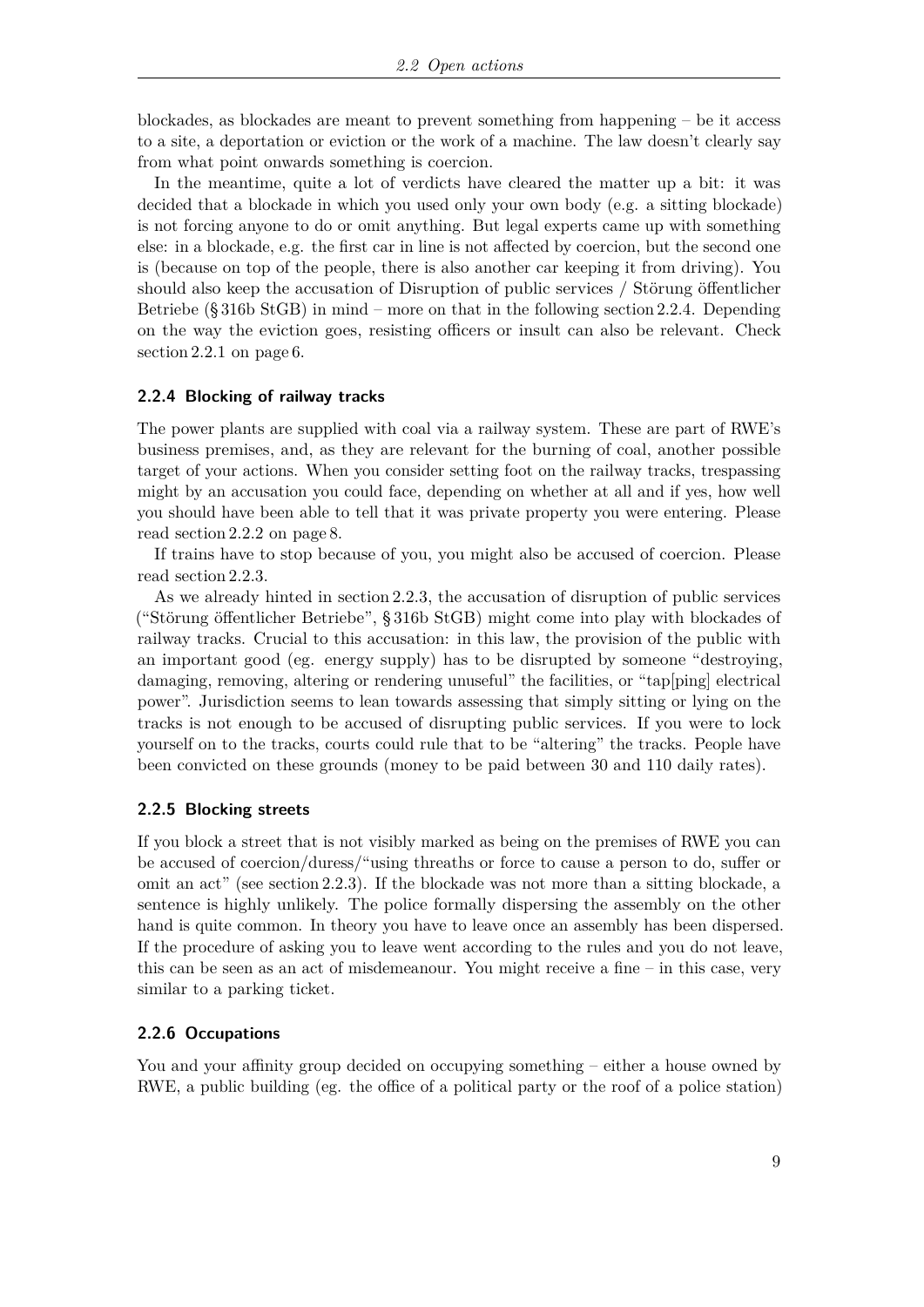or a part of your favourite forest. You should be prepared to be accused of trespassing (see section [2.2.2\)](#page-11-0). Depending on the way the eviction goes, resisting officers or insult can also be relevant. Check section [2.2.1.](#page-9-0)

# <span id="page-13-0"></span>**2.3 Other forms of action**

Of course there are various other actions with which you can oppose RWE and coal mining, but that are not civil dosobedience like the situations described above.

# <span id="page-13-1"></span>**2.3.1 Removal of barriers and signs**

With potential accusations of trespassing in mind, it can make sense to enter an action site where there are no fences or signs prohibiting access.

# **Keep in mind**

- $\checkmark$  Don't get caught.
- $\checkmark$  Crimes you could be accused of: theft ("Diebstahl",  $\rightarrow$ §242 StGB) and, if something broke, property damage ("Sachbeschädigung",  $\rightarrow$  § 303 Strafgesetzbuch).

# <span id="page-13-2"></span>**2.3.2 Making a mark (e.g. chalk, graffiti, paint bombs)**

In the last years, people were called to "mark" RWE's infrastructure, eg. with colourful chalk, paint bombs or graffiti.

# **Keep in mind**

- $\checkmark$  Property damage requires a "damage or destruction in substance". Drawing with chalk does not count because it can be washed of easily. Paint that can not be washed off is punished as criminal damage, but usually there is only a fine for a bit of paint, and usually a small one  $(\rightarrow$  §303 StGB). But you may have to pay damages on the grounds of civil law  $(\rightarrow$  section [5.2.4](#page-36-0) on page [33\)](#page-36-0).
- $\checkmark$  If you install another object but do not break anything in the process, it should not be punishable as criminal damage.

# <span id="page-13-3"></span>**2.3.3 Sabotage**

RWE reported 35 alleged acts of sabotage and 185 alleged cases of property damage in the year 2016. As noone has been caught so far, there is very limited experience with cases like these – luckily. The range of sentences probably depends a lot on the severity of the interference and the destructions. Depending on the case, sabotage might go beyond financial penalties and suspended sentences.

# **Keep in mind**

- $\checkmark$  Don't get caught.
- $\checkmark$  Don't leave any traces (fingerprints, footprints, tire tracks, DNA, phone location).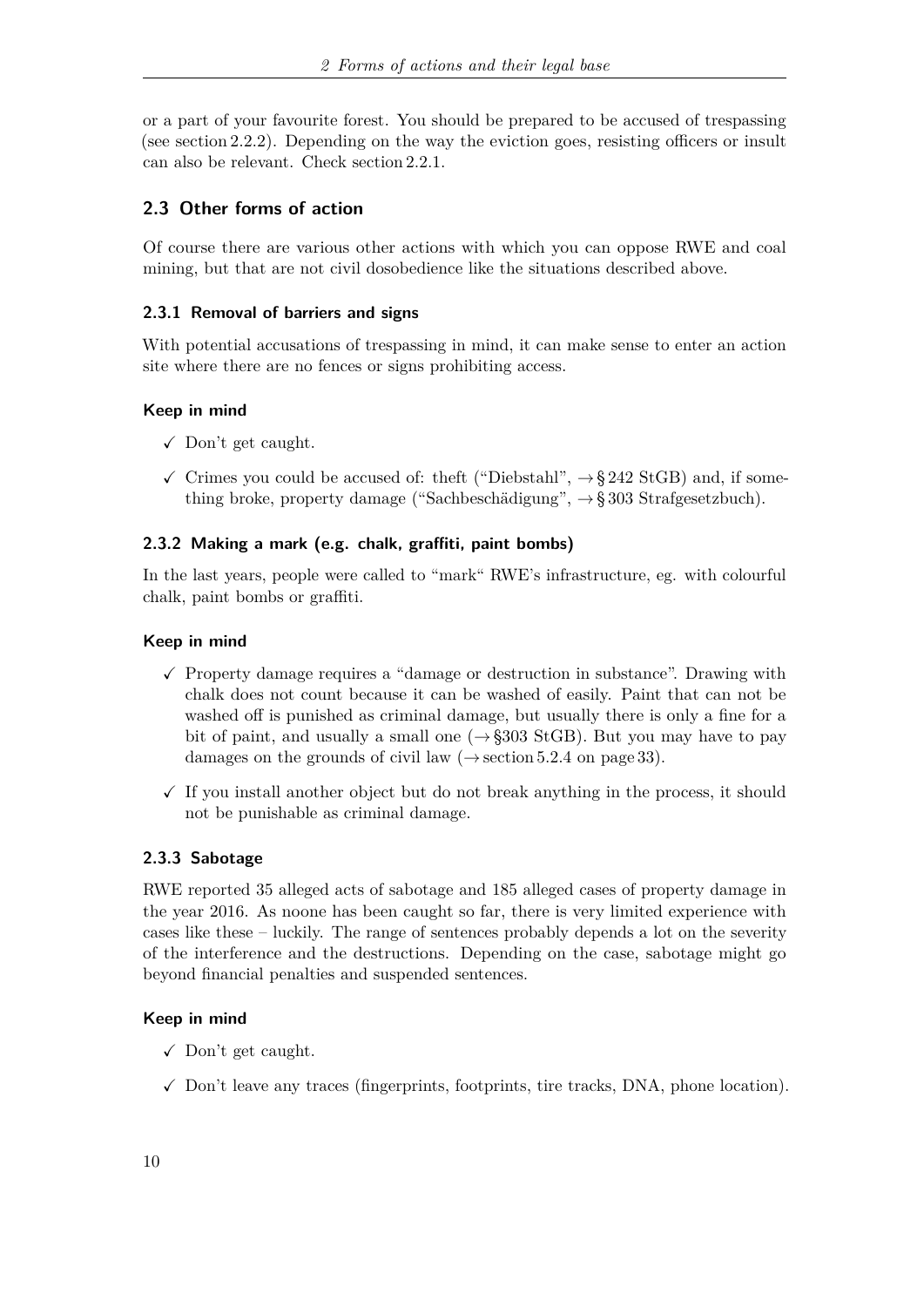- $\checkmark$  Disruption of public services (§ 316 StGB) might come into question, which is (among other things) about disrupting operations of a facility providing the public with energy  $(\rightarrow \S 316b \text{ StGB}).$
- $\checkmark$  Disruption of public services is also part of the list of criminal offences used to pursue "terrorist organizations". Over the last years, no one from the leftist movement has been convicted on the basis of this law  $(\rightarrow \S 129a \text{ StGB})$ , but it can be and is being used to attain far-reaching investigatory powers, like total digital observation.
- $\checkmark$  Depending on the action, criminal offences like arson (Brandstiftung  $\rightarrow$ §306 StGB, causing an explosion (Herbeiführung einer Sprengstoffexplosion  $\rightarrow$ § 308 StGB), dangerous disruption of rail, ship or air traffic (Schwerer Eingriff in den Schienenverkehr  $\rightarrow$  § 315 StGB) and criminal damage (Sachbeschädigung  $\rightarrow$  § 303 StGB) can be relevant.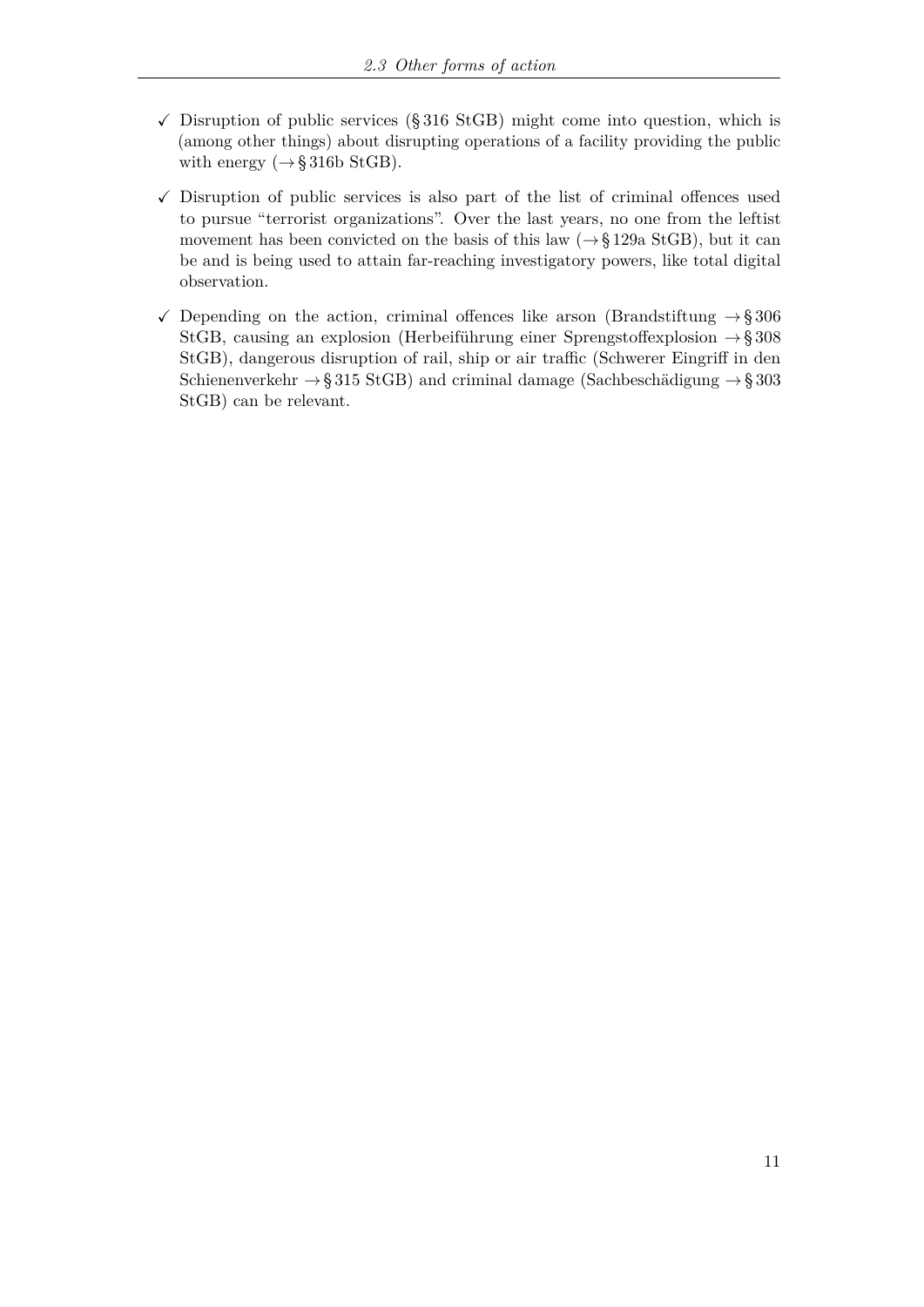# <span id="page-15-0"></span>**3 Personal identification and ID refusal**

We provide a whole chapter about ID refusal, since it was one of the most discussed topics during the last climate actions.

# <span id="page-15-1"></span>**3.1 Personal identification**

The police can try to get your personal data either in accordance with the German Code of Criminal Procedure (when a person is accused of having commited either a crime or a misdemeanour), or to prevent a danger (according to § 12 Police-Law Northrhine-Westphalia), thus, if police thinks you are brewing some kind of a plan. So, you can first ask for the legal basis of checking your identity. Under the police law, the police is not allowed to check your identity when you are participating in a demonstration. The law says you have to provide the following: first name, family or birth name, date and place of birth, family status, profession, place of residence, nationality. Most of that can be found on the ID they demand to see. If you do not carry your ID you can also provide the information verbally. You do not need to give any other information. If you decide to identify yourself, you could also collect the IDs of everyone around you and hand them to the police as a stack. This makes it more difficult for them to identify who is who, hence, hinders them – and you can have fun watching the police trying to identify you.

# <span id="page-15-2"></span>**3.2 ID refusal – what can police do?**

The police can hold people and keep them at the police station in order to establish their identity. How long they can hold people depends on the federal state you are in: in Northrhine-Westphalia that's 12 hours just for finding out someones identity. After that they have to come up with some other reason to keep a person or put them in front of a judge deciding whether they will be detained. The police can also entertain other measures to establish someones identity, usually "booking" them (German: ED-Behandlung). In most cases they will take pictures aswell as fingerprints. Sometimes they will use force to do that. In just a few cases it has been reported that they also took DNA-samples, although that is prohibited without a court order (for further information, see sections [4.2.2,](#page-21-0) [4.2.3](#page-21-1) and [4.3](#page-22-0) starting on page [18\)](#page-21-0).

#### **Advantages**

- $\checkmark$  Solidarity with people without papers or a residence permit, with a foreign ID or with pending arrest warrants
- $\checkmark$  prevents the police from working through the activists quickly, is more of an effort for them
- $\checkmark$  less likely to be the subject of declarations to cease and desist or criminal prosecution in the aftermath, especially if your pictures and fingerprints cannot be connected to your name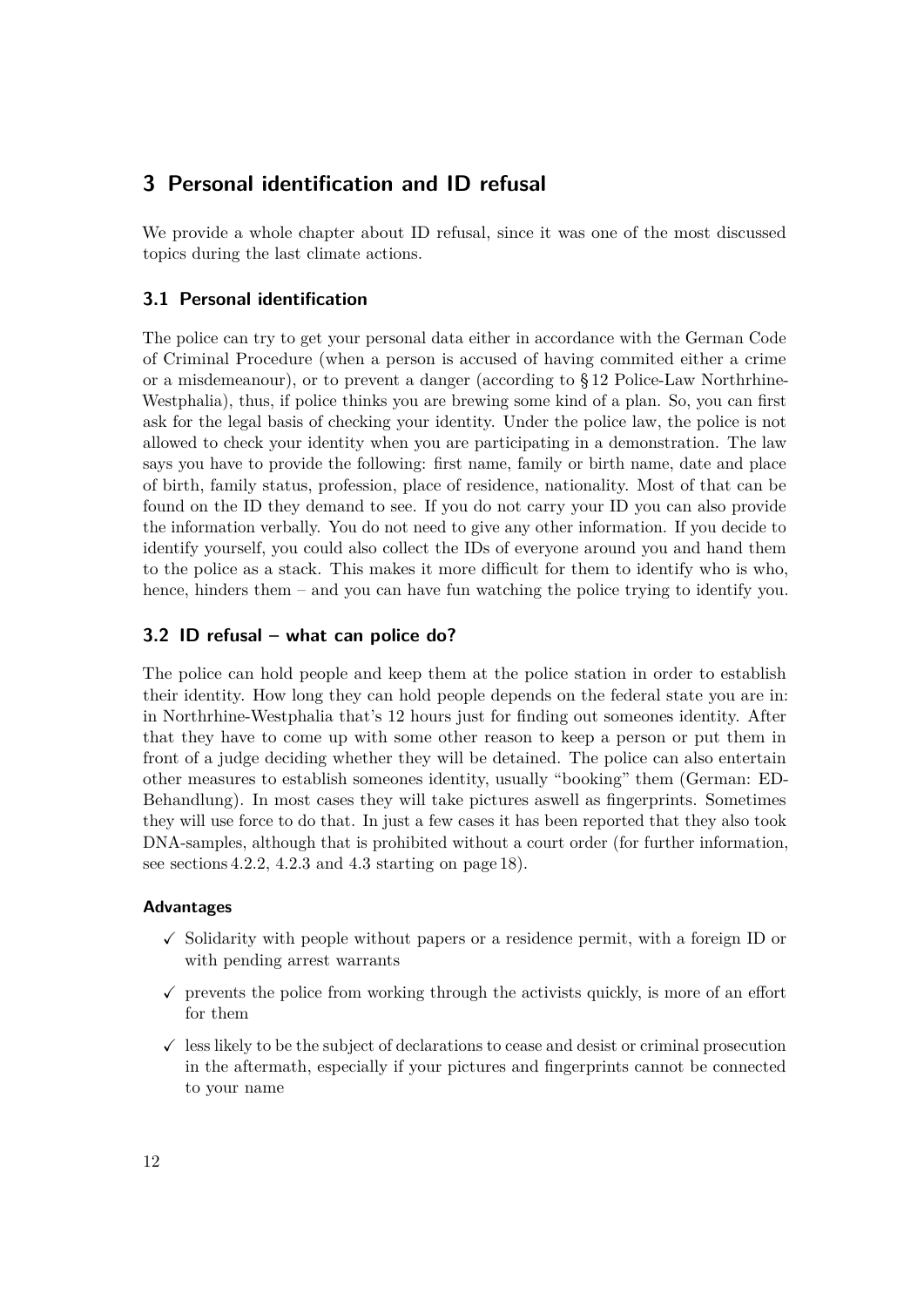#### **Disadvantages**

- $\times$  Difficult to openly say that you did perform that action insults, humiliation, maybe even physical assault at the police station
- $\times$  higher risk of being put into detention awaiting trial
- $\times$  solidarity work more difficult (e.g. if people do not attend other activists trials for the fear of being recognised)
- $\times$  if ones identity can be established or at least suspected nonetheless (e.g. by comparing to other photos or them finding your insurance card) an additional fine for refusing to declare ones identity in the first place can be the result

#### **Further risks you need to keep in mind**

Experiences from the last years show that the police can take photos and then do "car checks", eg. on the day of departure, to attain peoples identities afterwards. If you refused to identify yourself and they took your fingerprints, but they are able to identify you using photos etc., they might have the connection between your name and your fingerprints. As a result, older proceedings can be reopened. Of course police can also take your fingerprints even though you did identify yourself ( $\rightarrow$  section [4.2.2\)](#page-21-0). It should be noted that the police might pay much more attention to ID refusal in a small group action than to those not identifying themselves in an action in a bigger group, eg. because they have to "process" less cases.

#### **Decision and preparation**

Please discuss in your affinity group before the action whether or not you would like to refuse your ID. If you want to, remember to not take any papers that are in your name with you (insurance card, driver's license, maybe also your phone). Leave it all at the camp. Maybe tell a person you trust where to find your ID in a case of emergency. Learn one anothers numbers (those you were assigned by the legal team) by heart, so that you can ask the legal team for information on people from your group who did not come back from the action with you.

It might sound harsh, but: please think about what you want to do if they threaten to put you into detention awaiting trial and set up a date to put you in front of a judge. Do you want to reveal your identity then? Or take the risk at first, because they most likely will not be able to detain everybody? Talk to your friends about what is supposed to happen then. The *ABC (Anarchist Black Cross) Rhineland* can provide you with forms that help you discuss this (see section [4.3.2](#page-23-0) on page [20](#page-23-0) about detention awaiting trial).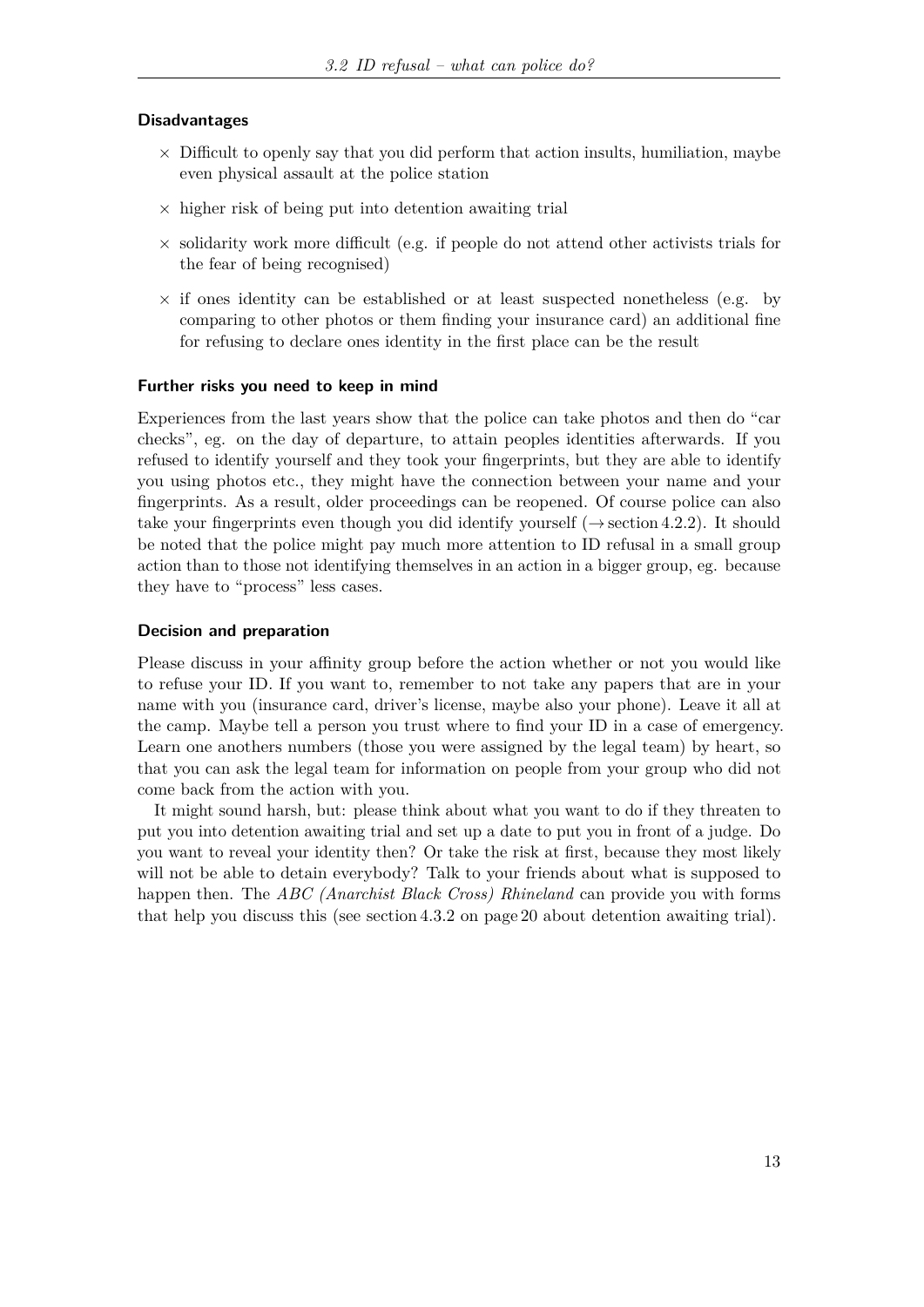# <span id="page-17-0"></span>**4 Police measures**

In this chapter you can find some tips and tricks aswell as the legal groundwork for specific situations when dealing with police that could occur in the context of the camps and action days. As a general rule, you should not make any statements to the police about what you did or did not do, becauce they will only use your testimony against you and others.

# <span id="page-17-1"></span>**4.1 On the street / on the go**

# <span id="page-17-2"></span>**4.1.1 Car or bus inspections**

The police can stop and inspect your vehicle for a number of different reasons. First, the general traffic control which police is always allowed to do, but also identity checks for which they need a specific reason (more information about identity checks see section [3\)](#page-15-0).

# **During traffic controls, always keep in mind:**

- $\checkmark$  Only the driver needs to show their driver's licens and ID, none of the passengers can be checked.
- $\checkmark$  Police can demand you to show your car papers, warning triangle and first aid kit.
- $\checkmark$  They can check whether the driver is fit to drive (alcohol test). You can refuse a blood test. If there is a specific suspicion that you might have consumed alcohol or drugs, the court can order the test. Medical personnel will then be authorized to conduct it against your will.
- $\checkmark$  Police needs a search warrant to search your vehicle or trunk, but they can also claim that there is "danger ahead" to justify their search. Demand an explanation: why do they think they have to check your car, and what are they hoping to find? Insisting on an explanation will sometimes keep them from doing the search.

# <span id="page-17-3"></span>**4.1.2 Searches**

Oftentimes, police want more than just your ID. They also want to search your bags and pat you down, eg. in order to look for dangerous objects. If you are suspected to have committed a criminal offence this is based on some clauses in § 102 StPO (Code of Criminal Procedure), however, preventative police law also allows the police to search you under certain conditions (§ 12 Police-Law, refusing to give your name, or § 39 Police-Law).

# **Options for action**

 $\checkmark$  Consider what you might or might not want to take with you before going to the camp or entering into action (e.g. knifes, things that can be used to mask your face, fireworks, phones, drugs).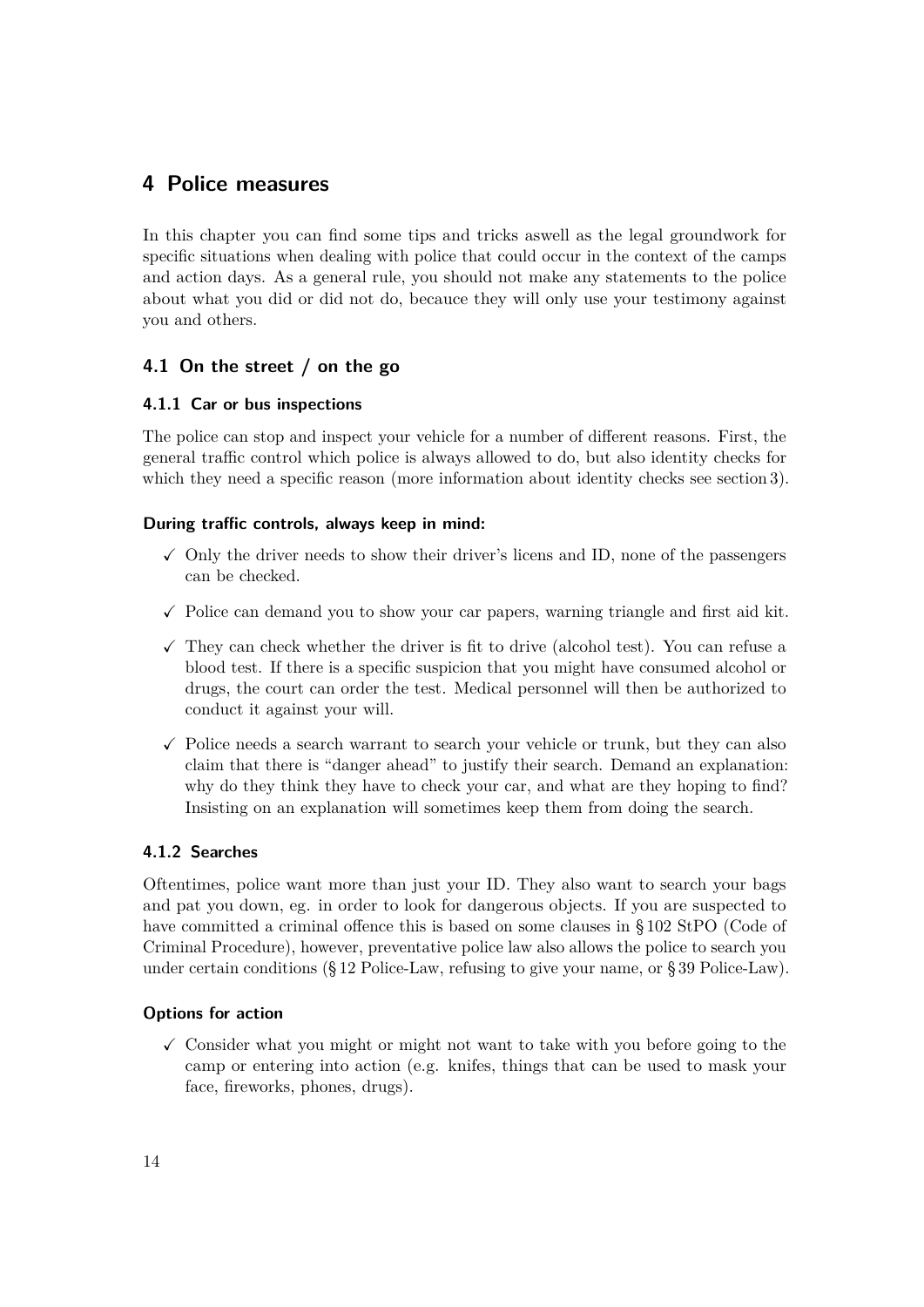- $\checkmark$  Empty your bags theatrically, e.g. as a fashion parade ("what is this? Ahhh . . . let's take a close look . . . ": Not illegal, but police might be really annoyed and angry (which is not necessarily bad). It creates opportunities to not show something or to let something disappear.
- $\checkmark$  Take something small and insignificant out of your bag, then act shocked and throw it away – police might be distracted, giving you options to not show something that is indeed significant.
- $\checkmark$  As with many police measures: file an objection (simply demand that your objection is written down, ideally in the presence of witnesses. Also try to write down the specific reasons the police stated and the wording they used as soon after as possible, as far as you can remember).

# <span id="page-18-0"></span>**4.1.3 Bans from premises**

If police is annoyed by you or they want you gone for any other reason, banning you from the premises is the more lenient means as compared to taking you with them to detain you (legal term: "detention/Ingewahrsamnahme"). Bans from premises are really common: police will tell you orally (in a few cases in written form) that you are not allowed to be in a certain area for a specific amount of time. If you do not comply with the ban, police is authorized to detain you.

# **Keep in mind**

Like other police measures, bans are not always lawful – there might not be sufficient reason or the ban may be too unclear. Unfortunately, one can sue against an illegal ban only afterwards and has to comply with that unlawful ban for the time being. If you do not comply with the ban, police can take you into custody ( $\rightarrow$  section [4.3.1](#page-22-1) on page [19\)](#page-22-1). This would also be unlawful if the ban is unlawful in first place – but is that of any help in this situation? Therefore, it is better to perform actions on the street or in the field in a manner that complicates an orderly and effective pronunciation of a ban on the part of the police (e.g. by creatively withdrawing and coming back again). It also holds for bans from premises to better not make any statements, that includes things like "but I didn't...." - they could use it against you or others. While there is an assembly (eg. demonstration) going on, the freedom of assembly supersedes police law. Thus, bans from premises are not allowed - which you can of course remind the police of.

# <span id="page-18-1"></span>**4.1.4 Eviction**

You are sitting (or standing) at the site of a blockade – an excavator, a forest occupation, in the mine, on the railway tracks or on the street. Usually at some point the police will not tolerate it any longer and starts to evict you. If they are dealing with an assembly (check section 2.1), they officially have to disperse the assembly before starting to evict. They have to ask you to leave three times before the eviction, but there is no guarantee they will always adhere to that rule.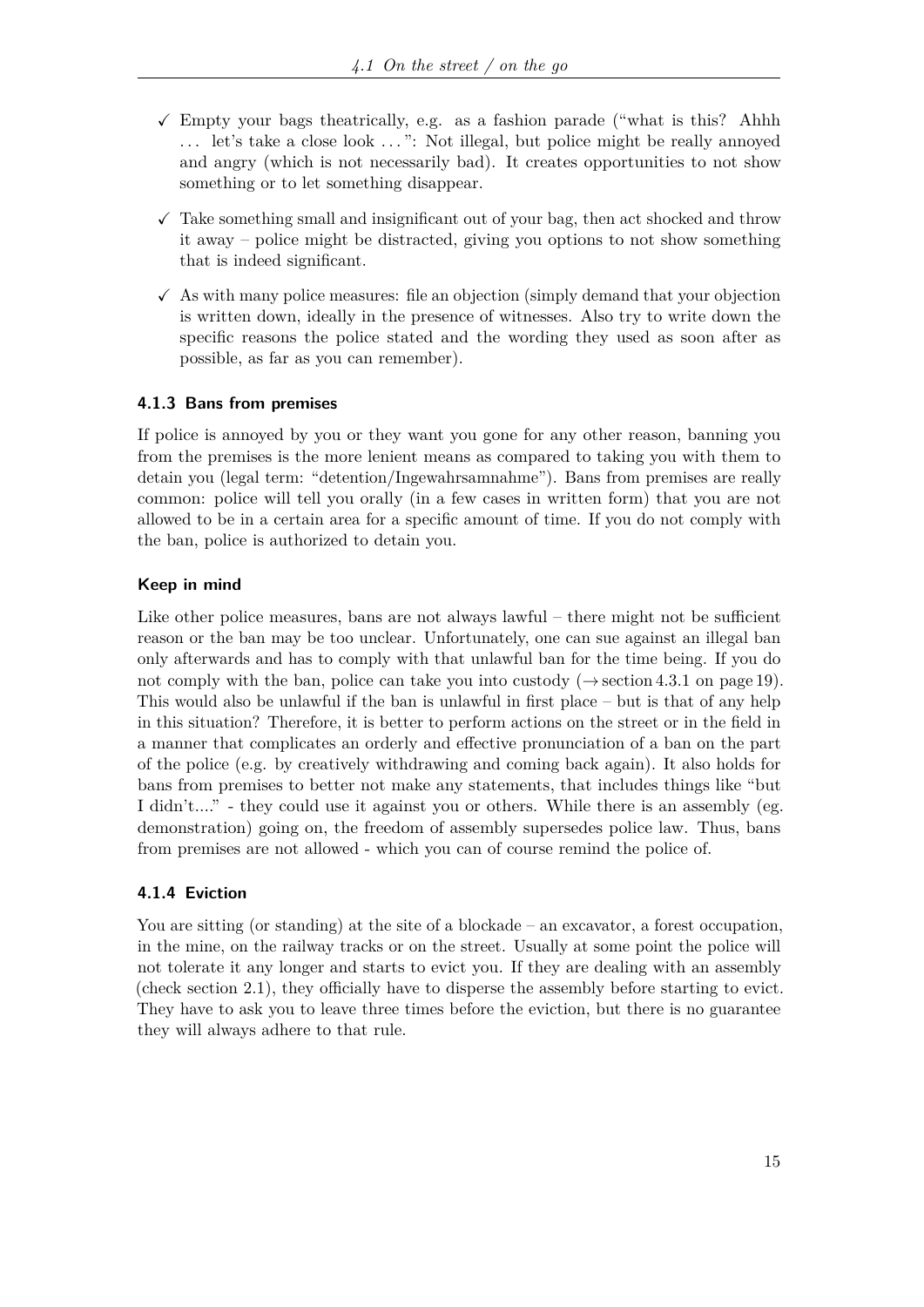# **Keep in mind**

- $\checkmark$  The sole act of not leaving the site of an assembly that has been dispersed is only an act of misdemeanour that sometimes results in a small fine and nothing more. But if police or state prosecution find other things to accuse you of  $(\rightarrow \arcsin 2.2)$  $(\rightarrow \arcsin 2.2)$ you can be faced with charges for a crime.
- $\checkmark$  There are a couple of different possibilities what one can do during an eviction. As a general rule, all passive behaviour (like letting them carry you away) is not a crime. If you end up (unintentionally) hitting or kicking the police during the eviction. it can be seen as assault  $(\rightarrow \S 114 \text{ StGB})$ . The updated and new law immediately threatens suspended sentences. Check section [2.2.1](#page-9-0) on page [6\)](#page-9-0)
- $\checkmark$  There are different levels of police brutality during evictions, sometimes they only carry people away, sometimes they use force to inflict pain on you. Take care of one another, of people who have been injured, and take notice whether some people are brought to a different police station.
- $\checkmark$  After an eviction, you can either be let go on the periphery of the area you blocked, or you can be taken into custody  $(\rightarrow \arctan 4.3)$  $(\rightarrow \arctan 4.3)$ .
- $\checkmark$  If you have only been taken to the side of the venue, you can consider setting up a new blockade in another area.
- $\checkmark$  Identity checks ensue quite often, but not always ( $\to$  chapter [3\)](#page-15-0).

#### <span id="page-19-0"></span>**4.1.5 In the kettle**

Kettling is a very common police measure in Germany. Police will surround a group of people to keep them in that place. This can only be temporary, but is often used to implement other measures, such as identity checks of individual people from within the kettle. In legal terms, a kettle can either be viewed as custody (if happening to prevent other actions) or as an arrest (if supposed to aid criminal prosecution).

#### **Options for action**

- $\checkmark$  Organize yourselves in the kettle! Try to get the police to tell you what they want to do with you (without telling them what you did or did not do). As long as you have a phone with you in the kettle, secretely call the legal team or send them a text message. Discuss your options.
- $\checkmark$  If they want to take you out of the kettle one by one, you can think about how to make it harder for them to process you (eg. so that they can't detain other people in other places). You could all demand to be processed first and create chaos because you all want to get to the pole position, you could always hide the person police wants to deal with next behind you, you could sit or lie down once they want to take you away.
- $\checkmark$  It can also make sense to not react to their requests (eg. if they want all people who carry IDs to come to them first) and instead cause some more chaos.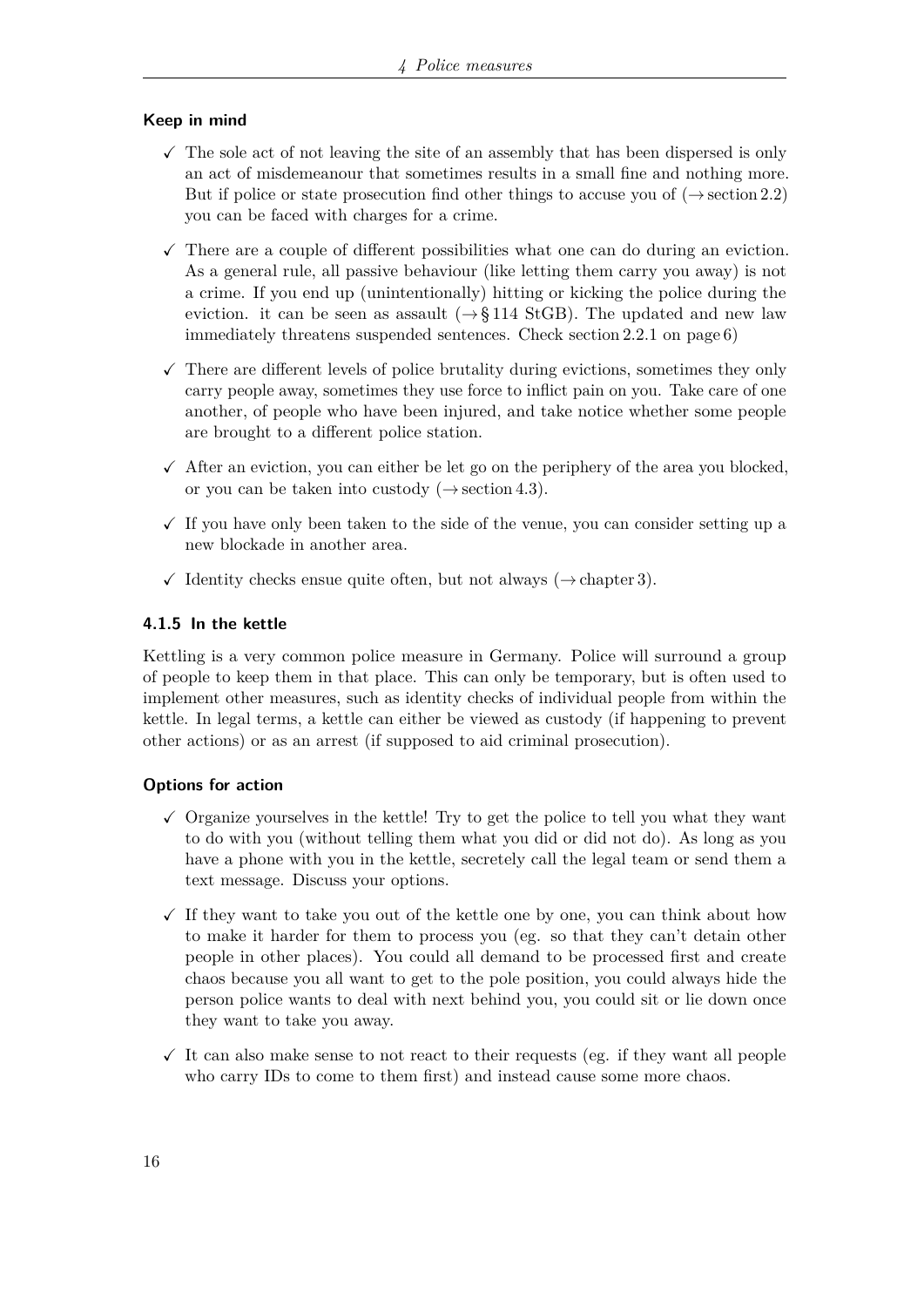# <span id="page-20-0"></span>**4.2 At the police station**

The police can take you with them for three reasons:

- to ascertain your identity (see section [2\)](#page-6-0),
- to take you into preventative detention (if they think you are going to do something that is forbidden, or if you did not comply with a ban from the premises) or
- to prosecute you (if they accuse you of a specific crime. It is then called arrest, not custody). Depending on the scenario police is allowed different things. So, ask them why they ar taking you and what specifically they are accusing you of.

# <span id="page-20-1"></span>**4.2.1 Interrogation – refusing to make a statement**

If they are taking you in because you are being accused of something specific, they can try to interrogate you right away. **You definitely can – and should! - refuse to make a statement in that case**.

#### **Keep in mind**

- The police is always looking for information, such as the schedule of the specific action or the general structure of a political movement. Big police departments have their own section for politically driven crime at their disposal.
- Don't testify anything! Even exonerating testimony (presenting evidence for your innocence) is dangerous, eg. for other people they are suspicious of. If at some point you want to say something on the matter, it's better to take your time to think about what you want to say and to discuss it with others, not to do so at the station right away (even if police is saying something else). If you want to make a statement of any kind, you should always take a few days to think about it and get legal consultation before talking to the police about anything specific.

Refuse any testimony! But what is a testimony? A testimony is every detail about you, somebody else or any other facts. Even the negation of a question (such as: Were you at that place last night?) is testimony, because you tell them something about you. The reply might be right or wrong but it is testimony. Referring to the aforementioned question, the following reply would not be a testimony: "Do we have a love affair or why do you want to know where I've been last night?" This requires a lot of practice. It is easier to not say anything, to sing a song, recite poems, act a certain drama role or ask the police how expensive such a nice uniform is (think of the *clowns army* – you can act like that just as well when in a police car or at the station!). It is advisable to try and practice role-playing before. Pay attention to accidental testimonies during such exercises. You do not have to sign anything (even if they say you have to). No mandatory signature, even if they try to force you at the police station. **Do not sign ANYTHING!** If they do not stop nagging you, you could also write something like "abolish police" instead of your name (it better not be an insult). An interrogation does not have to take place in a formal setting like an interrogation room, but could also be more informal, like on a car ride on the way to the station. **So, always consider what you say, and don't let them provoke you**.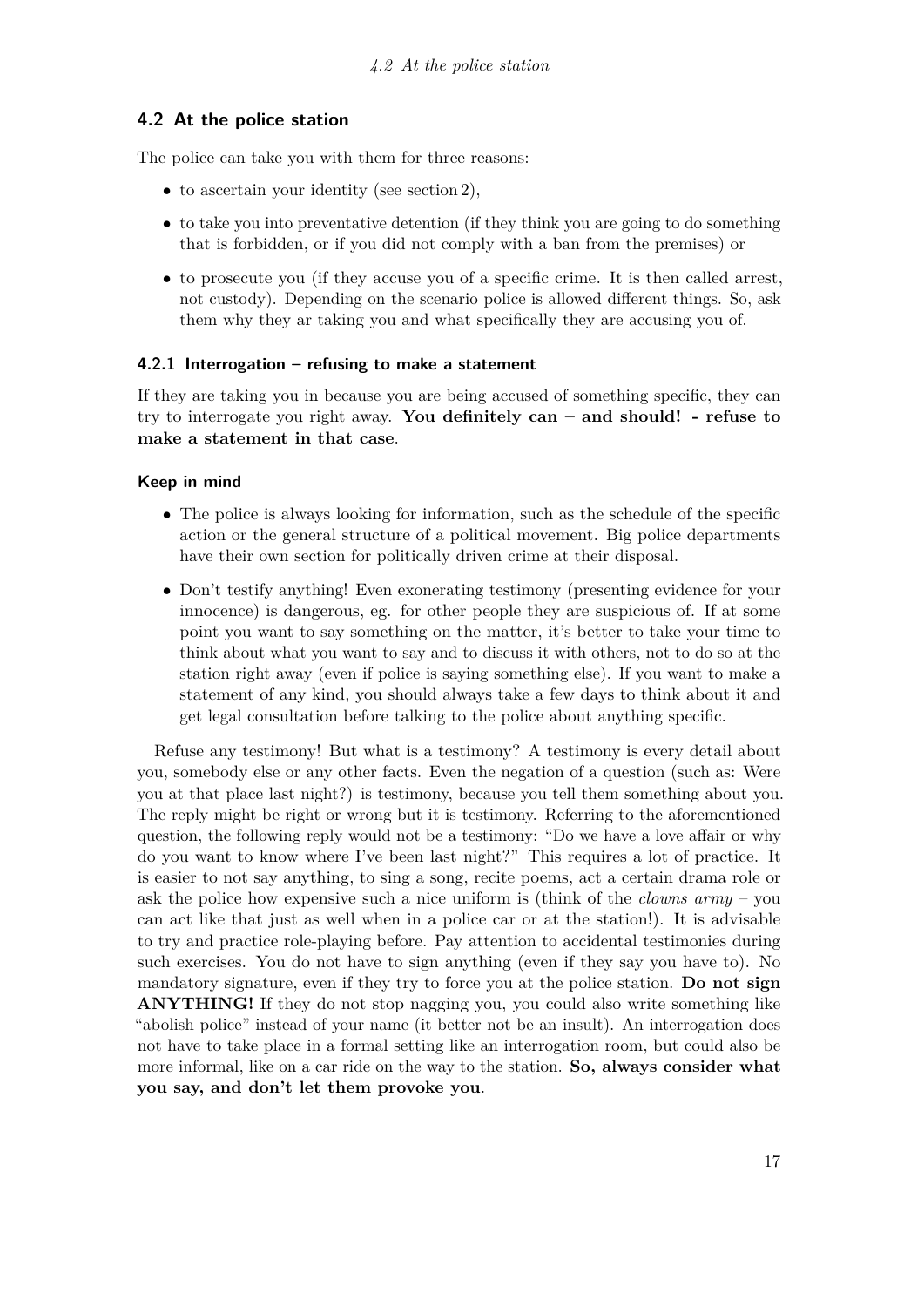#### <span id="page-21-0"></span>**4.2.2 Establishing your identity (ED treatment)**

Usually, the so called ED treatment (German: **Erkennungsdienstliche Behandlung**, similar to **booking** someone to establish their identity) takes place at the police station or the detention centre (**Gefangenensammelstelle**, GeSa) as part of taking people into custody. But it can be done in other ways: during the last big *Ende Gelände*-actions in the Rhineland, they did a trimmed-down version of an ED treatment, most likely because they did not have enough personnel to handle all the people who refused to identify themselves. After they searched people's bodies/patted them down looking for their papers, they resorted to only taking photos of everyone.

In the meantime the police directory in Aachen has invested in some mobile fingerprint scanners they can use to check whether they are dealing with the same person (potentially anonymous) again when they are working in the field. An ED treatment usually entails a mugshot, getting your fingerprints taken and being measured. They will also look for specific details about your outer appearance, such as tattoos. People affected by ED treatments deal with it in different ways. Some do cooperate, others physically resist the treatment. In fact, it is more difficult to take a picture of you or measure your height when you are not cooperating – lowering your head, closing your eyes, making a funny face, bending down, pulling your hand off the fingerprint form, preparing your fingertips to be unidentifiable before with scratching and superglue, etc.. All this drastically increases the effort of a "successful" ED treatment, especially during mass actions. Police could be so unnerved they just might give up. Still, the officers could also resort to violence or accuse you of something like resistance. You can again file an objection against the treatment (while it is going on or afterwards). Especially if you identified yourself, getting your fingerprints removed from their database lateron might be easier if you can prove you filed an objection.

#### <span id="page-21-1"></span>**4.2.3 Taking your DNA**

A warrant is required to take your DNA. They can only do it if you are helpless and not identifiable otherwise  $(\rightarrow \S 14a \text{ PolG/police law})$ , they either have your written consent (which you should not give them, no matter what they threaten you with), or if they are accusing you of a serious crime (more than just something like trespassing) and have a warrant  $(\rightarrow$  § 81g StPO/code of criminal procedure). If they threaten to take your DNA, demand to call the legal team and a lawyer. Also demand to see the warrant. Whether you resist them trying to take your DNA is up to you, just like with resisting ED treatment.

#### <span id="page-21-2"></span>**4.2.4 Confiscation of objects**

Police may only confiscate stuff under certain conditions, eg. if objects have been used to commit a crime. They are not allowed to keep your personal belongings (money etc.).

#### **Keep in mind**

 $\checkmark$  You can insist on being shown a detailed list of what police took from you. This works well relatively often, especially if they want to keep your things for longer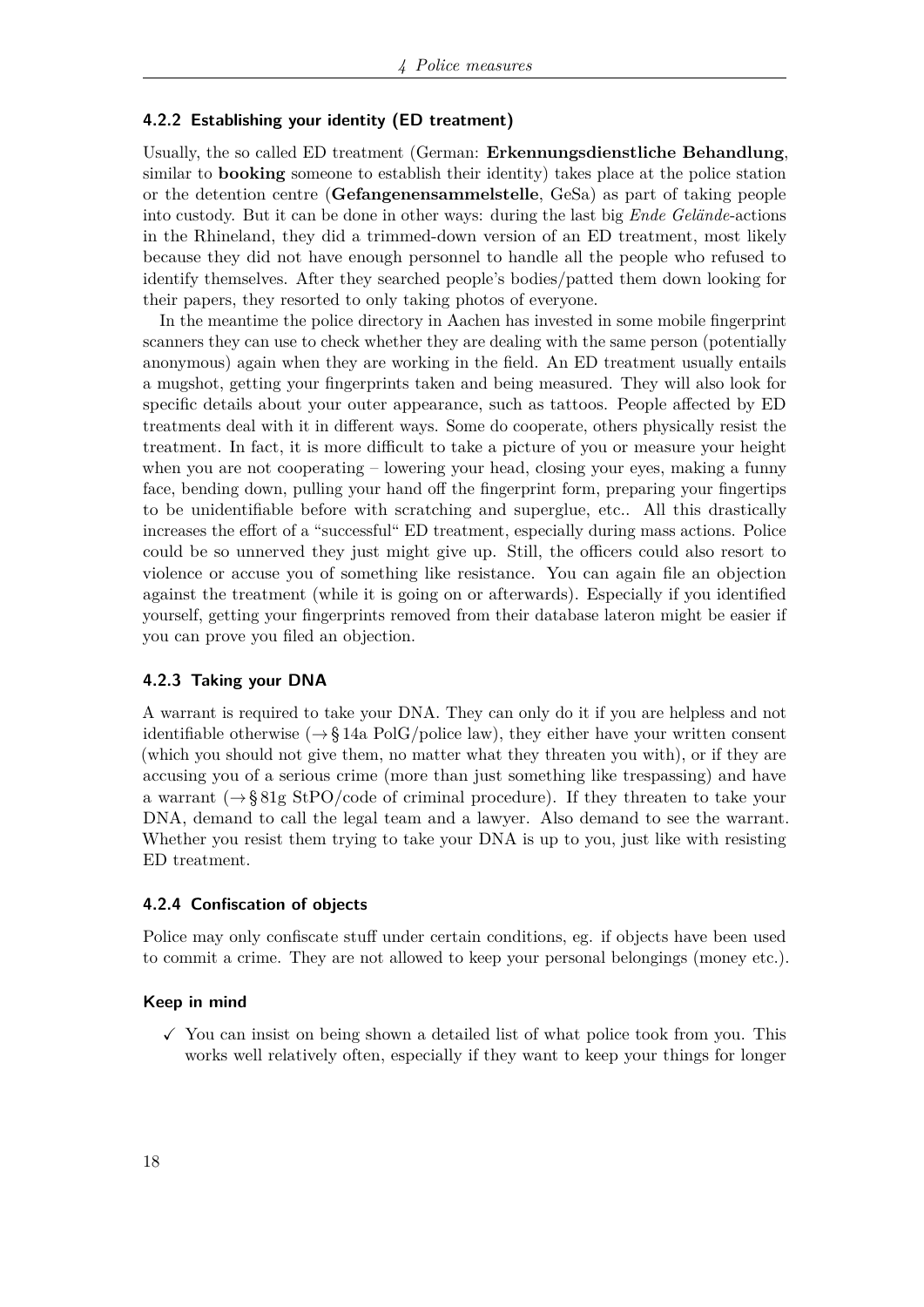than just the time of your custody. The paper should also contain the legal reason for why they took your stuff.

 $\checkmark$  In case they refuse to hand you back your things it is important that you have documents to show you are the owner (e.g. a receipt for an expensive camera). If you refused to give your ID in custody (see below), non-personalized receipts would be helpful since this enables others to pick up your stuff for you and your anonymity is not compromised by the need to get back your belongings.

#### <span id="page-22-0"></span>**4.3 Custody and detention**

#### <span id="page-22-1"></span>**4.3.1 Custody and arrest**

Kettling and longer arrests did occur again and again with actions in the last years. They are common measures the police uses to intimidate people and build pressure. Some officers like sayings that expresses the idea of forcing a person to confess by detaining them (after their confession, they would be released) – a forbidden practice. Fortunately, being arrested by the police and the ensuing feeling of being at their mercy is nothing we usually experience in everyday life, hence, the people affected by it find themselves in an exeptional situation. Thus, it is all the more important that you know your rights and insist on them being fulfilled. You need to understand: legislation sees arrest as one of the most serious infringements of your fundamental rights. This means that an arrest cannot last any longer than absolutely necessary for the reason the authorities stated (ensuring that a trial could take place) (check § 38 PolG /police law NRW and § 163 section 1 StPO / Code of criminal procedure for reference).

But arrests are also a huge effort for the authorities: they need to place all detainees in cells. They need to work and decide on all proceedings immediately, therefore, also on several at once. The more people are in custody, the more work for the police and the corresponding local court. They often do not have enough cells, the few officers on shift lag behind in their work, courts outside the bigger cities have limited personnel and can't work through the cases effectively. So, if you are somewhat okay with your situation and support one another, you can, as a large group of people, easily use the situation to your advantage and make the authority's work extra hard by prolonging each and every procedure. This increases the chance that they will give up after a few hours and let more people go without having looked into them. It can also make sense that detainees who have not been checked in at a police station ever before are especially loud or ask stupid questions to get the officers' attention. That way other people who had been registered at a police station before but could not be identified win time. Police might be especially keen on identifying them. Discuss what you want to do and support one another.

There are different ways of prolonging the police work and making it harder for them to process all of you. You could perform every movement as slowly as possible: walk towards the interrogation room really slowly, ask questions about each and every piece of paper they want you to sign, read it five times (and end up not signing it, of course), ask all the questions you can think of (without ever answering a question yourself), don't do anything until you are specifically asked to do it, then take your time or be reluctant about doing it, ask to go to the toilet even if you do not need to pee, ask for food, games, a cigarette, whatever. That alone makes the work on every case last longer. They might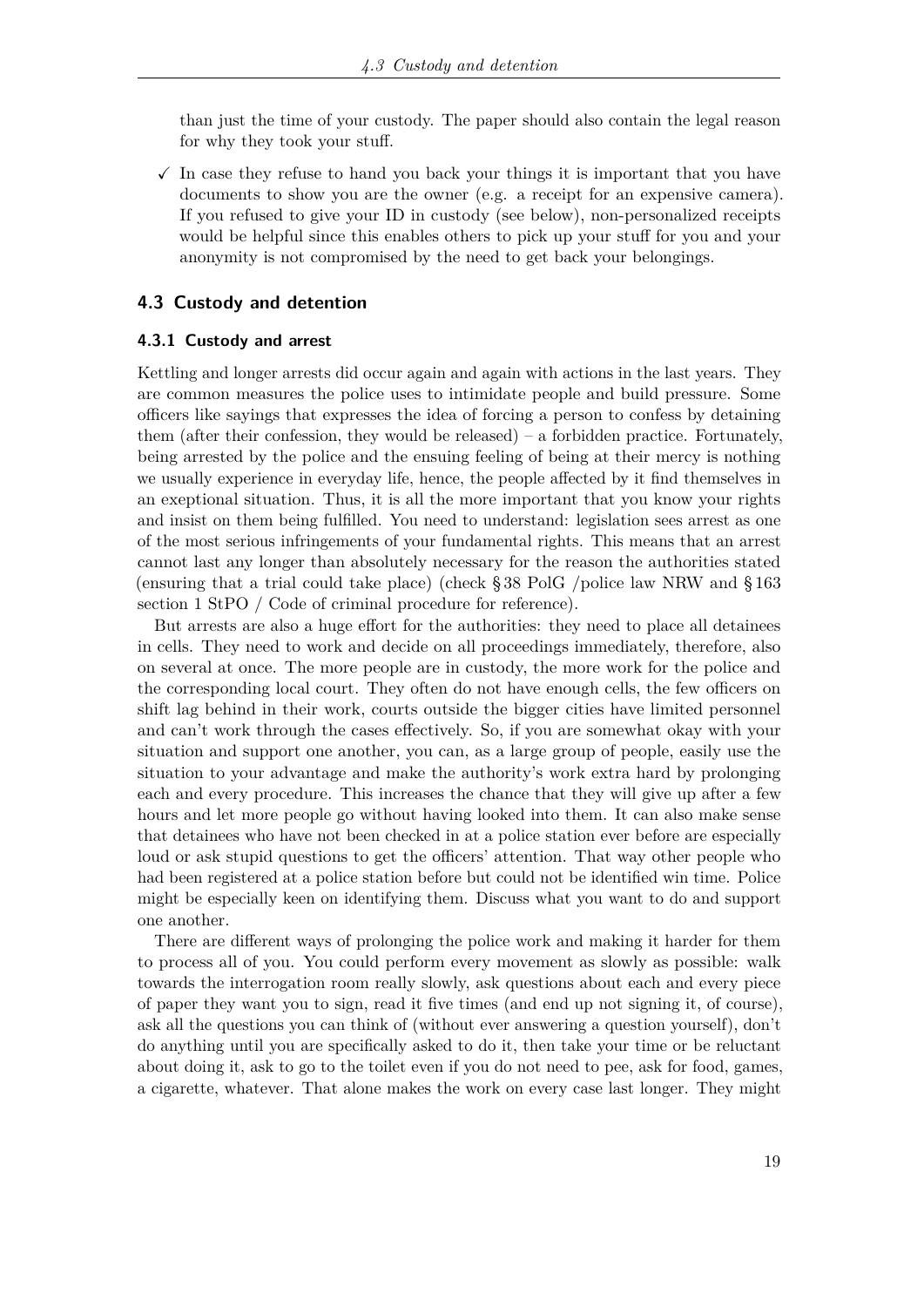give up after some time, just because the officers want the evening off, noone is working in the courthouse anymore, the action is over anyway, and they have no clue what to do with all these nameless people at the station. People who did not identify themselves might have to wait at the police station for a longer time (read more about detention awaiting trial below), but if everything goes according to plan your chances of being free of trouble (no letters, no court dates...) after your release are much higher.

**As a general rule: only do what feels right for you!**

Not everyone is willing to deliberately delay procedings after a long time in action and a potentially exhausting process of being taken into custody. That's totally okay, don't put any additional pressure on yourself.

Police can search both you and your stuff, which they will gladly do to find anthing that points them towards who you are. They can also search you to find any forbidden objects you might carry. They can thereby require you to strip naked; no doctor needs to be present for that. Actually it is only allowed to undress you completely if the police has any factual reasons to believe that you are carrying forbidden objects which they could not find otherwise (eg. by patting you down). Still, they try to do it to people in custody much more often. The Federal constitutional court ruled that undressing should not become standard procedure but should always be the result of thourough considerations and needs to be justified in every individual case.

In any case, object the search, and try to address the surrounding officers personally, asking for their support in this degrading and unlawful situation you are in. Let the police tell you what they think they can't find another way. Such degrading measures should be the exception, but many people who are let go have made these experiences. So prepare yourselves for situations like this. Lateron you should definitely have a court check whether the procedings were lawful. Like other forms of searches (eg. being patted down), having you strip naked in presence of a person who is not of the same biological sex as you is only permitted in very few, very pressing exceptional cases ( $\rightarrow$  § 39 PolG NRW / Police-Law NRW). It is possible that you will have to deal with insults and pain compliance holds (especially during ED treatments trying to establish your identity, see section [4.2.2\)](#page-21-0). Discuss your fears and the way you want to deal with different situations in you affinity group beforehand. If you experience something at the police station that weighs you down, consult your friends or the *Out of Action* group to help you process what you went through.

#### <span id="page-23-0"></span>**4.3.2 Detention awaiting trial / imprisonment on remand (German: U-Haft)**

If you decide not to disclose your identity, police and state prosecution could decide to get a court order authorizing them to keep you in detention awaiting trial (meaning: longer) in order to try and find out your name.

#### **Keep in mind / good to know**

- they can request such an order, and threaten you with the prospect of keeping you in for longer, but it's always (!) a court that has to decide on these matters. You have to be able to present your case to a judge, in a formal trial and in person. This hearing has to take place within 48 hours after you were first arrested.
- The more marginal the accusation, the more difficult for the authorities to obtain a court order to detain you, even if you refuse to say your name.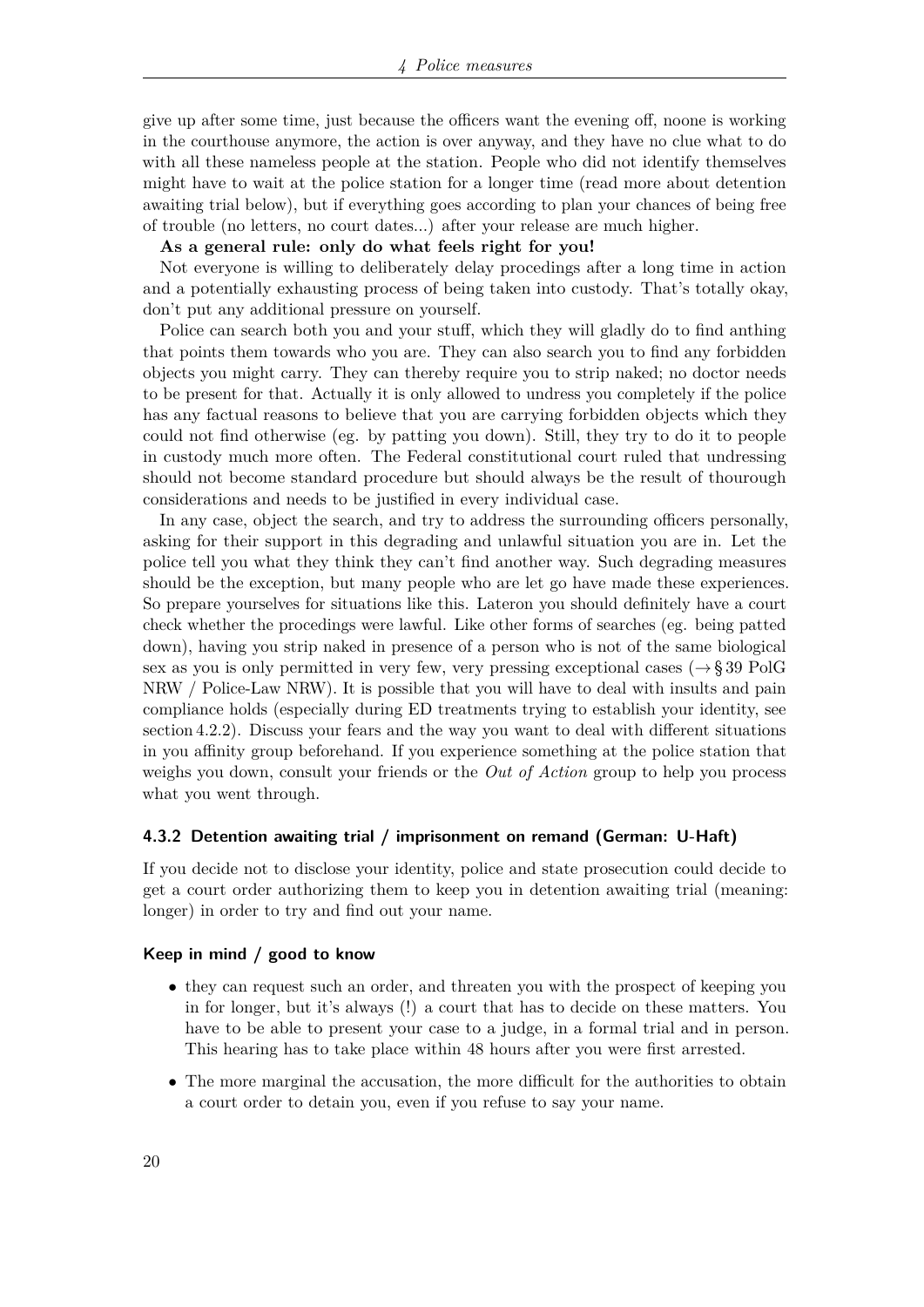- What holds as well: police and court will need a lot of time to deal with you. They need to take you to court, all the papers have to be prepared, they need to get a cell ready, and so on. Meanwhile, you don't have anything to lose, because you still can decide to tell them your name if at some point you don't want to be detained longer.
- As a reaction to stating your name you have to be set free immediately  $(\rightarrow \S 120$ StPO), given the unknown name was the only reason to threaten you with detention awaiting trial (others could be: risk of flight or danger of collusion).
- You could for example await the court's decision and only state your name if the court decided to further detain you – and the judge is still in the room. You can also say your name later, once they actually want to transfer you to a prison.
- Once the court ruled to detain you (meaning, you spoke to a judge), it is not up to the police or the law enforcement officers to decide whether they set you free or not. They have to wait for a formal repeal of the arrest warrant from the court. Therefore: depending on the motivation the personnel is showing to get you out, the time of day and whether the court is reachable by phone, you might have to spend another night in the cell, even if you told the officers your name after the hearing (e.g. on the way to the prison).
- Attention: if the police can find reasons for a potential risk of flight, danger of collusion or risk of repetition to present to the court (eg. because of previous convictions, an open arrest warrant or a place of residence outside of Germany) this might not work.

Until you have been convicted, you officially are innocent and have to be treated that way. In the most common cases you will be let go right after stating your name. Detention awaiting trial/ imprisonment on remand is not a penalty, but only supposed to ensure that you can be prosecuted. If they know your name and you can proove that you have a place of residence in Germany they should be able to prosecute you – the authorities can then just send you letters. Meaning, it could still work to hold out, be optimistic and put a hiccup into their proceedings – if you keep the prospects in mind and remember that you have the right to be supported by a lawyer (demand to call the legal team, we will then find a lawyer for you). You can keep the proceedings going (as long as you feel like you can) and hinder the police from effectively processing other detainees, whom they then might have to let go. It could be a problem if you do not have a place of residence in Germany, a precarious residential status or you are accused of serious crimes like causing bodily harm. In these cases, please have a personal consultation with the legal team before or during custody.

If the investigating magistrate / judge ruled that a formal condition for arrest exists (e.g. risk of flight), you will be transported to a prison (German: Justizvollzugsanstalt – JVA) that day or the next day. Most likely there will be an order to control all your postal communication, meaning the officers read all your ingoing and outgoing letters. Your communication with your lawyer is the only exception from this rule. Write the word "Verteidigerpost" (letter concerning the defender) on the envelope in thick letters. Of course you did not say anything to the magistrate that could incriminate your or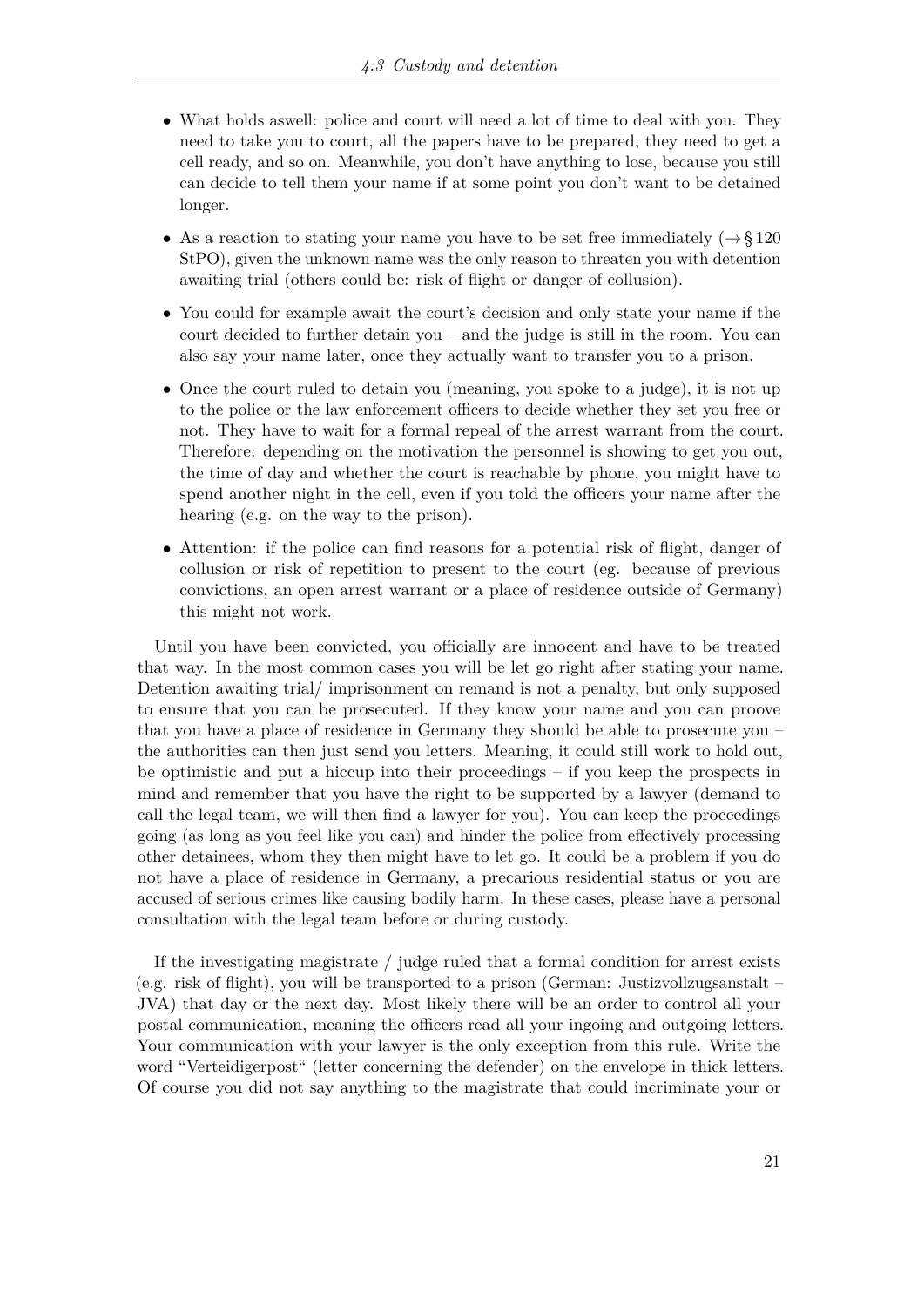someone else either, very well. Keep on going! Maybe you meet other prisoners in the prison van. **Refrain from talking about your alleged crime with your fellow inmates, no matter how absurd the claims are and how angry you are about that**.

The law says that as a detainee awaiting trial you should be treated as if you were innocent. Noone should be under the impression that you are serving a sentence. Of course this is not what reality looks like. You can file an objection against your arrest warrant or apply for a bail hearing at any time. If your imprisonment on remand lasted longer than 6 months the higher regional court will automatically reexamine whether you have to stay in detention any longer.

Detention awaiting trial is a world of its own: you have to apply for everything, like books, medical examinations (unless it is urgent) and cleaning material to clean your cell. The law enforcement officers will hand you forms that you usually have to hand back in during breakfast time. In some prisons, the arrestees themselves or their lawyer have to apply for a visitor to be able to come, in other facilities the visitors can file such an application. Especially if you are in prison anonymously it can be very helpful to have people you trust on the outside who can support you and eg. inform your relatives of your situation, if you want that.

Reading this text is not enough to be well-prepared for a potential imprisonment on remand. It would be a good idea if you chose to become familiar with the following laws beforehand: the "Untersuchungshaftvollzugsgesetz" (UVollzG, Remand Custody Act), the "Strafprozessordnung" (StPO, Code of Criminal Procedure) and the constitutional law. Try to get your hands on these as soon as you can once you are in prison, so that you can name and counter any illegal act that might happen to you (eg. you could call the responsible magistrate and demand the court to make a decision). Talk about the issue of imprisonment with your affinity group and the people close to you, ask them in which ways they would be able to support you and who would be willing to also visit you in prison. Talk about what kind of publicity work you might want, and what the people on the outside could realistically do.

You can talk to the *ABC (Anarchist Black Cross) Rhineland*, eg. at the climate camps. They will also offer workshops and counselling and help you if you want to fill out a form in case you go to prison (imprisonment on remand). We think that conversations from face to face are a better preparation than just pondering on these things on your own. We advise you to take enough time to deal with this topic, to inform and organise yourself. Keep in mind that the ABC is not a "service provider", but wants to only offer their support. Gather as much information as you can and get organised. Mind you: not only people who are actively involved in actions are confronted with detention awaiting trial.

#### <span id="page-25-0"></span>**4.3.3 Legal base for imprisonment**

The police is authorized to imprison someone on a wide range of different laws and in different situations. Of course, a police kettle or the forced stay in a police van are also a form of imprisonment. The same goes for all ensueing actions such as being transported in a police van and being detained at a police station or detention centre. All this can be allowed according to § 12 section 2 sentence 3 PolG (police law) NRW or § 35 PolG (police law) NRW and § 127 section 2 StPO (Criminal Code of Procedure).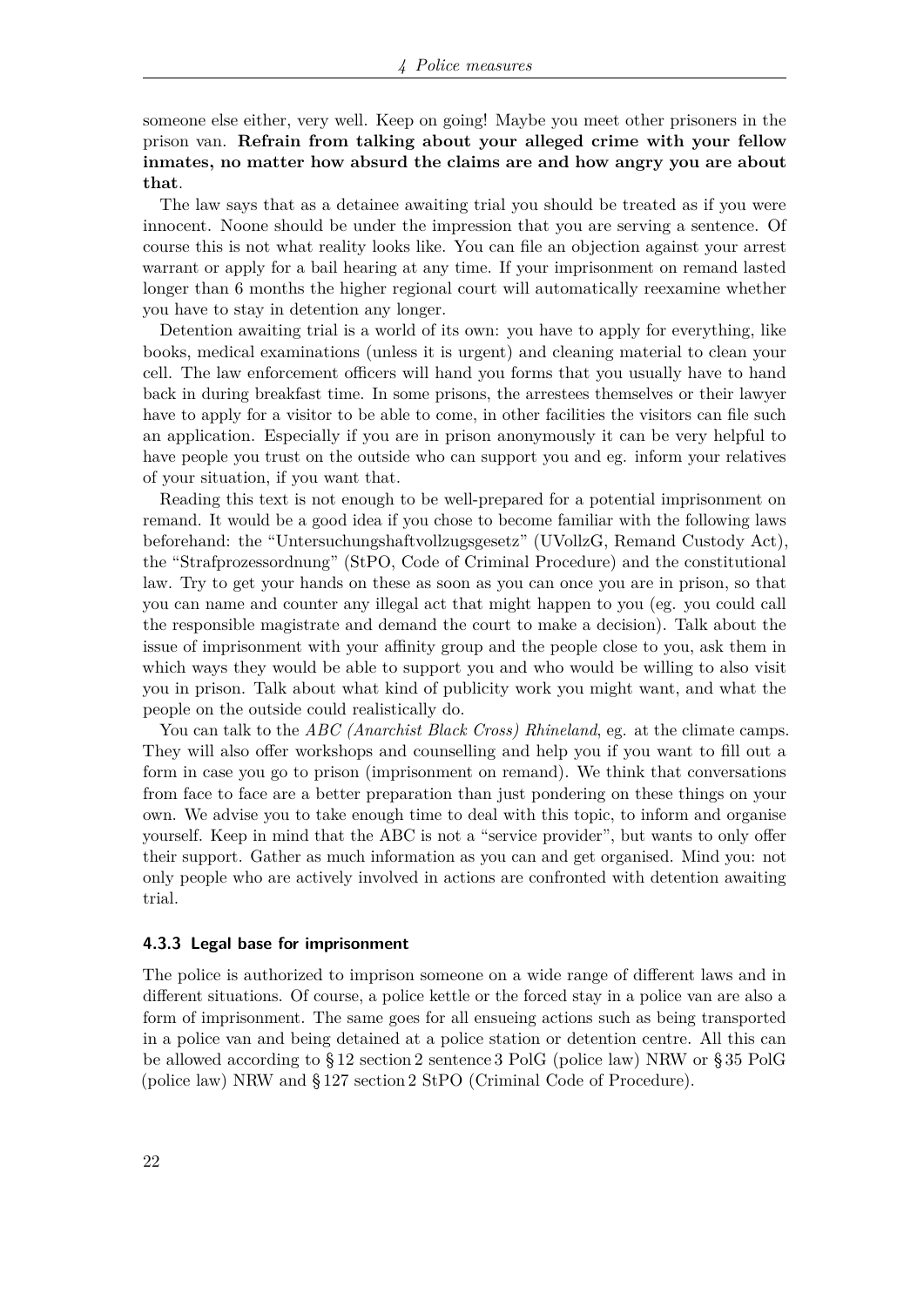- § 12 section 2 sentence 3 PolG allows holding a person if it is to establish their identity. It is only admissible as long as it takes to ascertain their identity, or for a maximum of 12 hours (§ 37 section 2 PolG). Another regulation the police could use in these instances can be found in § 163b StPO. It resembles § 12 PolG, but also allows searching the person who is being held. According to §163c StPO the longest time one can be held just to establish ones identity is 12 hours.
- § 35 PolG allows for individuals to be held, eg. to enforce a ban from the premises (section 1 No. 3) or to prevent crimes that are of "considerable significance for the general public". Let them explain to you what exactly you are supposed to have done, and which reasons the police has to hold you. Try to remember their arguments, but don't comment on them. The measure is allowed as long as the ban from the premises needs to last or as long as the action is still going on. As soon as the reason for detaining you has become obsolete, you have to be let go (§ 38 PolG). To be sure when the purpose has ceased to exist, it is important to know which arguments the police used to justify each measure. At the latest, you need to be released at the end of the day after your arrest. Meaning: if you have been arrested at 1pm on a Saturday, you have to be released by midnight on Sunday. According to § 36 section 1 PolG, a judge immediately has to decide on your arrest, even if it is only temporary. Demand the judges decision, that's extra work aswell. But keep in mind that they
- § 127 StPO also contains a preliminary law concerning the power to affect arrests. According to this regulation, everyone is allowed to arrest a person they caught red-handed committing a crime. Hence, you could also hold the person stealing your bike, if you really wanted. The police can use this regulation (in concordance with § 127 section 2) to hold you if they think they caught you committing a crime. The arrest can be admissible if it serves to open and conduct a criminal procedure. If police wants to detain you longer, they have to apply for an arrest warrant for custody on remand and support their application with a reason for arrest from § 112 StPO. Now you definitely have the right to talk to a judge.

When in a situation of imprisonment, you have the following rights (although they are not always observed):

- $\checkmark$  You have to be told why you are being held.
- $\checkmark$  You are allowed to inform a legal adviser and a person you trust (eg. the legal team).
- $\checkmark$  If you are in need of medical assistance, the police has to take care that you get it immediately. In practice they unfortunately don't always do it, or try to trade the assistance for statements or your personal data.
- $\checkmark$  If you are kept in custody for a longer period of time, they have to give you food and something to drink and let you use the toilet.

#### <span id="page-26-0"></span>**4.3.4 Fast proceedings**

Theoretically you could face something called an **accellerated procedure**, a simplified and quick criminal procedure that can be conducted without your name being known to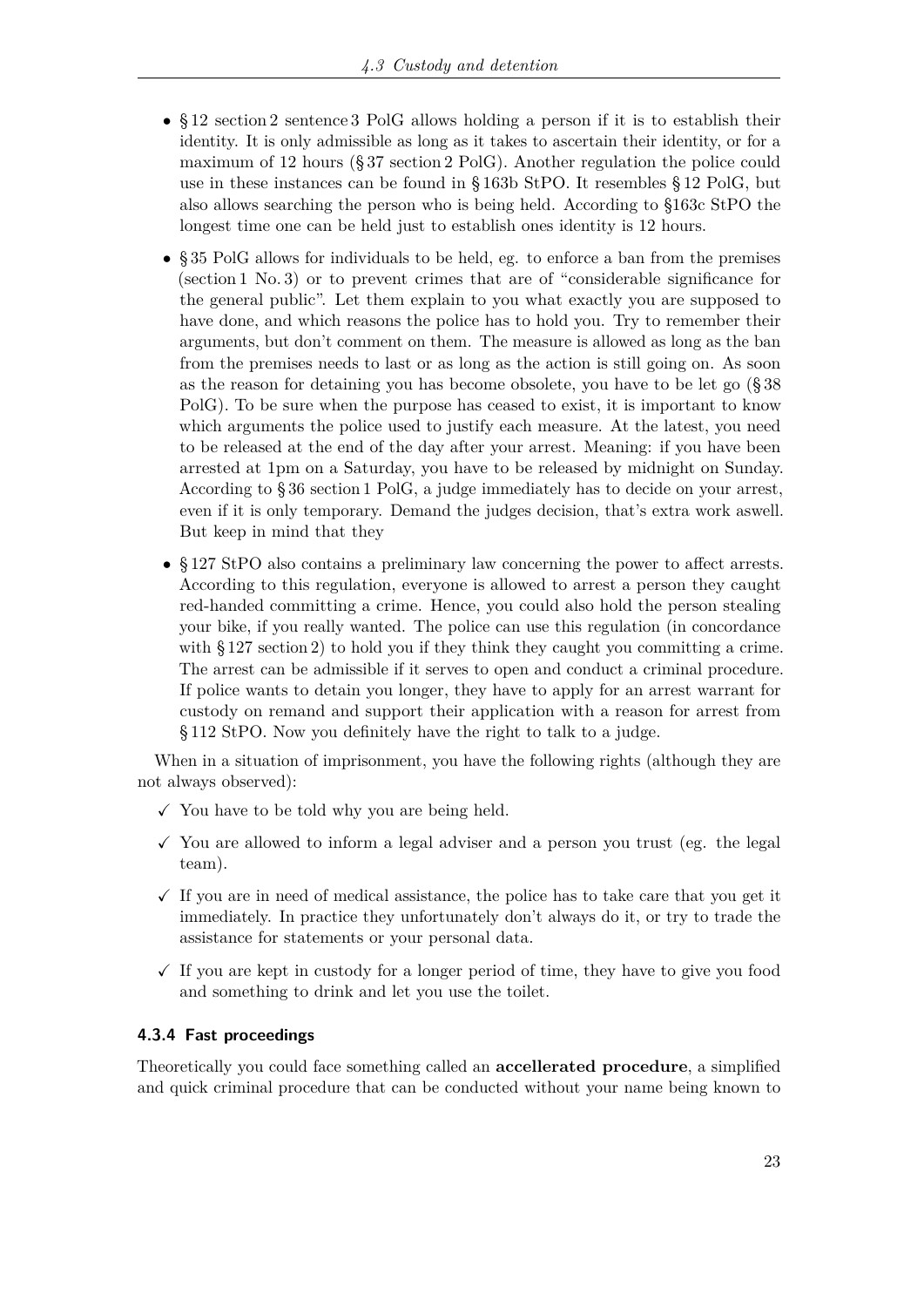the court. If such a procedure is supposed to be performed, a judge can rule to keep you in custody for maximum one week before the procedure starts. Thus, in these cases a person can first be taken into custody and then stay arrested until the trial starts (also requires a court order). If the *only* reason for the accelerated procedure was you failing to state your name, you can still come free lateron once you reveal who you are.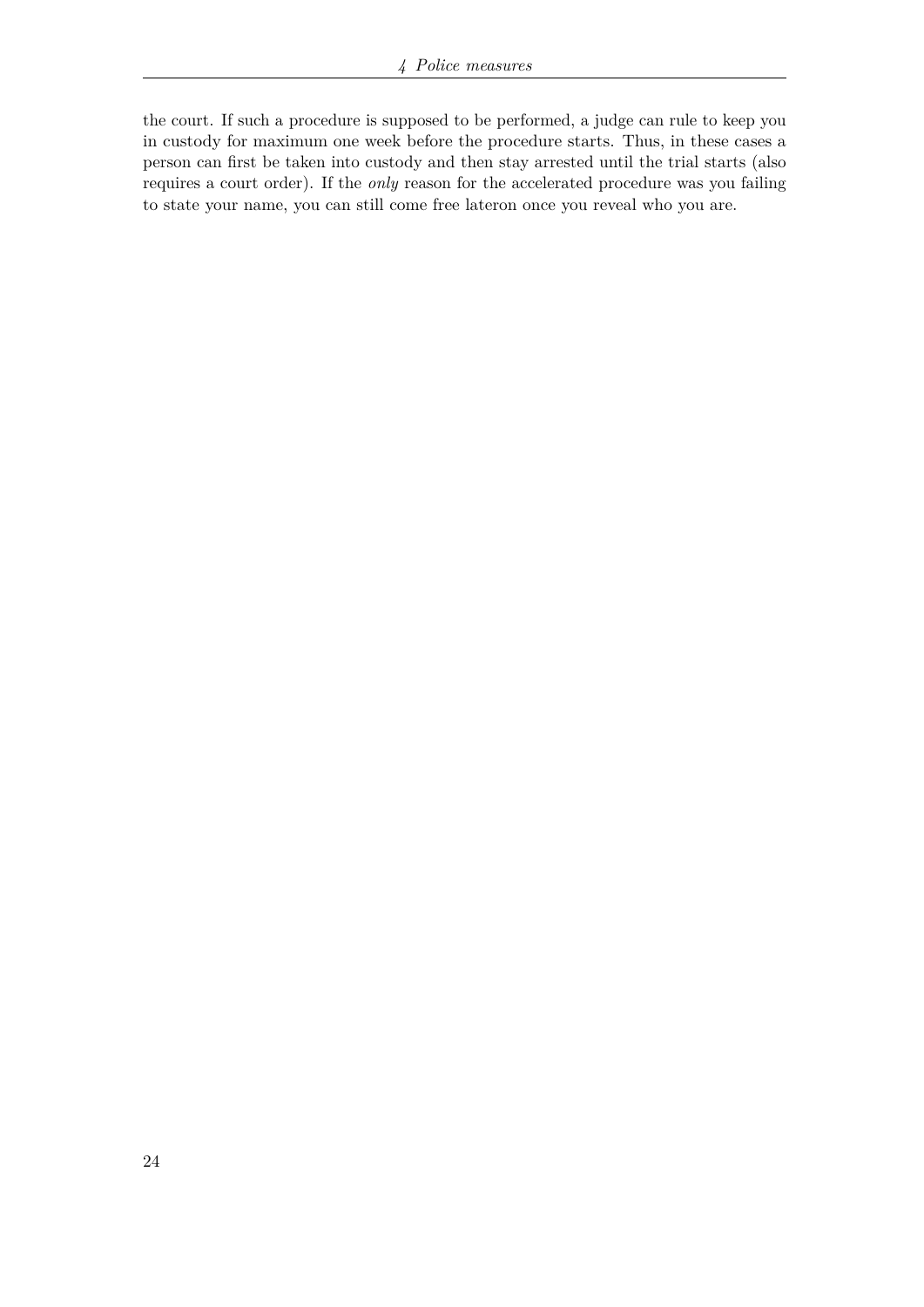# <span id="page-28-0"></span>**5 After the action**

# <span id="page-28-1"></span>**5.1 Criminal proceedings**

If in the course of the action you gave the police your personal data, or your identity could be established otherwise, usually you will be summoned by the police in the months following the action. Sometimes it takes a little longer (usually within a year, with bigger proceedings like Ende Gelaende sometimes within up to 2 years after the action). You can make use of that time: get in contact with others and discuss your strategies. It is very important that you send us an e-mail if you received a letter from the police or a law firm, no matter whether it is a summons, a penalty order, a court date, a discontinuation or a declaration to cease and desist (if they failed to note that you do not understand German and did not translate the document, the German words that could top your letter would be Vorladung, Strafbefehl, Anklageschrift, Prozesstermin, Einstellung or Unterlassungserklärung). Also contact us if the proceedings have been terminated in your case. We will in any case help you to get in contact with other people affected by repression. We can also give you tips on further strategies and support you in solidarity in your preparation. Knowing about all ongoing proceedings also helps us to stay on top of things, gather information and experiences, and use these to develop strategies for actions to come. Therefore contacting us is also about increasing knowledge in the movement and to widen all our skills in countering repression.

#### <span id="page-28-2"></span>**5.1.1 Summons (Vorladung) by the police or the state prosecutor**

Before initiating a criminal trial procedure, the police will normally try to interrogate you on whatever happened. You are not obliged to actually go to the police when summoned – and there is no good reason for you to go, either. If you go and talk to the police, that's normally only useful for them. On the 22nd of June 2017, the German parliament changed the regulations regarding the summons of witnesses in § 163 section 3 Code of Criminal Procedure (StPO). The grand coalition hereby seems to aim to make summons expressed by the police, but on behalf of the state prosecutor's office, more binding. The consequences of non-attendance are supposed to be disciplinary measures. We will closely observe the further developments of this new regulation and report to the movement what we learned. In short: being summoned by the police does not mean that one is obliged to go, but from now on we need to consider going more carefully than we had to before. Both as the person accused of a crime and as the witness you should definitely demand to get legal assistance according to § 68 b Code of Criminal Procedure (StPO), also in the less common case of the prosecutor's office summoning you: you have an obligation to go, otherwise the prosecution can order police to take you there by force. However, at the prosecutor's office you do not have to say anything on what happened, either – you just have to give your personal details.

# <span id="page-28-3"></span>**5.1.2 Penalty order (Strafbefehl)**

Still, you might end up in criminal proceedings. But don't panic now: it takes quite a while until you are sentenced (if you get sentenced at all). So you have a lot of time to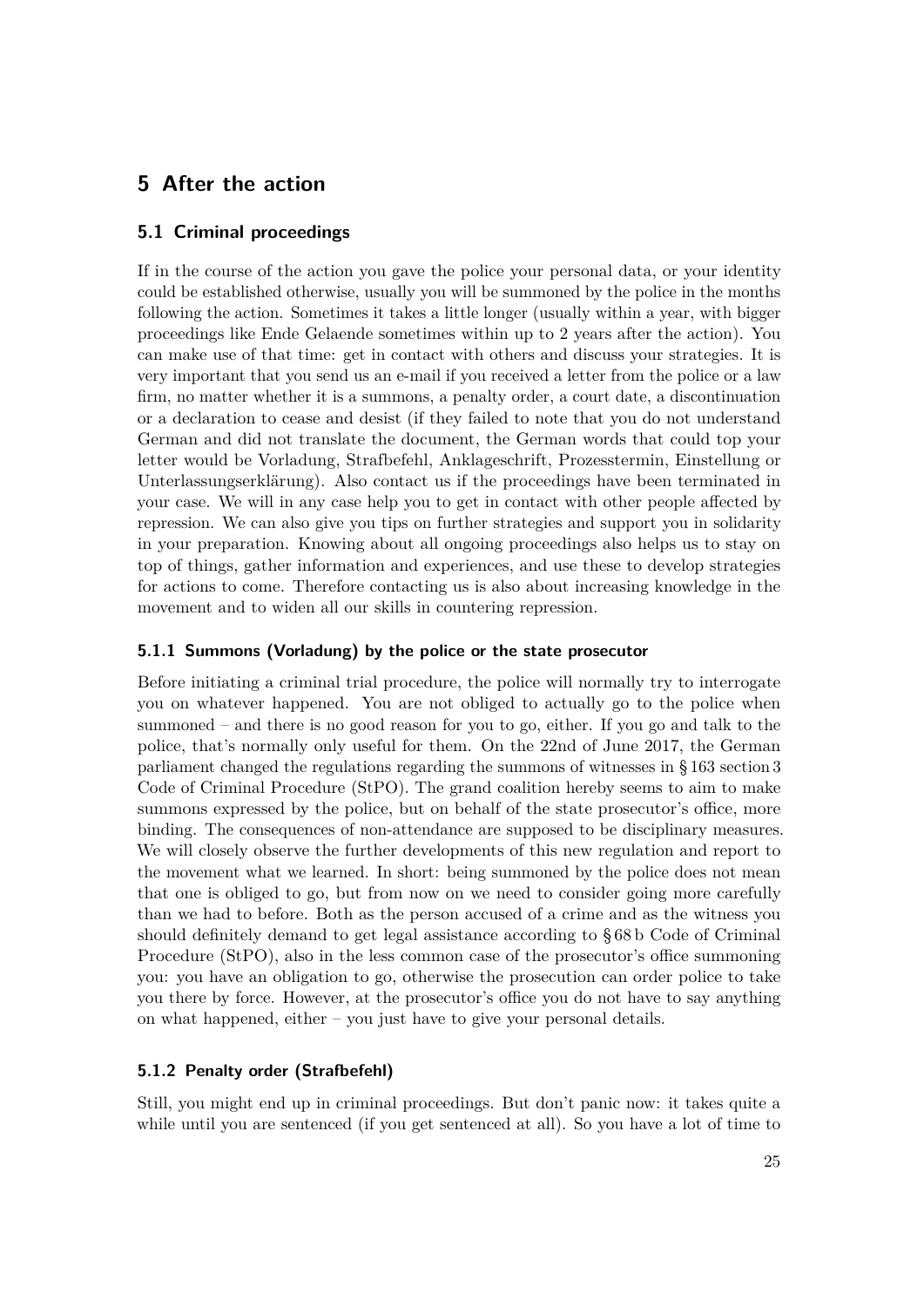get well-prepared for your case. For less severe criminal offences and if the evidence is supposedly rather clear, German prosecutors and judges often use something called a "penalty order" (Strafbefehl, § 407 ff. StPO). A penalty order is a document stating what you are charged with and imposing at the same time a certain penalty. It is basically supposed to replace the trial. Once you have received such an order, you have **two weeks** to file an **objection** (§ 410 StPO). If you do not react within this period of time the penalty order will be the final verdict. That means:

- $\times$  You are sentenced and have to pay the fine stated in the penalty order (or choose to go to jail instead).
- $\times$  You are considered to have a criminal record and the next time you will be punished harder.
- $\times$  If you have to pay daily rates for more than 90 days or get sentenced for the second time, this will be mentioned in your police clearance certificate. This might be of interest for job applications etc. (check section 5.3)
- $\times$  Your right to refuse testimony as a suspect or a defendant does not exist anymore once your case is completed an a binding verdict is in effect. In case other people are accused of the exact same crime you might be forced to testify as a witness.

Due to its enormous disadvantages, there is hardly any reason to accept a penalty order. Even if you do not fancy long proceedings and you would rather just pay and accept all disadvantages: file an objection first. You do not need to give a reason for your objection. Some weeks or months later, "ordinary" oral proceedings will follow.

The advantages of objecting are:

- $\checkmark$  Afterwards, you can calmly rethink your further strategies and discuss your options with us and others.
- $\checkmark$  In the meantime you cannot be forced to testify in trials against others.
- $\checkmark$  You also have the opportunity to access the files related to your case. Checking what evidence they have against you might reveal that there is very little proof for what you supposedly did (or even none at all). Although you might have heard something else: you as an individual have the right to access your files, even without a lawyer. This is supported by § 147 section 7 StPO (Code of Criminal Procedure). (Want to know more? [http://www.projektwerkstatt.de/antirepression/akteneinsicht.html\)](http://www.projektwerkstatt.de/antirepression/akteneinsicht.html)
- $\checkmark$  Theoretically, the proceedings could be terminated after you filed an objection.
- $\checkmark$  If the pending case is to be continued, you still have the possibility to withdraw your objection. This is possible until shortly before the trial. Usually no extra fees will be charged for this.

If you do not withdraw the objection, and the proceedings are not terminated, an oral hearing will take place. You have to go to the trial, otherwise your objection will be rejected (in very few cases you could just be represented by a lawyer and not attend yourself). Often they will order you to come, even though you are represented by a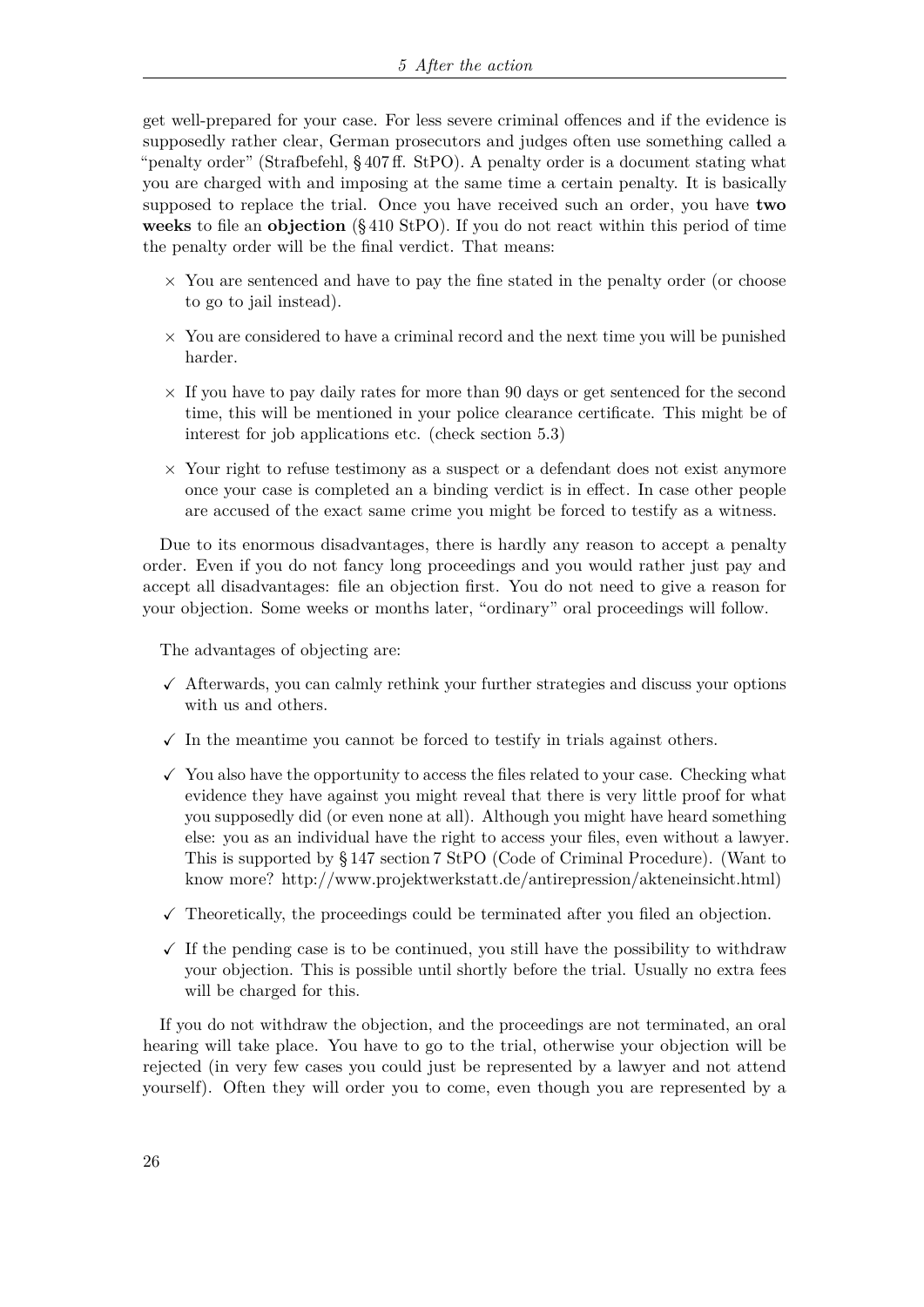lawyer. If you are older than 21 years the trial usually takes place at the local court where the alleged crime supposedly happened. If you are under 18 and they want to convict you in accordance with the statutes relating to criminal prosecution of juveniles, the trial will take place at the local court of your place of residence. Adolescents (between 18 and 21) could be subject to either one of the two versions (read chapter [7](#page-43-0) on page [40\)](#page-43-0).

#### <span id="page-30-0"></span>**5.1.3 The trial: not the end of your options for action!**

Rather than sending you a penalty order, the prosecutor may also decide to initiate an ordinary criminal procedure. In that case you will receive a so called bill of indictment (Anklageschrift - which, other than the penalty order, you do not have to object to). No matter whether penalty order and objection or indictment, you should apply for access to your files, think about how you want to defend yourself and take enough time to get prepared. You can get support either from us or your local legal aid groups. We can also try to find a lawyer for you.

The main hearing still bears the chance of a succesful defence. Nowhere else is one able to question one's political opponents or the prosecution's witnesses so intensely. Additionally, you can request to access additional files or file requests to gather evidence on things such as police strategy or political networks. You can refuse to testify and still file requests and ask questions. One aim could be to make the court room a platform of political action. With some parts of criminal law this almost suggests itself, for example if it's about "resistance" (§ 113 of the Criminal Code) and they want to talk about how the police behaved. For different kinds of political actions, like occupations, blockades, rallies, militant actions etc. you can make use of § 34 of the Criminal Code (Rechtfertigender Notstand/justificatory emergency). It allows you to actually commit an offense if some kind of danger (even an abstract one!) could otherwise not be prevented. This could actually help you to use the courtroom as yet another stage to publicly fight for what you believe in. If for example you are accused of resisting or assaulting enforcement officers (§ 113 and § 114 StGB, Criminal Code) it is a pretty obvious idea to criticize the police behaviour at court.

Another aim could be to reduce the charges or simply proove your innocence. What exactly you are going after has an effect on your court strategy. Good to keep in mind: what you do should feel right to you, it should not incriminate anyone else, and if possible should be useful for the movement. The antirepression structures will support you when deciding what you want to do at court. But we also encourage you to consult your affinity group and/or your friends, and develop and propose strategies together.

A trial needs to be prepared and also rehearsed. Trainings on defence in court could be helpful. It is not always necessary to have legal assistance or a lawyer. If you feel confident enough you can also defend yourself. Apart from help by a lawyer, we are also allowed to help one another. § 138 (2) of the Code on Criminal Procedure makes it possible for lay people with a certain prior knowledge to defend others if the court agrees. Once again: noone is left alone. You can rely on solidarity structures to support you.

#### <span id="page-30-1"></span>**5.1.4 Possible penalties and how to deal with them**

In case of a verdict of "guilty", the ensueing penalties are defined by the section in the Criminal Code corresponding with the crime. There is always a minimum and a maximum penalty and the judge has to stay within these limits.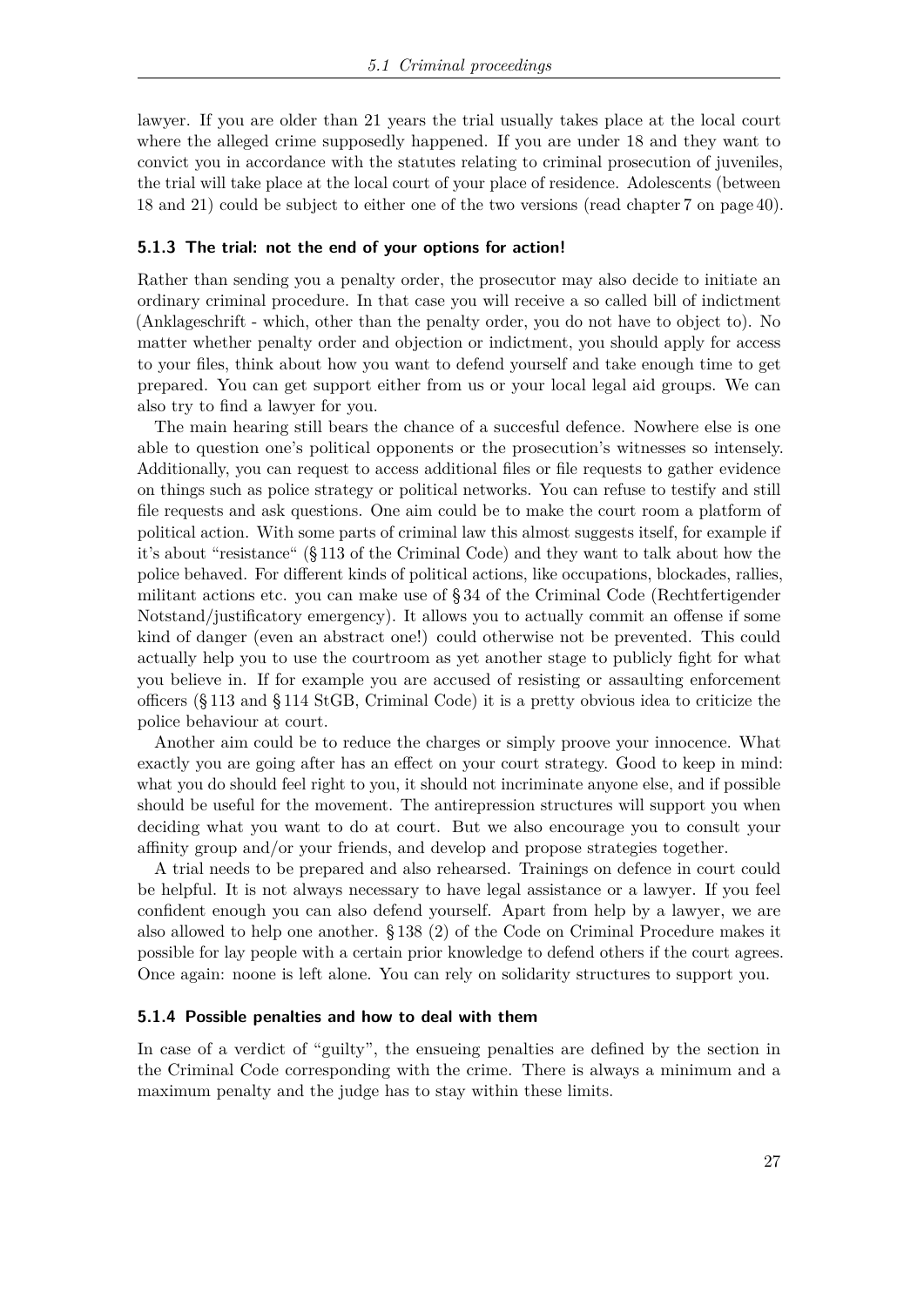# **Fines (Geldstrafen)**

Although prison sentences or suspended sentences cannot be ruled out completely, mass actions will usually result in fines, if punishment is imposed at all. This is especially true if the defendant has not been convicted of a crime before. Fines are calculated in so called *daily rates*. The more severely you are supposed to be punished, the more daily rates you have to pay. The specific amount of each daily rate depends on your income. One daily rate corresponds to the 30th part of your net income. However, exceptions to this rule can be made, eg. in the case of particular low incomes.

If you do not have money to immediately pay such a fine, there are a number of options:

- $\checkmark$  You can always try and raise money together with others organize a party, collect donations at a people's kitchen etc. . .
- $\checkmark$  An organization called "Rote Hilfe" often helps people pay penalties resulting from political actions. They usually pay  $50\%$  of the costs, demanding that at court you do not make a statement and don't say you are sorry for what you did. You need to file an application with the local Rote Hilfe group in your area.
- $\checkmark$  You can also request to pay the fine in several installments.
- $\checkmark$  You can also request that instead of paying the daily rates, you are allowed to work a corresponding number of days. One daily rate usually corresponds to 6 hours of work. This means that if you have been sentenced to pay 30 daily rates, you would instead have to work for 180 hours.
- $\checkmark$  We as antirepression groups are also accumulating money to support you financially. Contact us for more info.
- $\checkmark$  If a fine is not paid and the court cannot make you pay it, then you will be sent to prison for a corresponding amount of days. You can also deliberately decide to rather go to prison than pay your fine. One daily rate corresponds to one day of imprisonment. Keeping you in prison costs the state a lot of money and can be used for publicity work. Still, take your time to think about whether that is something you would want to do. It is possible to pay part of a sentence and spend the rest of the time in prison.

# <span id="page-31-0"></span>**5.1.5 Fees (Bußgelder)**

If you are not accused of any crime, but only of an act of misdemeanour, you will usually only be subjected to a kind of fee (unfortunately, the literal translation of Bußgeld is also fine). You can file an objection against a fee just like you can against penalty orders. Fees will not show up on your police clearance certificate (or certificate of good conduct). If you do not pay a fee you can be ordered to go to prison (which is supposed to force you to pay).

# **Imprisonment and suspended sentences**

Writing to much about these topics here would go beyond the scope of this booklet. Read up on these issues, and talk to us or the *ABC Rhineland*  $(\rightarrow$  [https://abcrhineland.blackblogs.org/\)](https://abcrhineland.blackblogs.org/)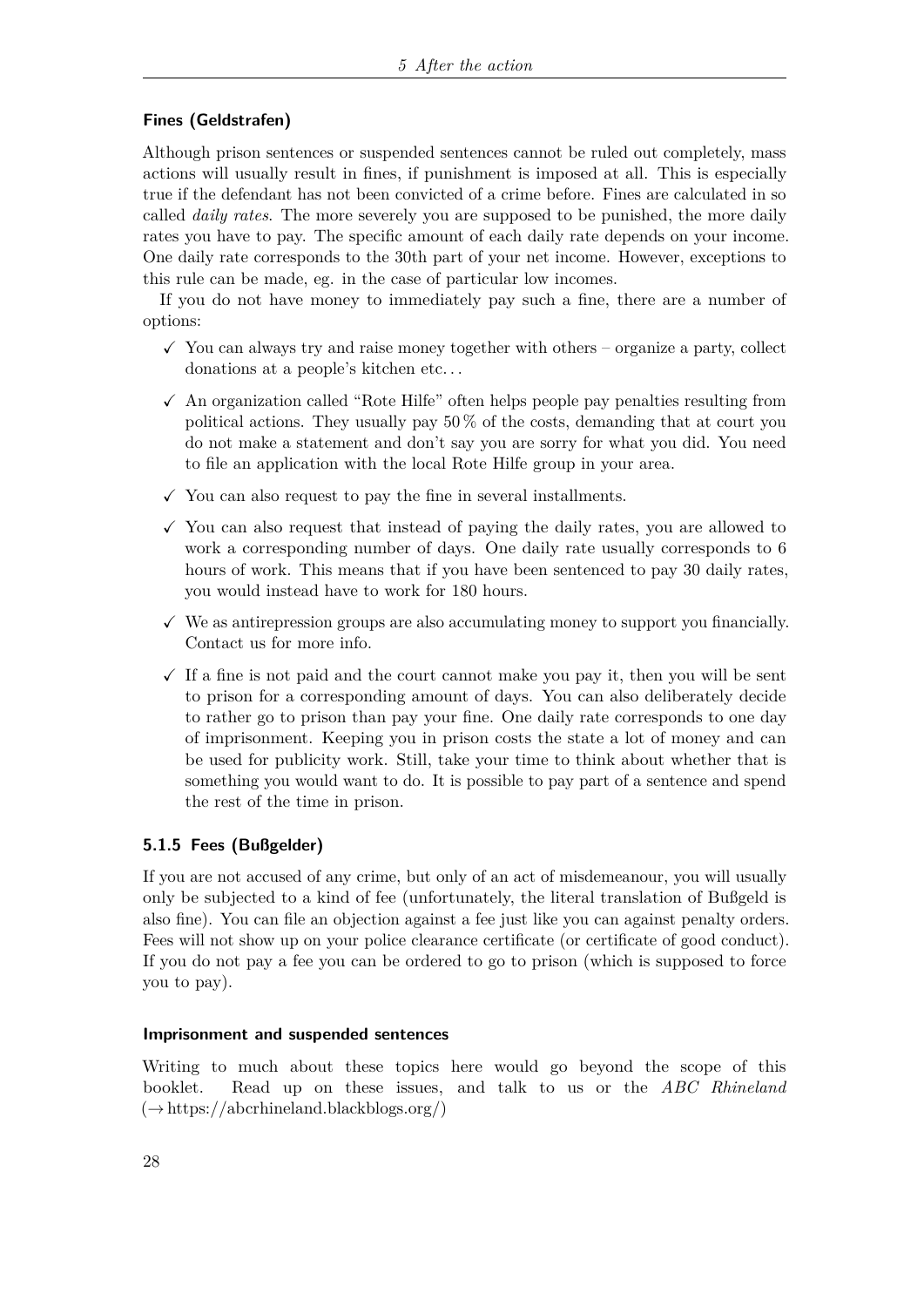# <span id="page-32-0"></span>**5.2 Civil law**

The opponents of those active in the climate movement are often not limited to the state but also include large corporations. They profit a great deal from the destruction of the environment. That's why those intervening in this field often have to deal with repression through civil law. This section provides basic information on the subject of civil law and demonstrates options for action.

Civil law deals with legal relationships between private legal entities. These entities can be individuals (people) or legal bodies (companies, clubs, organisations, etc.). Civil law is mainly concerned with who owes what to whom. Thus, if you are faced with demands from your opponents according to civil law, this may be very burdensome as there is (sometimes a lot of) money at stake. But none of this is going to constitute a previous conviction. So, for the most part you are not dealing with state authorities (except perhaps for a civil court) but rather with a corporation and its lawyers.

#### <span id="page-32-1"></span>**5.2.1 Declarations to cease and desist**

In the last years the climate movement had quite some experiences with civil claims both in the Rhineland and in Lusatia. RWE (the legally recognized "owner" of the Rhineland coal mines) has been prompting activists who have allegedly trespassed on or otherwise violated the property of RWE to sign so-called declarations to cease and desist (similar to injunctions, but not the same). Vattenfall has done so as well. By signing such a declaration you pledge to refrain from doing whatever is specified in the declaration in the future.

Not every action will be responded to with declarations to cease and desist – this is a decision at the corporation's discretion. But RWE has become quite fond of this kind of repression, e.g. they sent out around 200 declarations to cease and desist in th aftermath of Ende Gelaende 2015. Participants in small group actions have also already been asked to sign such a declaration. If you stayed anonymous during the action, it may well be that you won't hear back at all. But if you revealed your identity or the police found out who you are anyway, you may at some point receive a letter containing a declaration to cease and desist and demanding that you sign it within a short period of time.

#### **What are the basic (legal) conditions of declarations to cease ande desist?**

A person may be asked to sign a declaration to cease and desist if there was a first act of trespass, a first violation or a documented threat of first trespass. So this holds when an individual can be accused of having trespassed/violated corporate property or when an immediate violation of property is to be expected (eg. because the person publicly declared that they will participate in such acts). Declarations to cease and desist can be posted via the mail or can be distributed on location by people authorized by the owner (eg. RWE, Vattenfall or LEAG). It is more common that activists receive a letter afterwards – presupposing, of course, that the owner knows your identity. The declaration can also be directed at an "unknown person" if the individual cannot be identified by the police. A declaration to cease and desist is only acceptable if there is a "danger of repetition" (meaning that the individual in question could perform the act in question again). It has to be clearly defined which act is to be discontinued and where. The injunction has to bear a sufficiently close relation to the impending violation, and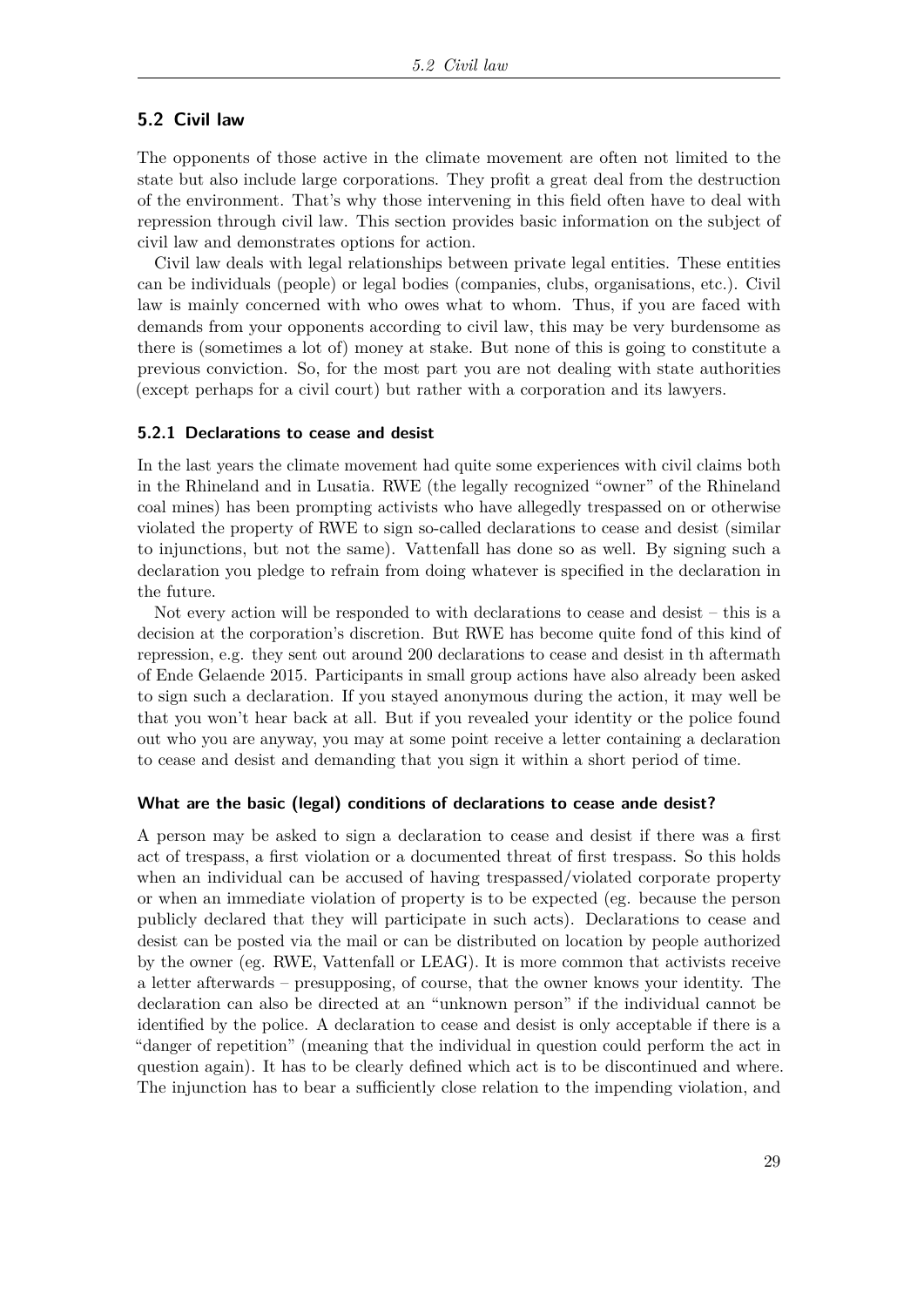corporations can only claim their own rights. Thus, it cannot demand that activists "will desist from entering any coal mine in Germany" as this would include mines not run by the same company.

#### **Which options do you have when asked to sign a declaration to cease and desist?**

Definitely contact your local antirepression group ar a lawyer you trust. Talk to other people who were involved in the action! If your local antirepression group cannot answer your questions on civil law you can contact the antirepression groups who are specialized on the anti-coal movement (Legal Team for all, CAT, AntiRRR). Together you can plan your future actions and what works best for you. Also: please read section [5.2.2](#page-34-0) in which we describe the experiences people have already had, because once again our interpretation of the legal situation is not always the same as the court's.

- **Signing the declaration to cease and desist**: thereby accepting all the claims it includes.
- **Altering the declaration to cease and desist**: as the document is a kind of private contract you can adjust it and send it back to the company it came from. Sometimes the declarations contain an obligation to pay the lawyers of your opponent – you can strike that out. Lawyers often claim to much in these declarations. At best, you should only alter the document after you consulted your lawyer or a legal aid group you trust. The changes need to be done in a way that make it possible for the opponent to accept them. The "seriousness" of the document should not be in question due to your alterations. If they do not accept it and it is evident from the changes you made that they will not find an agreement with you otherwise, they can evoke an injunction at court.
- **Not signing the declaration to cease and desist**: this can lead to the corporation sueing you. If you lose, you will have to accept the claims and pay a lot of money. A so called summary proceeding (quicker than the usual proceedings) can be used to only roughly go over and examine the situation.

The result of the last two options can be an injunction asking you to refrain from a certain behaviour. The injunction is a preliminary and especially urgent court order meant to conserve a certain situation as it is. For example you can be asked to refrain from entering a specific mine. The applicant (the corporation) however needs to prove that it is indeed urgent and they cannot wait for the outcome of a regular trial. If you violate an injunction you might be facing a fine.

# <span id="page-33-0"></span>**5.2.2 The civil lawsuit**

If you do not sign a declaration to cease and desist, your opponent can sue you to accept the claims – which can result in high costs for the court and the lawyers. If the corporation sues you, the letter containing the statement of claim will be sent to the address on your ID. Then, a few deadlines are important to be met. Depending on the so called "amount in dispute", either the local court or the county court are responsible in the trial. At the local court you can decide to defend yourself, if you want, while at the county court you need to be represented by a lawyer. You can still decide to sign the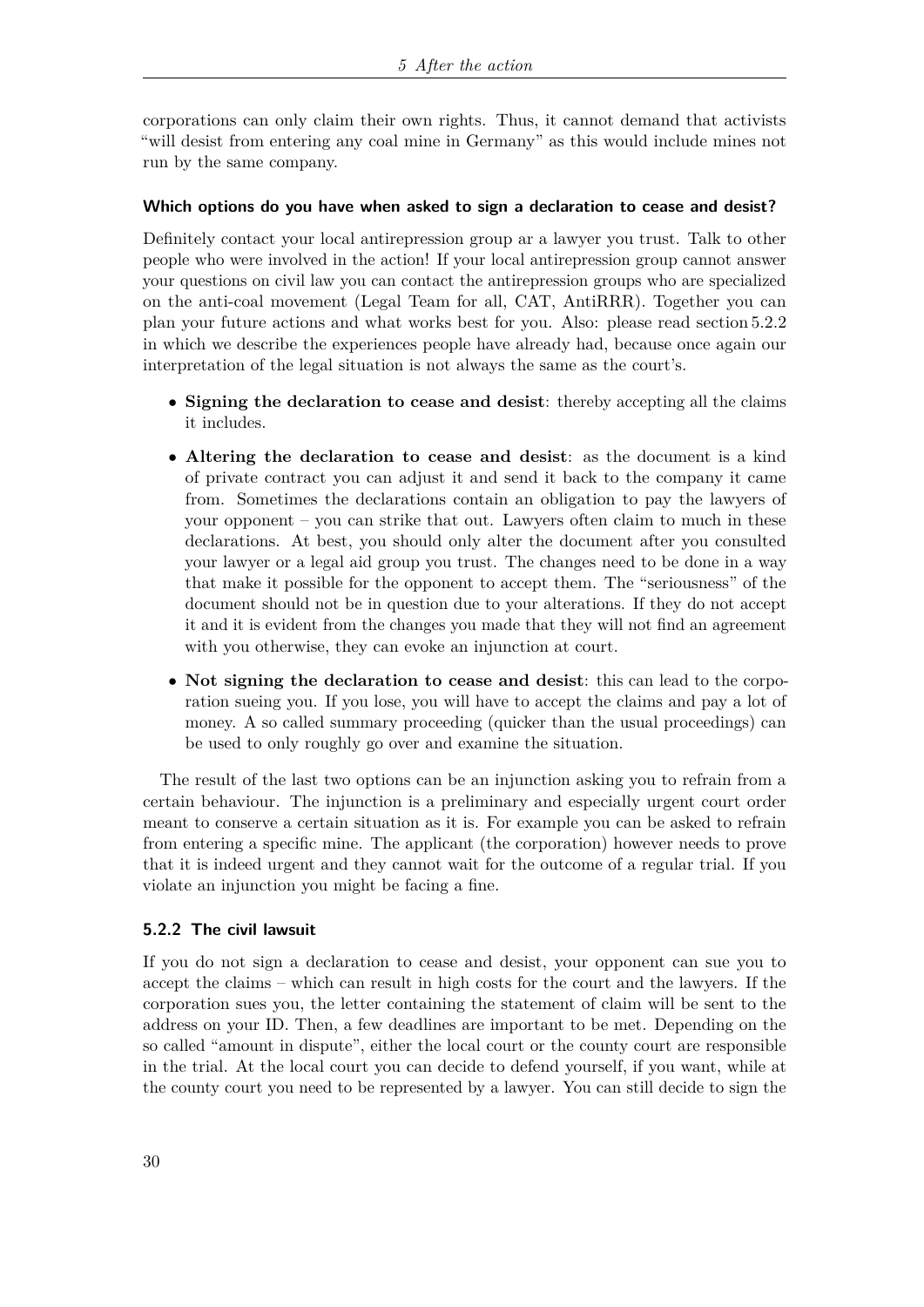declaration to cease and desist at this point, but you will not be able to do so without having to pay some money.

The costs of the trial are calculated based on the amount in dispute – a very particular detail of civil law. The higher the amount in dispute, the higher the costs for the lawyers of both sides. The costs of the court also increase with an increasing amout in dispute. If the amount in dispute is 50.000 Euro, losing the trial as a whole at first instance (the first court where the subject is disputed) can cost 8.000 Euro. The corporation can assign an amount in dispute rather randomly, complying with the damage that was caused. Unlike in the case of a compensation claim, they do not have to provide any evidence for the damage. The court can either accept the amount in dispute proposed by the corporation or change it. Another special characteristic of civil law is the way the opponents split the costs: if one side loses entirely, it has to pay for everything, including payment of the lawyers of its opponent. But if the court for example decides that one side wins three of the e.g. five disputed issues, the costs will be divided as follows: one side has to pay 3*/*5 of the costs, the other 2*/*5. It is possible to file an appeal against the decisions of the local court or county court. The trial will then be taken to the next instance - another court that is basically just higher in the hierarchy of courts. The possible costs increase with every instance. Both sides are allowed to file appeals.

#### <span id="page-34-0"></span>**Which actual experience has been gained so far?**

Over the last months, RWE sued some of the people who had not signed their declaration to cease and desist. They also sued people who changed their declaration, then signed it and did not react to another inquiry by RWE to sign the whole thing. The declarations to cease and desist RWE is sending out have changed a lot over the years. In the beginning they at least followed the rule demanding that claims have to be defined clearly and be very specific, but now they just list all possible premises the corporation owns and one could potentially try to use for an action. In our view on legal issues, these declarations clearly contain to many claims, and altering them would be absolutely reasonable: you should not be asked to sign that in the future you will refrain from entering premises you have not been accused of entering yet. Unfortunately we had to learn in the past few months that the county court in Cologne does not share this opinion. RWE sued people who signed an altered declaration to accept all claims. Although it could have, the court did not dismiss the case. In another case in which the people accused did not sign the declaration, the defence argued that the claims are to broad. RWE objected, saying that there was a "general risk of repetition". The court basically agreed. A higher court was asked the same question, resulting in a similar answer. The application for legal aid was rejected, which is a strong hint that the court does not expect the defendants to be succesful in their defence. There have been a couple of cases in which activists were "succesfully" sued by the county court, thus they were forced to cease and desist. But: the claims in question were about acts they supposedly had commited before. Meaning: the activists signed an altered declaration (to never access railway tracks, to be exact), and later they were accused to have done exactly that. It is still unclear how other county courts might decide. Some trials at the county court in Moenchengladbach are still ongoing. Until now, the amount in dispute has always been 50.000 Euro, no matter the accusation. Thus, all the trials took place at the county court, not the local court.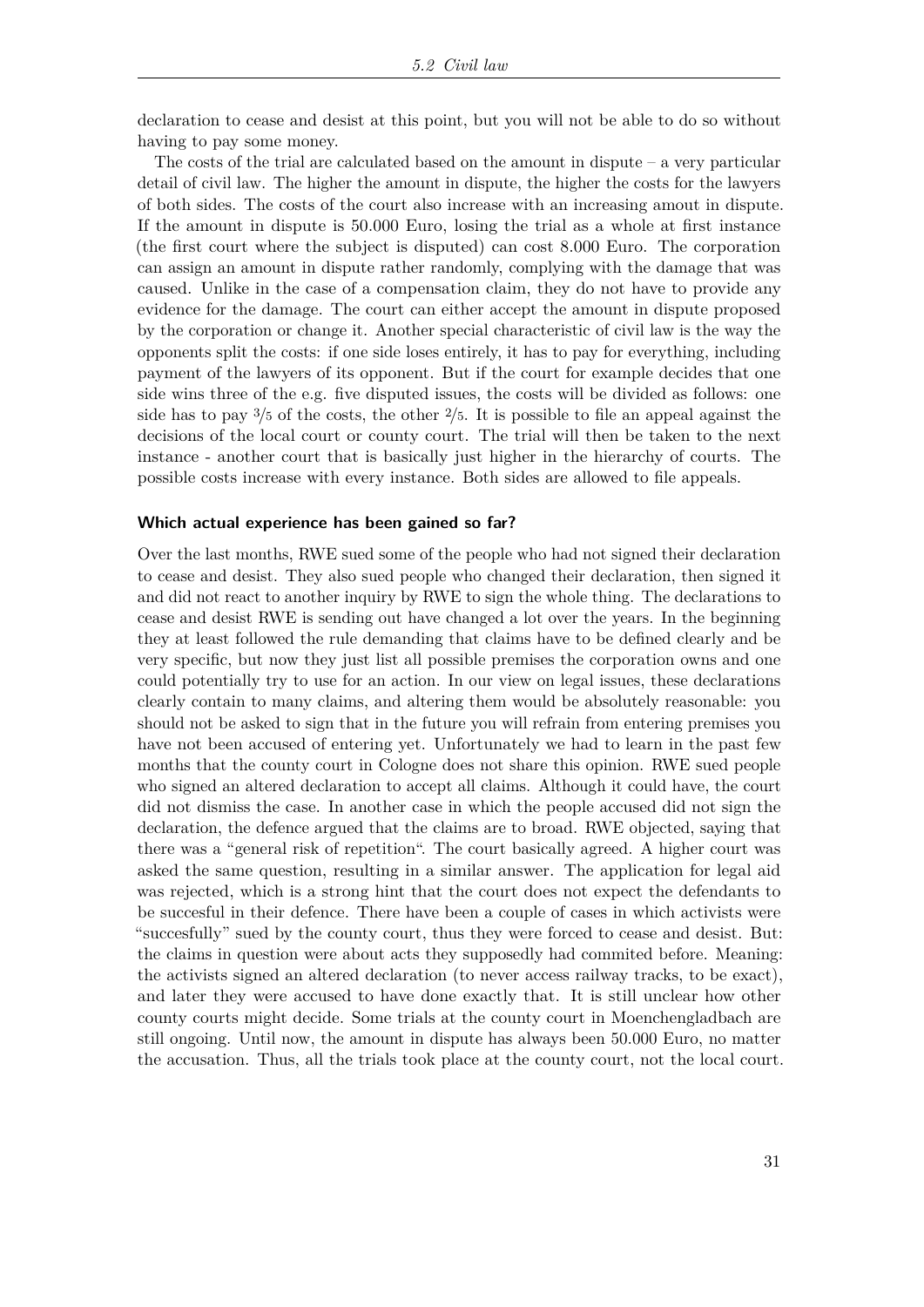Currently a decision on objections to the high amount in dispute is pending. If this dispute were won, at least the trials would be less expensive and therefore less risky.

#### **What effect do these claims (the "injunctive relief") have on me?**

You have either signed a declaration to cease and desist or a court order (temporary injunction) has been imposed on you to refrain from engaging in certain acts, e.g. climbing on a coal digger. As long as you stick to this, nothing will happen.

Having an effective declaration to cease and desist can feel very intimidating or also demotivating. But it is not at all the end for your ability to oppose lignite mining! You can decide to concentrate on another coal mining area and test your skills in Lusatia or the Middle German coal district, maybe Hamburg's coal harbour, or elsewhere :) You can be active in areas that are not affected by your declaration to cease and desist and still be part of an effective blockade – e.g. on public streets (might make sense to do very thorough research to be absolutely sure). Be carfeul: If your declaration to cease and desist does not (only) prohibit you to enter the premises of RWE, but also prohibits any general disruption of business, RWE might try to claim contract penalties in cases where a blockade happened outside their premises. It could be argued that the blockade renders the basic functions of operations impossible. Eg. blocking a power plant's only access road as an individual, or blocking all access roads as a group could put you at risk of being the subject of a contract penalty. In these cases RWE will have to proove that your blockade was specifically meant to obstruct business. You should know the details of your declaration to cease and desist in any case! There shouldn't be problems with this point if an action only disrupts business indirectly (eg. due to traffic chaos or because police is hindered during an eviction). You can support actions by cooking, looking after children, doing presswork in the background or join the antirepression work. Of course you can continue to do what you are supposed to refrain from (the things in the declaration to cease and desist). If during the action you are identified, or the police is able to establish your identity in another way, you will most likely have to pay the fine mentioned in the declaration, which is called a contract penalty.

#### <span id="page-35-0"></span>**5.2.3 Contract penalties**

Usually breaching the contract the declaration to cease and desist constitutes will result in a fine one has to pay. The contract penalty could either be to pay a certain amount of money or to serve a sentence in prison. The amount/severity can either be specified beforehand or it can be decided by either RWE or the court for every individual case. The penalty is usually more in the range of a couple of thousand euros than a few hundred (but far from the maximum contract penalty of 250.000 stated in the declaration). Until now, there has been no case of imprisonment on behalf of a contract infringement. In one case we could see that the contract penalty can very well be "negotiable". After a violation of a signed declaration to cease and desist RWE will send you a letter stating the level of the penalty. You could either pay the money, or say that although you consider yourself innocent you would be willing to pay a smaller amount of money to avoid any more strenuous proceedings. RWE can accept the smaller amount (as happened in the one case we draw our experience from) or sue you for the rest. That it worked once does not mean it will necessarily work again and again. RWE could also sue you right away.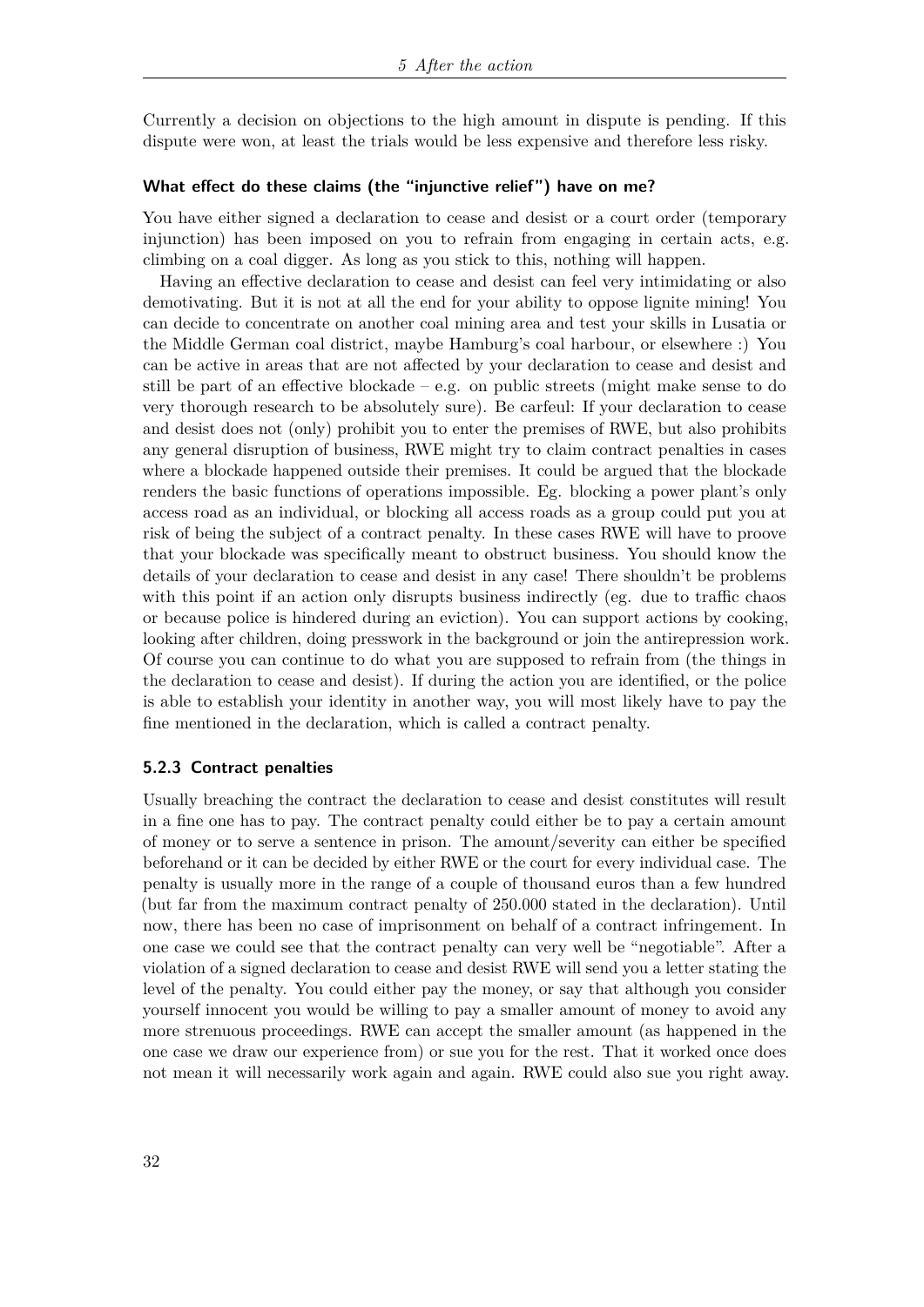The amount in dispute would then only be the amount of the contract penalty – hence, the financial risk should be much lower. One important thing to keep in mind is that contact penalties will increase with time. Meaning: a first-time violation of a signed declaration to cease and desist will result in a lesser fine to pay as a contract penalty than the second- or third-time violation will.

# <span id="page-36-0"></span>**5.2.4 Compensation claims**

According to §823 of the German civil law code (BGB), an individual or legal body is entitled to compensation if harmed by an unlawful action on someone else's part. This means, for example, that if anything in an opencast pit is damaged in such a way that one or more power plants have to shut down and the owners thus suffer significant financial loss, they can file a lawsuit and request an "appropriate" sum for compensation. Vattenfall did this in the case of a Greenpeace coal train blockade in 2013, but the county court of Cottbus decided that the activists did not have to pay. Filing a compensation claim comes with quite some risks for the corporation and is usually perceived very negatively by the general public - which can be useful when developing a campaign to support people affected by compensation claims. The amount of compensation claims that have been filed by RWE over the last few years has been very limited. For its claim to be successful, the corporation is required to prove that it actually has suffered financial damage of this proportion through the action of the defendant – this is not quite so easy. It also helps the movement to gain some insight into the operations the corporation is running. Damage claims can be filed in addition to a declaration to cease and desist: after all, compensation is about something you (allegedly) did in the past; while a declaration to cease and desist relates to things you are supposed to refrain from in the future.

# <span id="page-36-1"></span>**5.2.5 Not paying?**

All civil law claims are about getting your money. Whenever you do not pay your court fees, the opponent's lawyer or the compensation claims they are demanding, RWE or the state can try to get your money anyway: by means of confiscating money from your bank account or through a judicial officer claiming your belongings. If you live of very little money anyway, you could consider providing information on your financial status (also known as an "oath of disclosure") to avoid payment and leave it to RWE to deal with it. This would, however, result in some restrictions for you and your daily life – which are manageable nonetheless. More info on that in a booklet you can find online http://vonunskriegtihrnix.blogsport.eu/ (for information in English, contact the legal team). Same goes for not paying a contract penalty, unless it has been ordered to be carried out as a prison sentence (which hasn't ever happend until now, but could happen). In that case you will either have to pay or spend time in prison as demanded.

# <span id="page-36-2"></span>**5.3 Disciplinary proceedings in the public service**

Opening of criminal proceedings can also cause you troble at work if you are employed in the German public service as a civil servant (eg. as a teacher or a student teacher). According to § 49 Beamtenstatusgesetz (Law concerning the status of civil servants),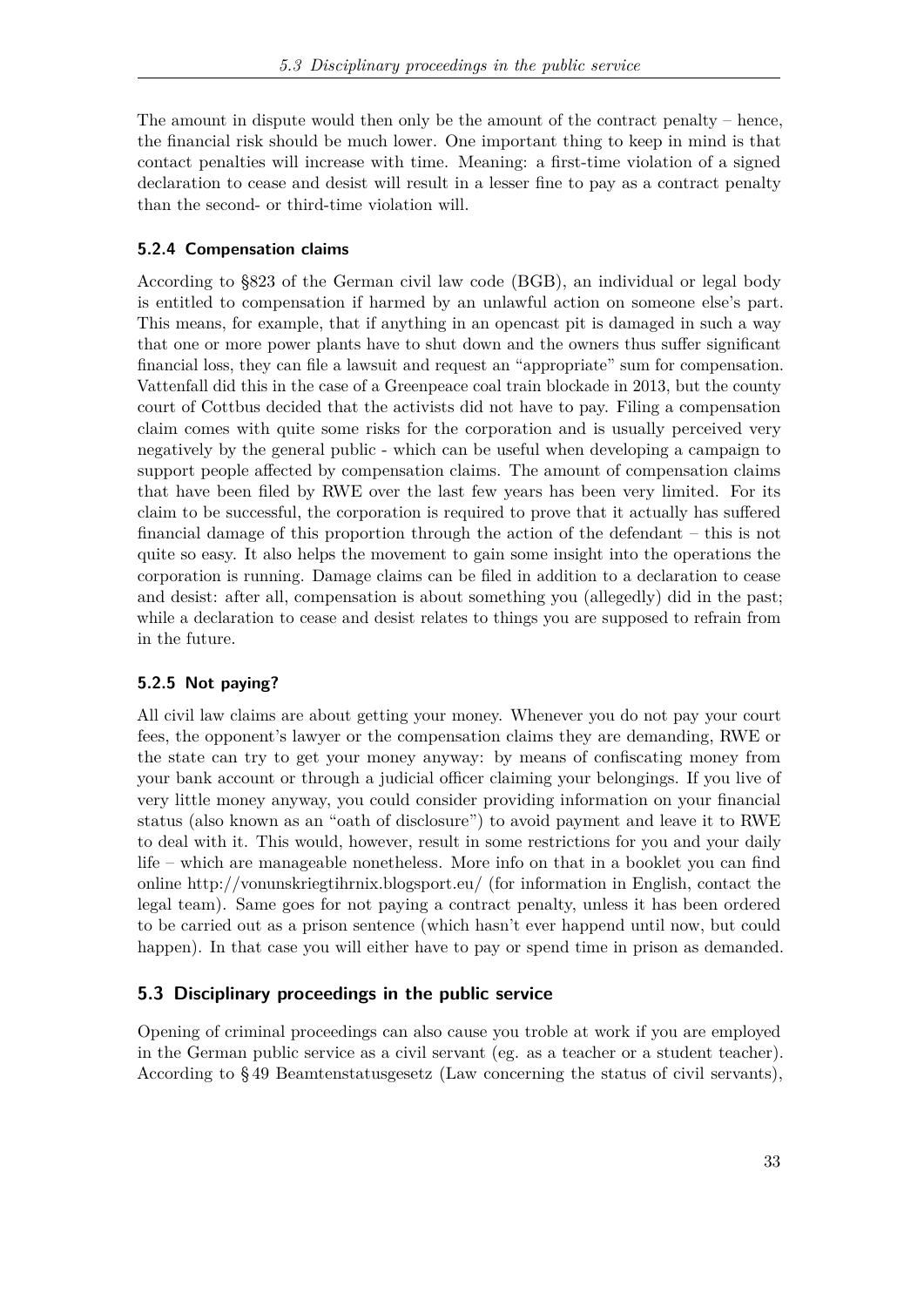courts and state prosecution have to inform your department of any proceedings against you. If you are then sentenced to serve at least one year in prison (also applicable if it is only a suspended sentence), your status as a civil servant will automatically end for life once the verdict is in effect (according to § 24 section 1 Law concerning the status of civil servants). But: a penalty of that severity is not to be expected as the result of actions of civil disobedience. Still, also lesser verdicts (eg. a fine) or a closing of proceedings can constitute a disciplinary offence according to § 77 section 1 Bundesbeamtengesetz (Law on Federal public servants). It can result in disciplinary punishments at your workplace according to the specific regulations of your federal state, such as lower payment, relocation or a reprimand. After completion of the criminal proceedings, separate disciplinary proceedings will follow. Civil servant candidates (like student teachers) are even more at risk, since they can be dismissed at any time according to § 23 section 4 of the Law concerning the status of civil servants. They should still be given the chance to complete their second state examination (but do not have to be given that chance). Theoretically, even benign penalties can be problematic in these cases. It very much depends on you superiors and their will to sanction you. If you are a salaried employee working in the public service you have to be prepared for labour law sanctions corresponding with the general collective bargaining and labour laws. Dismissal is possible with very severe sentences. You should also pay a lot of attention to this issue if you are not employed in the public sector (or as a doctor or lawyer) yet, but are aspiring to be. Previous convictions that will not show up in the general police record ("certificate of good conduct") that you would have to present to a private employer might nonetheless be included in the so called "extended certificate of good conduct" which public authorities want to check before they employ someone. The process of becoming a civil servant in the public service or getting your license to practise as a doctor or a lawyer can be inhibited or at least slowed down. Please do some research before the action and include your findings in your decision on the kind of action you would like to be part of. Try to take a decision, that meets your plans. Don't let others pressure you into any direction.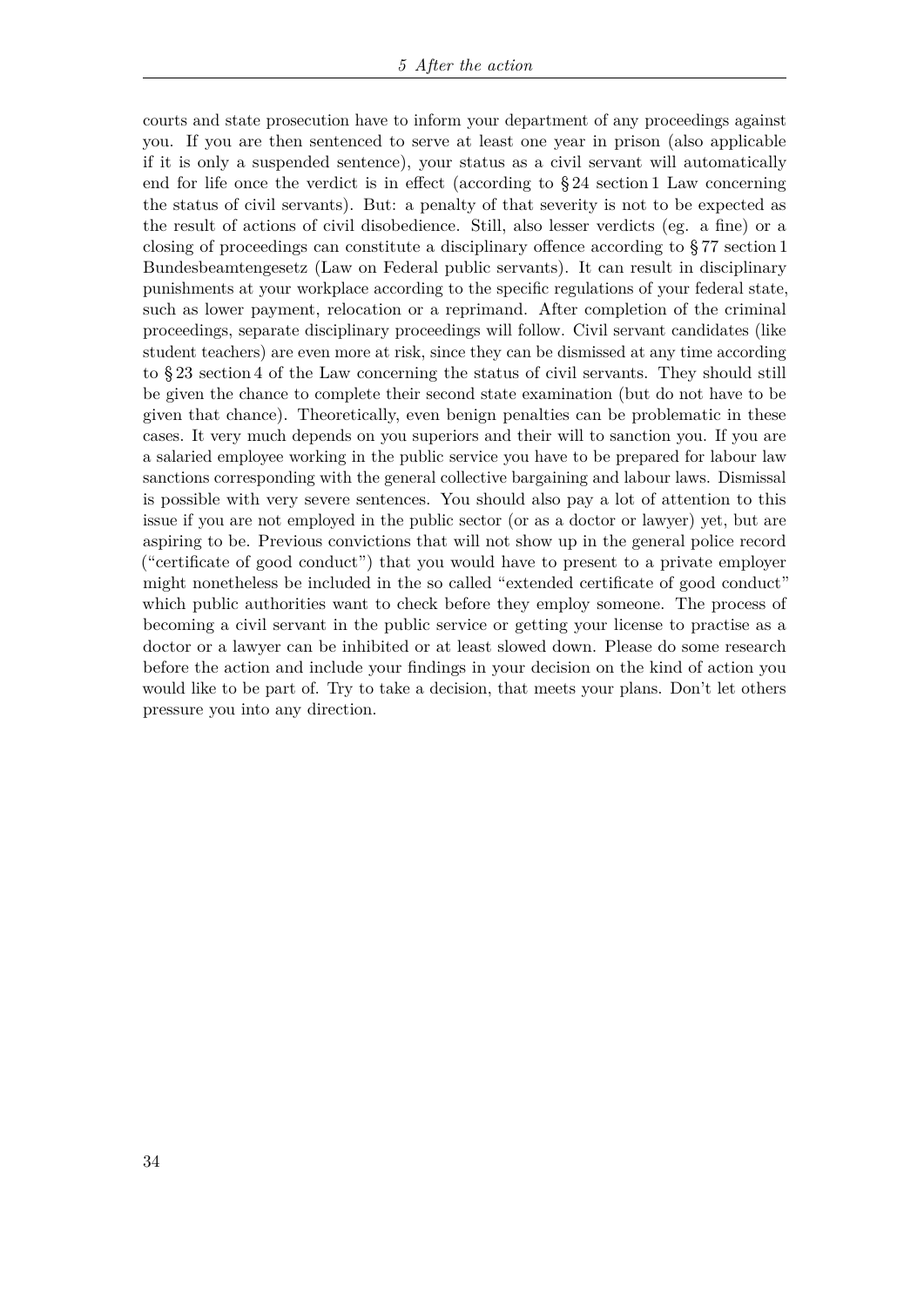# <span id="page-38-0"></span>**6 Information regarding the right of residence**

In the following, we will present some points that people who want to participate in actions without having a German passport or a place of residence in Germany should consider. There are differences between those who live in Germany and may want to stay here in the long term and those who will only be here for the action. Moreover, there are differences between persons from other EU countries, non-EU citizens and people who live without any papers. In general you will be charged regardless your nationality, the penalties are the same aswell. A big difference are the consequences a conviction can have on the right of residence of people without a German passport. We need to point out that German authorities are just as racist as many other structures in society. Therefore, if people choose not to be identified, but the authorities classify you as a "non-german" due to your outer appearance etc., they could try to attest you to be at "risk of flight" - an *accelerated procedure* (→ see section [4.3.4](#page-26-0) on page [23\)](#page-26-0) or *remand custody* among other things could be the result.

We are sometimes faced with the question of whether or not a conviction in Germany may lead to trouble when seeking a job in other countries. We cannot give reliable information on this as it mainly depends on the legal situation (eg. regarding police clearance certificates) and of course on the practices and attitudes among employers in the country in question. But we do know that German authorities convey information about convictions for criminal offences to other EU countries. Therefore, you should assume that authorities in your (EU) home country will be informed about your conviction. Upon request from authorities in non-EU countries, German authorities may provide information on convictions on the basis of the same conditions and restrictions as when dealing with other German authorities (unless there is a bilateral agreement that says otherwise).

#### <span id="page-38-1"></span>**6.1 Travelling to the camps or actions**

You are action-bound and stopped at the German border:

- $\times$  According to Article 5 of the Schengen Agreement, a person can be denied entry if they pose a danger to public safety and order, eg. if they are expected to commit criminal offenses in Germany. The boarder police has to give specific reasons, which are not easy to find – especially if big demonstrations everyone is allowed to attend are taking place.
- $\times$  Only in the case of very big mobilizations is there a possibility of systematic border controls. Random traffic controls (your bus/car is stopped, you are checked on the train) can happen. Some officers have already asserted both in public and at court that the police is selecting people and vehicles based on racist prejudice.
- $\times$  During these controls, police may check your identity and look for matches in various databases, including the European database SIS (Schengen Information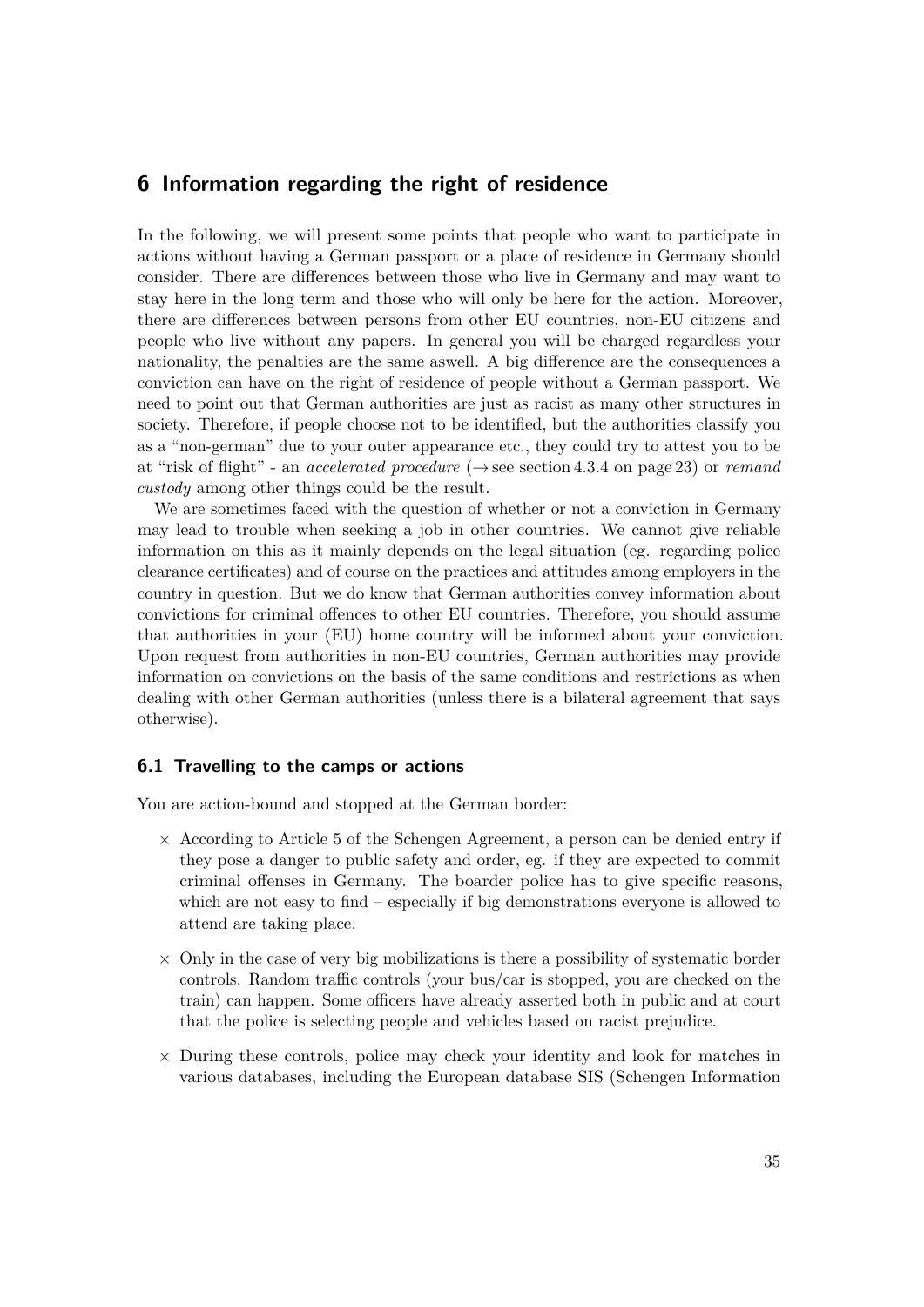System) and in the criminal records of the Federal and State Criminal Police Offices (BKA/LKA). They might also contact the police in your country of origin.

# **What can I do?**

- $\checkmark$  You may think about whether you are sufficiently well-known among the authorities in your home country and in Germany to be listed in the SIS (Schengen Information System database). You could also check in advance whether you are listed, using the inquiry system SIRENE. Depending on which country you are from, such inquiries might take a while.
- $\checkmark$  If you believe you may be listed in the SIS or another database, you could try to enter Germany in a more inconspicuous manner, e.g. in a small group on a train like a normal tourist, and not on a bus that is known to travel straight to the action.
- $\checkmark$  If you are stopped at the border, a lawyer could try to take action against your travel ban.
- $\checkmark$  If you want this, you could contact the legal team in this case. The possibility of border controls within the Schengen area is specified in the Schengen Agreement.

Regarding databases, see next section.

# <span id="page-39-0"></span>**6.2 People with a passport from the EU**

You are an EU citizen (living in Germany or abroad) and are considering not revealing your identity to the police during an action:

- $\times$  In this case, police will try to get your fingerprints. If they succeed in doing so (cf. chapter [3](#page-15-0) on ID refusal!), they could match them with various databases.
- $\times$  Police have access to various German and European fingerprint databases and will try to identify you this way.
- $\times$  These databases include in particular the European database SIS (Schengen Information System) and the criminal records of the Federal and State Criminal Police Offices (BKA/LKA). The Federal Criminal Police Office runs a centralized fingerprint database (AFIS) to collect fingerprints from all these sources.
- $\times$  Police can also direct specific requests to law enforcement agencies in other countries.
- $\times$  If you have previously entered the Schengen area from abroad, the Eurodac database (European Dactyloscopy) is also relevant. The police could use the stored fingerprint data to identify you even though you refuse to state your personal data.

# <span id="page-39-1"></span>**6.3 People with a passport from a non-EU-country**

You have a passport from a country that is not part of the EU – how about (not) revealing your identity?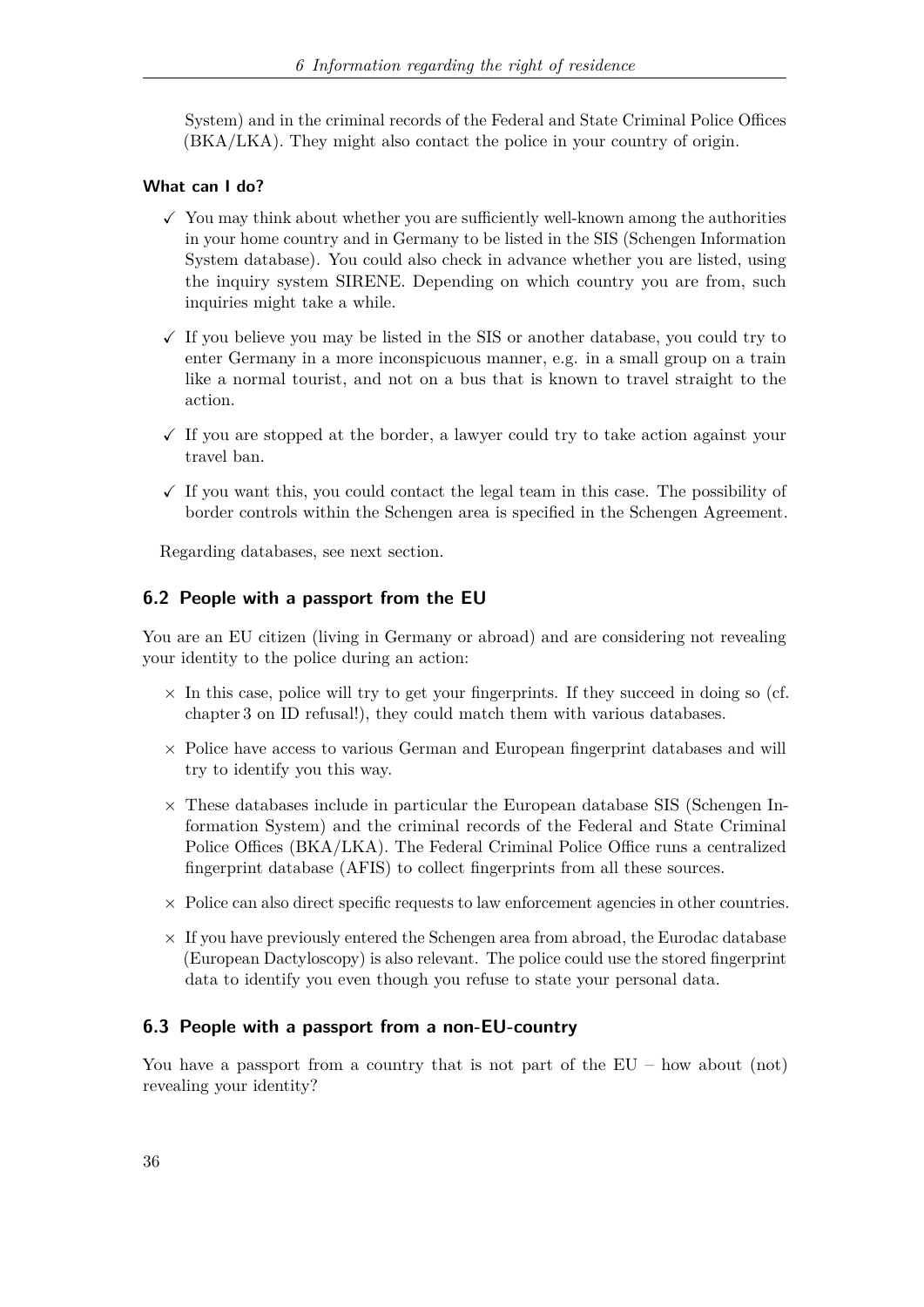- × You will need valid ID documents to enter the Schengen area. If you are found without these in Germany, you may be deported and may have difficulties to receive a visa ever again.
- $\times$  When you apply for a visa, authorities now take your fingerprints and will store these.
- $\times$  Refusing to reveal your identity (name, age, and country of citizenship) in this case is a criminal offence.  $(\rightarrow \S 95 \text{ section 1 No. 5 AuthorthG /Residence Law})$

#### **What can I do?**

- $\checkmark$  Illegal entry and ID refusal upon arrest during an action are a somewhat daring feat and will leave you in a difficult situation. Consider whether or not you feel up to the task before bringing yourself into this situation.
- $\checkmark$  As long as the police are unable to find out your identity it should be possible for you to claim you are living in a Schengen country. But we have no practical experience with this tactic yet.

The establishment of a person's identity (regarding non-citizens) is regulated in article 49 of the Residence Act (Aufenthaltsgesetz). Regarding the taking of fingerprints during the visa application process, the Federal Foreign Office provides official information: hrefhttp://www.auswaertigesamt.de/DE/EinreiseUndAufenthalt/Visabestimmungen\_node.htmlhttp://www.auswaertigesamt.de/DE/EinreiseUndAufenthalt/Visabestimmungen\_node.html

# <span id="page-40-0"></span>**6.4 People without papers/without a residence permit/with travel restrictions**

People who are staying in Germany illegalised are affected by repression especially hard. We call it "illegalised" because to us it is clear that all borders need to be abolished and everyone should be able to choose where they want to live! We understand if people are hesitant to come to our consultation hours. We just want to say: we are on your side – we will not ask you any questions that are not connected to your ideas of action or the specific accusations you are facing. We will not forward any information to anyone – not to anyone else organising the actions and especially not to state authorities. You know much better than us what to do in everyday life to fly under the radar if you came to Germany without a visa, do not have a residence permit (anymore) or have a travel restriction. We think that passing unnoticed is especially important in the context of a political action when there is a lot of police around. While people who live in the European Union or people who have a visa can simply participate in a demonstration, the same is really dangerous for you, because although police is not allowed to do identity checks at an assembly or on the way to the demonstration, they might try it anyway.

# <span id="page-40-1"></span>**6.5 Naturalization procedure, permanent stay**

If you are not a German citizen but are seeking naturalization or permanent residence (or a visa) in Germany, please consider the following: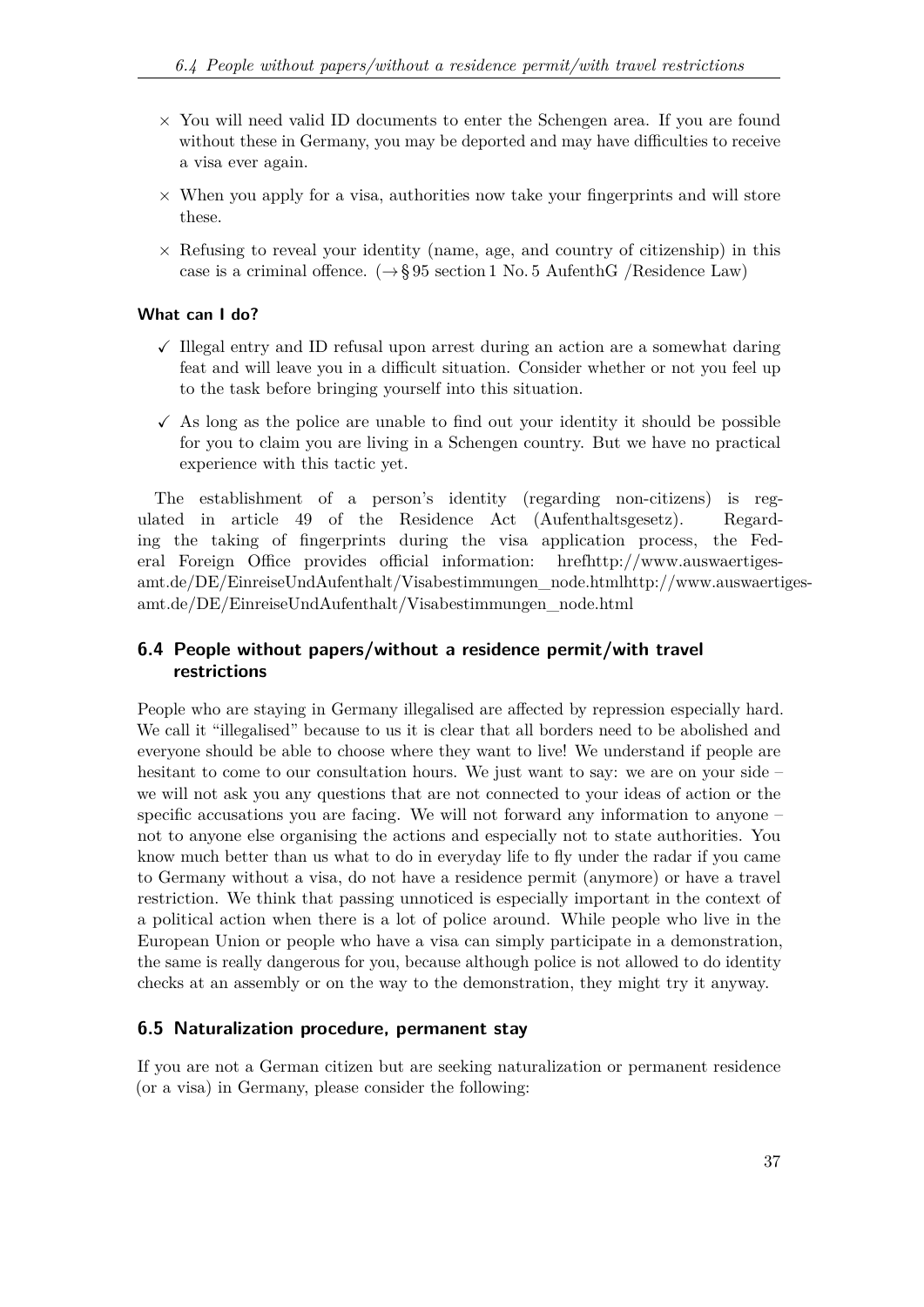- $\times$  In this case, a minor conviction for participation in an action may suffice to thwart your plans. What is meant by "minor"? Depending on the legal basis upon which you are planning to stay in Germany, even a sentence of 50 daily fines may suffice (all convictions are added up here). If charges are pressed against you, police or prosecution will communicate this to the foreigners' registration office (Ausländerbehörde).
- $\times$  We can only recommend that you do not risk prosecution. We know this will be very frustrating to read, but that's the way it is. Nevertheless, you can contribute a lot to the success of our action by participating in legal ways! Feel free to ask the "Legal team for all" or other organising structures whether they might need your support.

If you live in Germany and are planning to stay here for a longer period of time, eg. for your studies, job training or work, please consider:

- $\times$  In this case, conviction to a prison sentence, eg. for resisting a police officer (see chapter [2](#page-6-0) for information on different crimes), may in the worst case lead to your expulsion. For something like tresspassing we consider this to be very unlikely, but can't rate it out for sure.
- $\times$  The decision to deport you will be based on a balancing of the case for your expulsion and the case for your continued stay in Germany. The more severe the charges for which you receive a conviction and the weaker your residence status, the easier it is to expell you.
- $\times$  The risk of expulsion increases if you are sentenced to a longer prison term (1 or 2) years).
- $\times$  The legal basis for expulsions is to be found in § 53, § 54, and § 55 of the Residence Act (Aufenthaltsgesetz).

# **What can I do?**

Make up your mind in advance – how long do you want to stay in Germany and what is your personal limit for the action, especially in the case of confrontation with the police?

# <span id="page-41-0"></span>**6.6 Specific characteristics of detention**

You are not a German citizen and have been taken into custody:

- $\times$  If taken in custody or arrested, the police has to inform the consulate/embassy of your country. They are not required to allow you to talk to the consulate.
- $\times$  When in custody you are not legally entitled to translation (that can of course also affect you if you are German); during criminal procedures you are. You should not expect the police to speak English or other languages well. You should still try to get an interpreter.
- $\times$  You should by no means sign any paper you don't understand. You are not required to sign anything! This is true for everyone, but it's especially important if you don't understand what you are signing.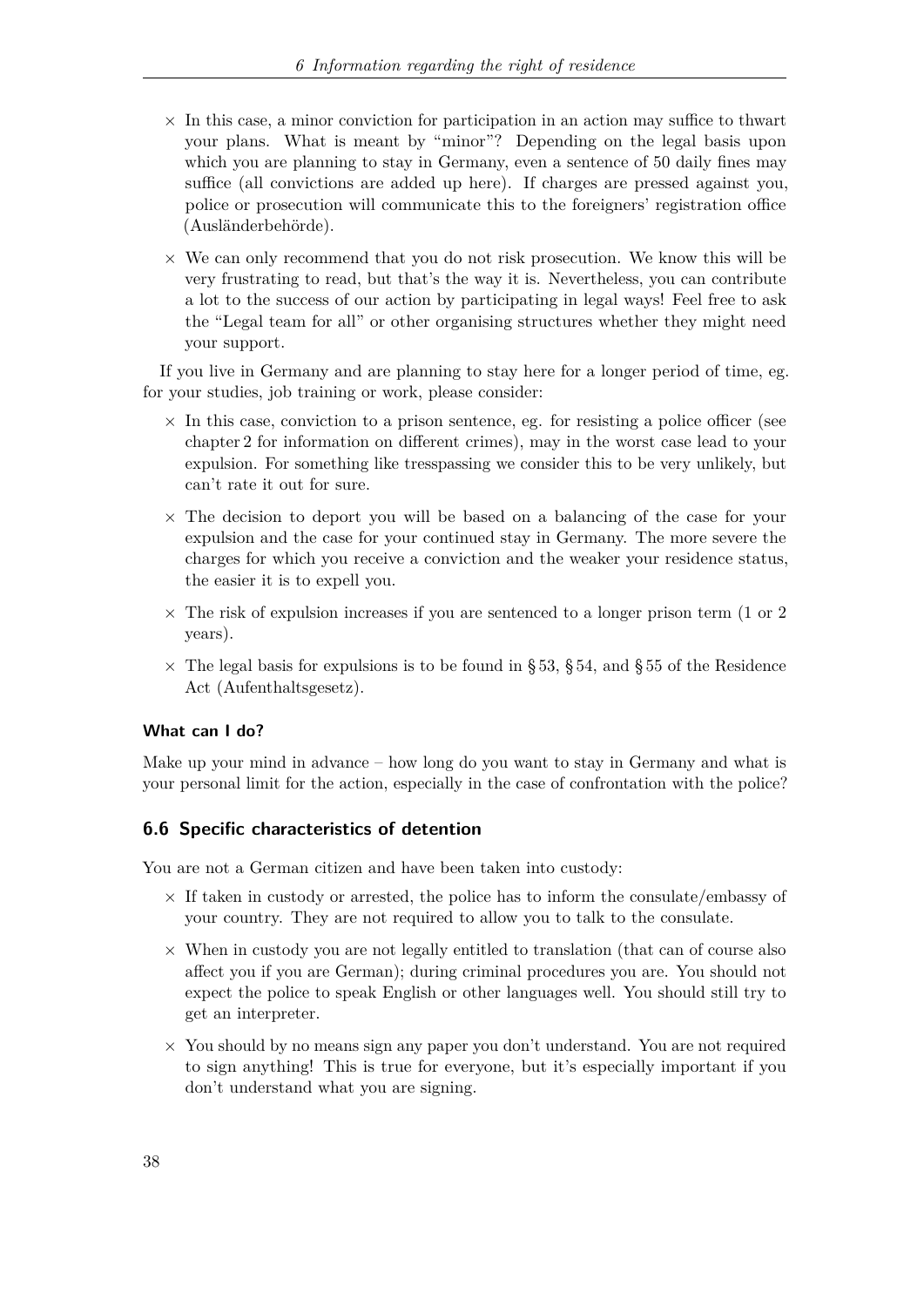× Depending on your country of origin your relatives may be able to contact the consulate/embassy to find out if and where you were arrested.

You have no place of residence or do not reside in Germany

- $\times$  If you are taken into custody and charged with criminal offences, there is an increased risk of an accelerated procedure. This means that you will remain in custody and will be put on trial very quickly, perhaps even on the following day (see  $\rightarrow$  section [4.3.4](#page-26-0) on page [23\)](#page-26-0).
- $\times$  You are more likely to be held in detention awaiting trial. But usually the charges to be expected following a mass action of civil disobedience are not severe enough to make this scenario very likely if you do state your personal data.

In each instance, the reason is that the risk of flight is assumed to be heightened in your case, even if you state your name.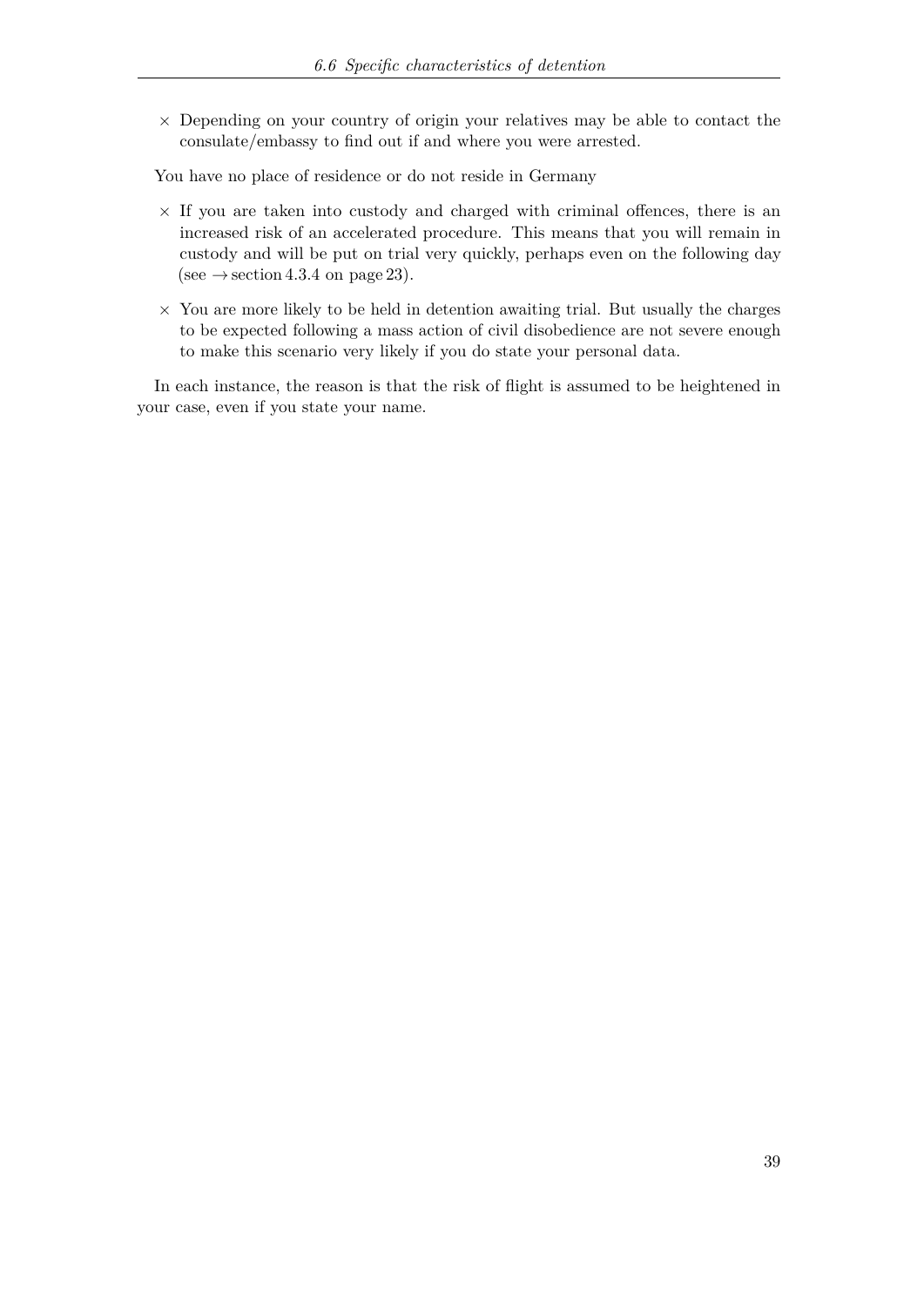# <span id="page-43-0"></span>**7 Under age and active**

#### <span id="page-43-1"></span>**7.1 During the action**

You are considered a minor if you are under 18 years of age, which authorizes your parents to determine your whereabouts. If your legal guardian is someone other than your parents, everything we are writing applies to them. When police assumes that you are out and about without your parents knowledge, they can take you into custody in order to bring you to your parents or the youth welfare office (so called "Obhutsgewahrsam" / custodial care, § 35 section 2 Police-Law). Most likely they will try to reach your parents first. You can prevent to be taken into custody so easily if you carry a letter of authorization in which your parents permit you to participate in the protest. It has to be signed by all legal guardians and could for example read as follows: "I hereby allow my son / my daughter XXX to participate in the protest in the rhenish lignite mining area. In case he / she is taken into custody or arrested, my daughter / my son shall return to the youth camp on his / her own or be taken there."

We advise you to try to get your parents/guardians to sign such a slip and to carry it with you at all times. Of course that does not apply to actions in which you wish to remain anonymous. Since your name can be found on that paper the police can use it to identify you! Of course they can only estimate how old you are if you do not carry your ID and do not make any statements. If you look a little older that might save you some trouble. Still, police can make very random assumptions about your age.

If you do tell the police who you are (your personal data) they will call your parents to come and pick you up. It can help to have your parents sign a mandate if you want other (**definitely adult!**) people to be able to pick you up at the police station (has to be signed by all guardians). The mandate can contain the following:

# **Vollmacht (mandate)**

Mr / Mrs:

Address:

is authorized by me/us to receive and care for my/our daughter/son: name, address, date of birth

after he / she has been arrested between the XXth XX of 2017 and XXth XX of 2017. Signature(s)

In some cases you might be taken to a youth centre if you do not state your personal data. Usually they do not have any legal reasons to lock you away or detain you for a longer period of time. So, you can just leave the centre once the police isn't there anymore.

# <span id="page-43-2"></span>**7.2 After the action (youth penal process)**

The criminal proceedings following an action also hold some specificities for both juveniles (under 18 years) and adolescents (between 18 and 21 years old). If you are an adolescent, the court has to decide whether to convict you under the criminal law relating to juveniles